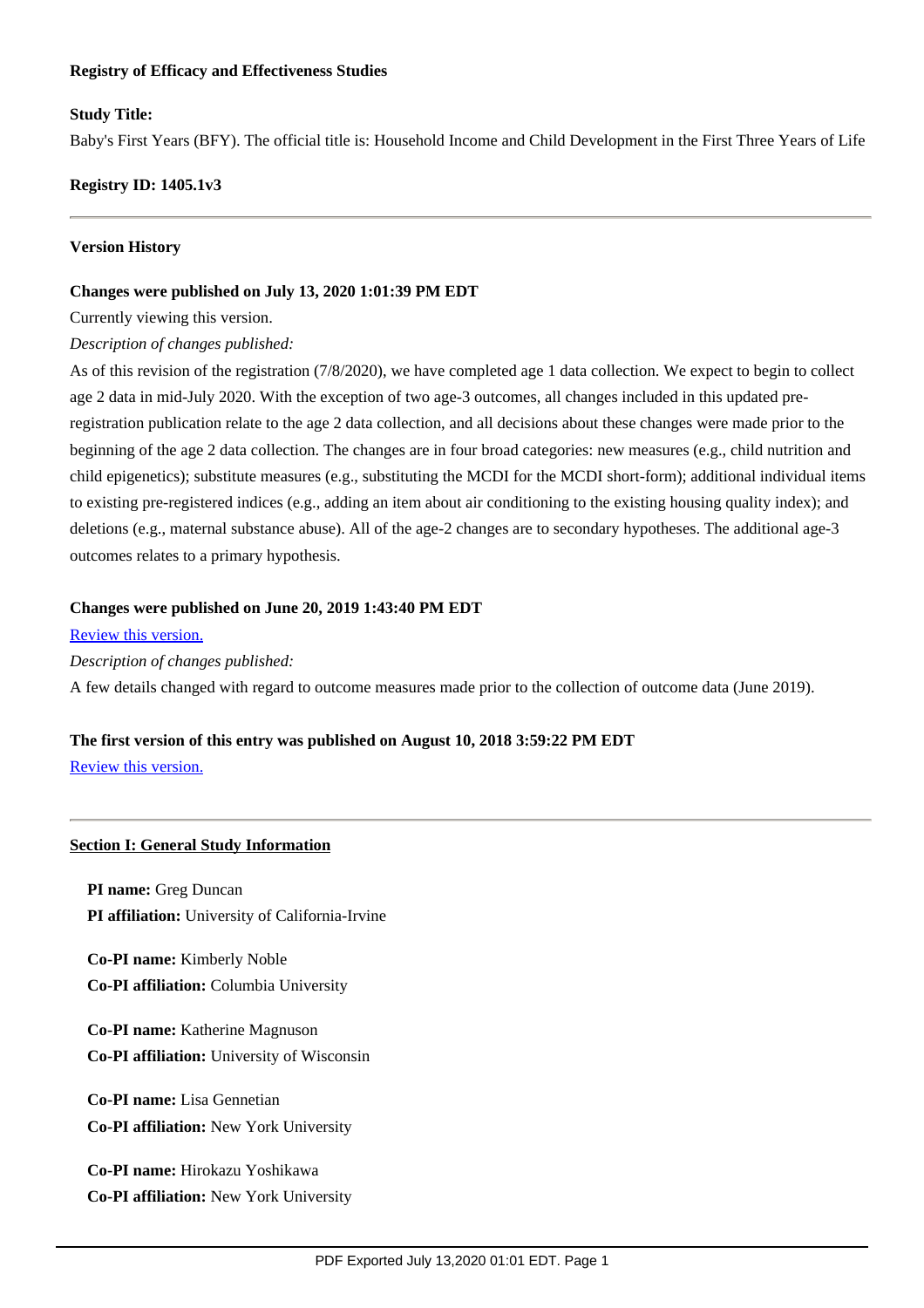**Co-PI name:** Nathan Fox **Co-PI affiliation:** University of Maryland - College Park

**Primary Funding Source(s):** National Institute for Child Health and Human Development (NICHD)

**Award Number(s):** NIH R01 HD087384

**IRB Name:** UCI

**IRB Approval Date:** 2017-06-19

**IRB Approval Number:** 2016-3336

**Other Registration Name:** clinicaltrials.gov

**Other Registration Date:**

-

**Other Registration Number:** NCT03593356

**Study Start Date:** 2017-09-15

**Study End Date:** 2022-07-31

**Intervention Start Date:** 2018-05-09

**Timing of entry:** Prior to collection of outcome data

## **Brief Abstract:**

Recent advances in developmental neuroscience suggest that experiences early in life have profound and enduring influences on the developing brain. Family economic resources shape the nature of many of these experiences, yet the extent to which they affect children's development is unknown. Our team of neuroscientists, economists and developmental psychologists proposes to fill important gaps in scientific knowledge about the role of economic resources in early development by evaluating the first randomized controlled trial to determine whether unconditional cash payments have a causal effect on the cognitive, socioemotional and brain development of infants and toddlers in low-income U.S. families. Specifically, 1,000 mothers of infants with incomes below the federal poverty line from four diverse U.S. communities will receive monthly cash gift payments by debit card for the first 40 months of the child's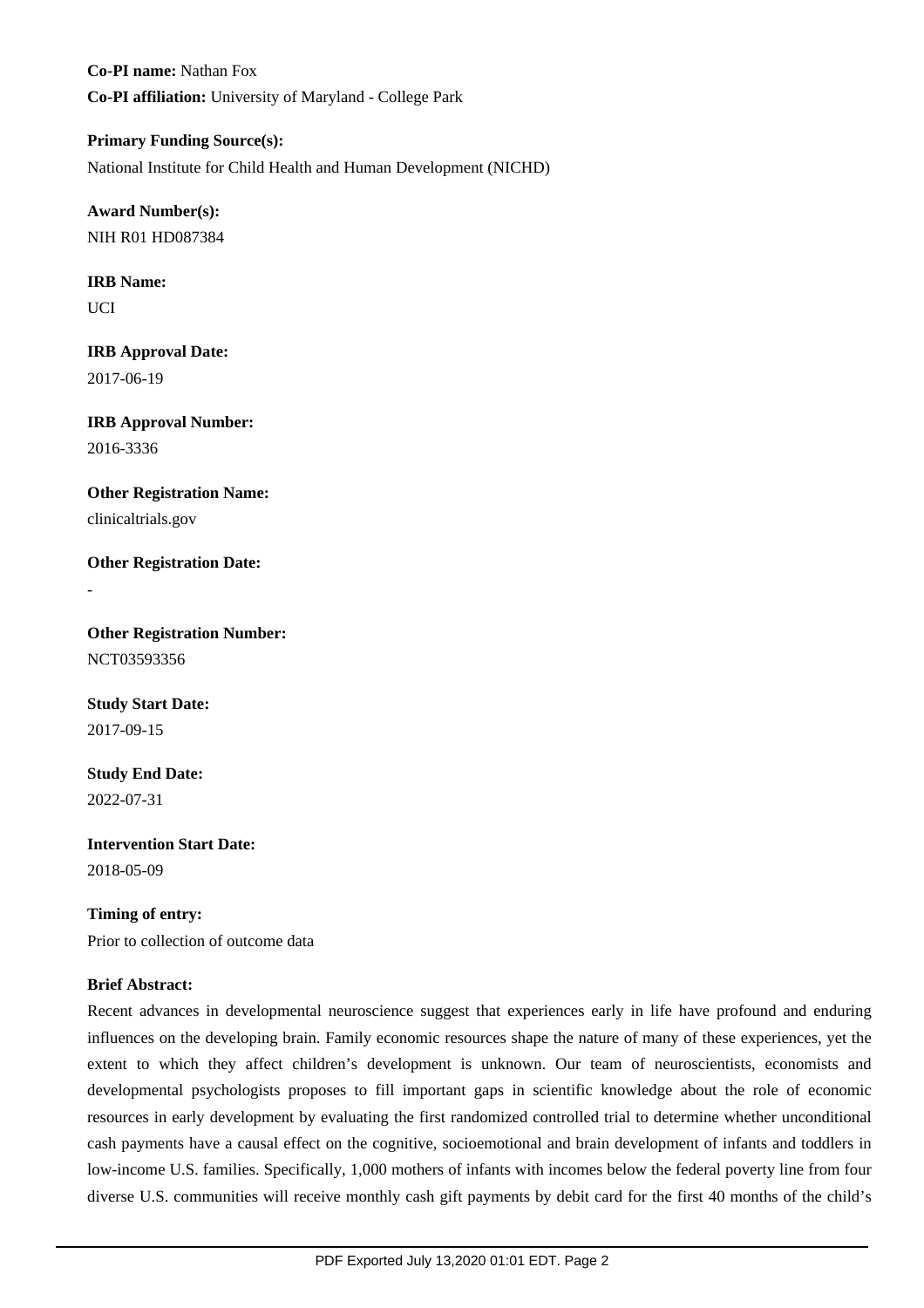life. Parents in the experimental group will receive \$333 per month (\$4,000 per year), whereas parents in the active comparator group will receive a nominal monthly payment of \$20. In order to understand the impacts of the added income on children's cognitive and behavioral development, we will assess experimental/active comparator group differences at age 3 (and, for a subset of measures, ages 1 and 2) on measures of cognitive, language, memory, selfregulation and socio-emotional development. Brain circuitry may be sensitive to the effects of early experience even before early behavioral differences can be detected. In order to understand the impacts of added income on children's brain functioning at age 3, we will assess, during a lab visit, experimental/active comparator group differences in measures of brain activity (electroencephalogram [EEG]). To understand how family economic behavior, parenting, and parent stress and well-being change in response to income enhancement, we will assess experimental/active comparator differences in family expenditures, food insecurity, housing and neighborhood quality; family routines and time use; parent stress, mental health and cognition; parenting practices; and child care arrangements at child age 2 and, for a subset of these measures, child age 1. This study will thus provide the first definitive understanding of the extent to which income plays a causal role in determining early child cognitive, socio-emotional and brain development among low-income families.

#### **Keywords:**

Poverty, Income, Child Development, Brain Development

#### **Comments:**

As of this revision of the registration (7/8/2020), we have completed age 1 data collection. We expect to begin to collect age 2 data in mid-July 2020. With the exception of two age-3 outcomes, all changes included in this updated pre-registration publication relate to the age 2 data collection, and all decisions about these changes were made prior to the beginning of the age 2 data collection. The changes are in four broad categories: new measures (e.g., child nutrition and child epigenetics); substitute measures (e.g., substituting the MCDI for the MCDI short-form); additional individual items to existing pre-registered indices (e.g., adding an item about air conditioning to the existing housing quality index); and deletions (e.g., maternal substance abuse). All of the age-2 changes are to secondary hypotheses. The additional age-3 outcomes relates to a primary hypothesis.

*Section II starts on the next page.*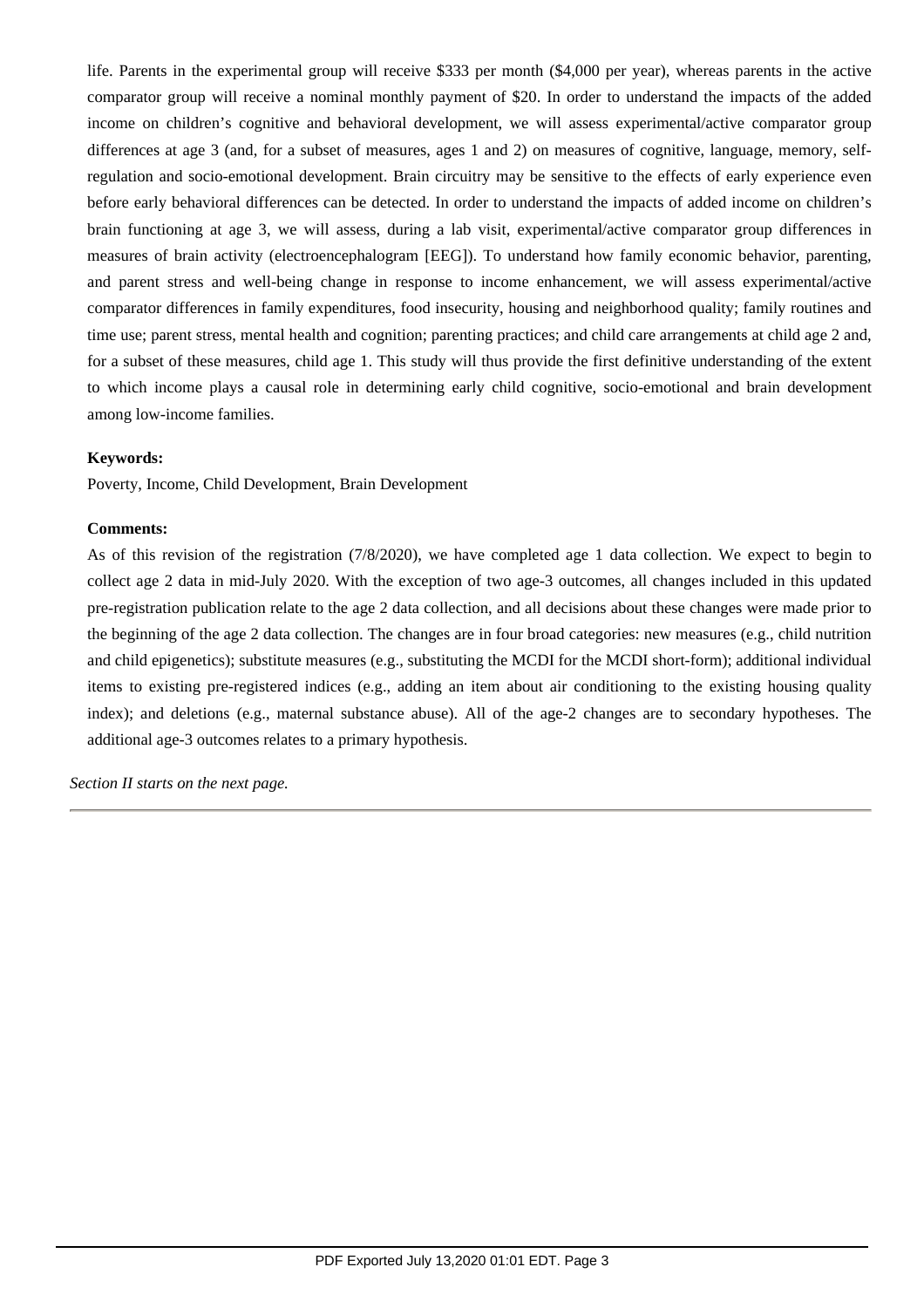## **Section II: Description of Study**

**Type of Intervention:** Monthly cash gifts

**Topic Area of Intervention:** Family resource intervention in early childhood

**Number of intervention arms:** 1

**Target school level:** Birth to age 3

**Target school type:** Schools not involved

## **Location of Implementation:**

*United States* : Midwest, Northeast, South

## **Further description of location:**

New York City; Twin cities, MN; Greater Omaha metropolitan area; Greater New Orleans metropolitan area

## **Brief Description of Intervention Condition:**

\$333 monthly cash gift payments each month for the first 40 months of their baby's lives via debit card.

## **Brief Description of Comparison Condition:**

\$20 monthly cash gift payments each month for the first 40 months of their baby's lives via debit card. This condition can also be described as an active comparator group.

## **Comparison condition:**

**Other** 

## **Comments:**

-

## **Section III: Research Questions**

## **Confirmatory research questions:**

## **Question 1:**

Child language development at age 12 months: Will a more generous stream of cash gift payments improve low-income children's language development at age 12 months?

## **Question 2:**

Child language development at age 24 months: Will a more generous stream of cash gift payments improve low-income children's language development at age 24 months?

## **Question 3:**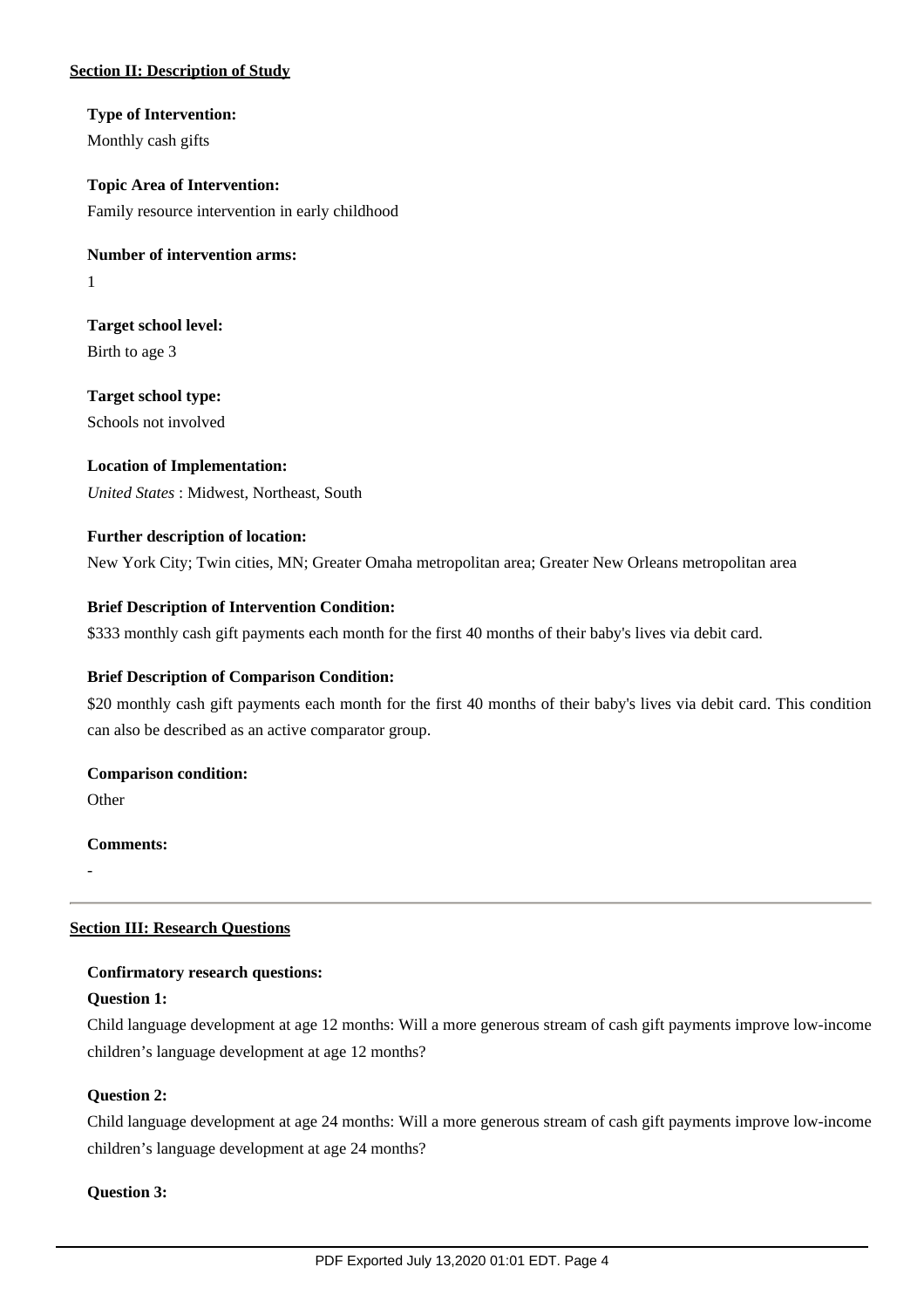Child language development at age 36 months: Will a more generous stream of cash gift payments improve low-income children's language development at age 36 months?

## **Question 4:**

Child executive function and self-regulation at age 36 months: Will a more generous stream of cash gift payments improve low-income children's executive function and self-regulation at age 36 months?

## **Question 5:**

Child socioemotional processing at age 12 months: Will a more generous stream of cash gift payments improve lowincome children's socioemotional processing at age 12 months?

## **Question 6:**

Child socioemotional processing at age 24 months: Will a more generous stream of cash gift payments improve lowincome children's socioemotional processing at age 24 months?

## **Question 7:**

Child socioemotional processing at age 36 months: Will a more generous stream of cash gift payments improve lowincome children's socioemotional processing at age 36 months?

## **Question 8:**

Child IQ at age 36 months: Will a more generous stream of cash gift payments improve low-income children's IQ at age 36 months?

## **Question 9:**

Child brain function at age 12 months: Will a more generous stream of cash gift payments improve low-income children's brain function at age 12 months?

## **Question 10:**

Child brain function at age 36 months: Will a more generous stream of cash gift payments improve low-income children's brain function at age 36 months?

## **Question 11:**

Child BMI at age 36 months: Will a more generous stream of cash gift payments improve low-income children's BMI at age 36 months?

## **Question 12:**

Child physiological stress at age 36 months: Will a more generous stream of cash gift payments improve low-income children's physiological stress at age 36 months?

## **Question 13:**

Child sleep at age 12 months: Will a more generous stream of cash gift payments improve low-income children's sleep quality at age 12 months?

## **Question 14:**

Child sleep at age 24 months: Will a more generous stream of cash gift payments improve low-income children's sleep quality at age 24 months?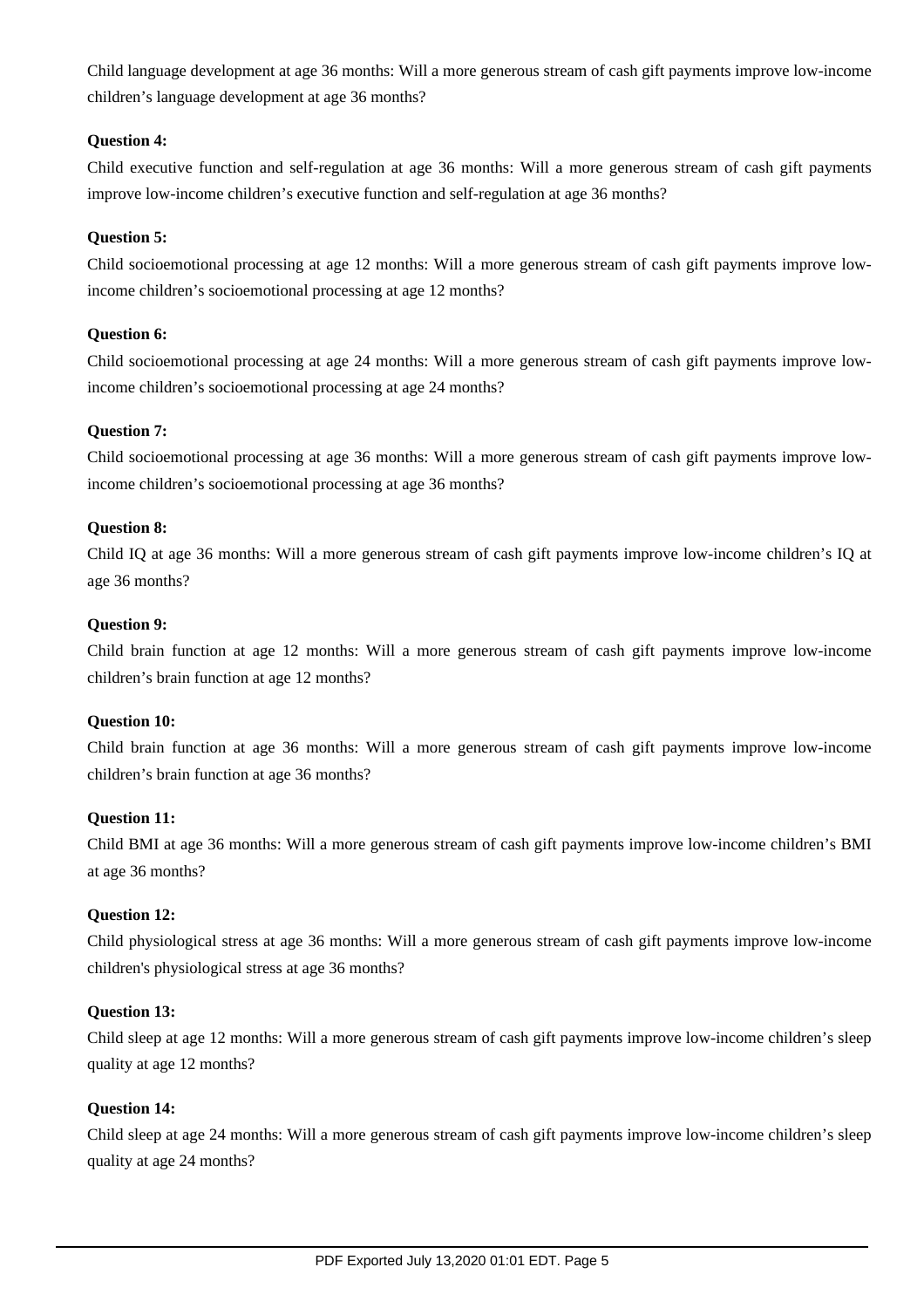## **Question 15:**

Child sleep at age 36 months: Will a more generous stream of cash gift payments improve low-income children's sleep quality at age 36 months?

## **Question 16:**

Child health at age 12 months: Will a more generous stream of cash gift payments improve low-income children's current and recent health between child's birth and age 12 months?

## **Question 17:**

Child health at age 24 months: Will a more generous stream of cash gift payments improve low-income children's current and recent health between child age 12 months and age 24 months?

## **Question 18:**

Child health at age 36 months: Will a more generous stream of cash gift payments improve low-income children's current and recent health between child age 24 months and age 36 months?

## **Question 19:**

Household economic hardship at child age 12 months: Will a more generous stream of cash gift payments reduce lowincome children's household economic hardship between child's birth and age 12 months?

## **Question 20:**

Household economic hardship at child age 24 months: Will a more generous stream of cash gift payments reduce lowincome children's household economic hardship between child age 12 months and age 24 months?

## **Question 21:**

Household economic hardship at child age 36 months: Will a more generous stream of cash gift payments reduce lowincome children's household economic hardship between child age 24 months and age 36 months?

## **Question 22:**

Family and maternal perceived stress at child age 12 months: Will a more generous stream of cash gift payments reduce low-income children's family and maternal perceived stress at child age 12 months?

## **Question 23:**

Family and maternal perceived stress at child age 24 months: Will a more generous stream of cash gift payments reduce low-income children's family and maternal perceived stress at child age 24 months?

## **Question 24:**

Family and maternal perceived stress at child age 36 months: Will a more generous stream of cash gift payments reduce low-income children's family and maternal perceived stress at child age 36 months?

## **Question 25:**

Maternal physiological stress at child age 12 months: Will a more generous stream of cash gift payments reduce lowincome children's maternal physiological stress at child age 12 months?

## **Question 26:**

Maternal physiological stress at child age 36 months: Will a more generous stream of cash gift payments reduce lowincome children's maternal physiological stress at child age 36 months?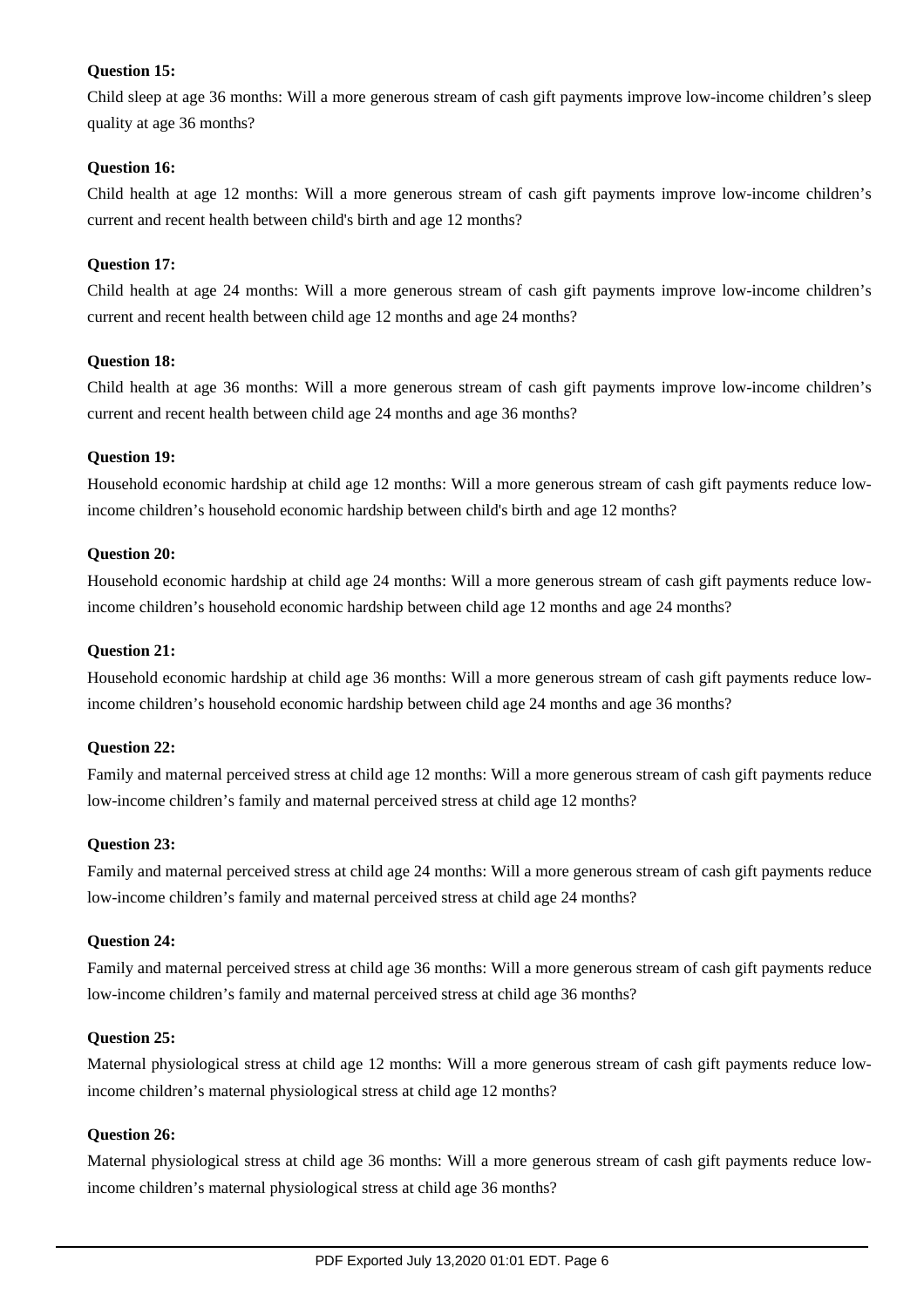## **Question 27:**

Maternal physical health at child age 12 months: Will a more generous stream of cash gift payments improve lowincome children's maternal physical health at child age 12 months?

## **Question 28:**

Maternal physical health at child age 24 months: Will a more generous stream of cash gift payments improve lowincome children's maternal physical health at child age 24 months?

## **Question 29:**

Maternal physical health at child age 36 months: Will a more generous stream of cash gift payments improve lowincome children's maternal physical health at child age 36 months?

## **Question 30:**

Maternal mental health at child age 12 months: Will a more generous stream of cash gift payments improve lowincome children's maternal mental health at child age 12 months?

## **Question 31:**

Maternal mental health at child age 24 months: Will a more generous stream of cash gift payments improve lowincome children's maternal mental health at child age 24 months?

## **Question 32:**

Maternal mental health at child age 36 months: Will a more generous stream of cash gift payments improve lowincome children's maternal mental health at child age 36 months?

## **Question 33:**

Parent-child interaction quality at child age 12 months: Will a more generous stream of cash gift payments improve the quality of parent-child interaction and environment at child age 12 months?

## **Question 34:**

Parent-child interaction quality at child age 24 months: Will a more generous stream of cash gift payments improve the quality of parent-child interaction and environment at child age 24 months?

## **Question 35:**

Child-focused expenditures at child age 12 months: Will a more generous stream of cash gift payments increase current and recent child-focused expenditures between child's birth and age 12 months?

## **Question 36:**

Child-focused expenditures at child age 24 months: Will a more generous stream of cash gift payments increase childfocused expenditures at child age 24 months?

## **Question 37:**

Child-focused expenditures at child age 36 months: Will a more generous stream of cash gift payments increase childfocused expenditures at child age 36 months?

## **Question 38:**

Housing and neighborhoods at child age 12 months: Will a more generous stream of cash gift payments improve current and recent housing quality at child age 12 months?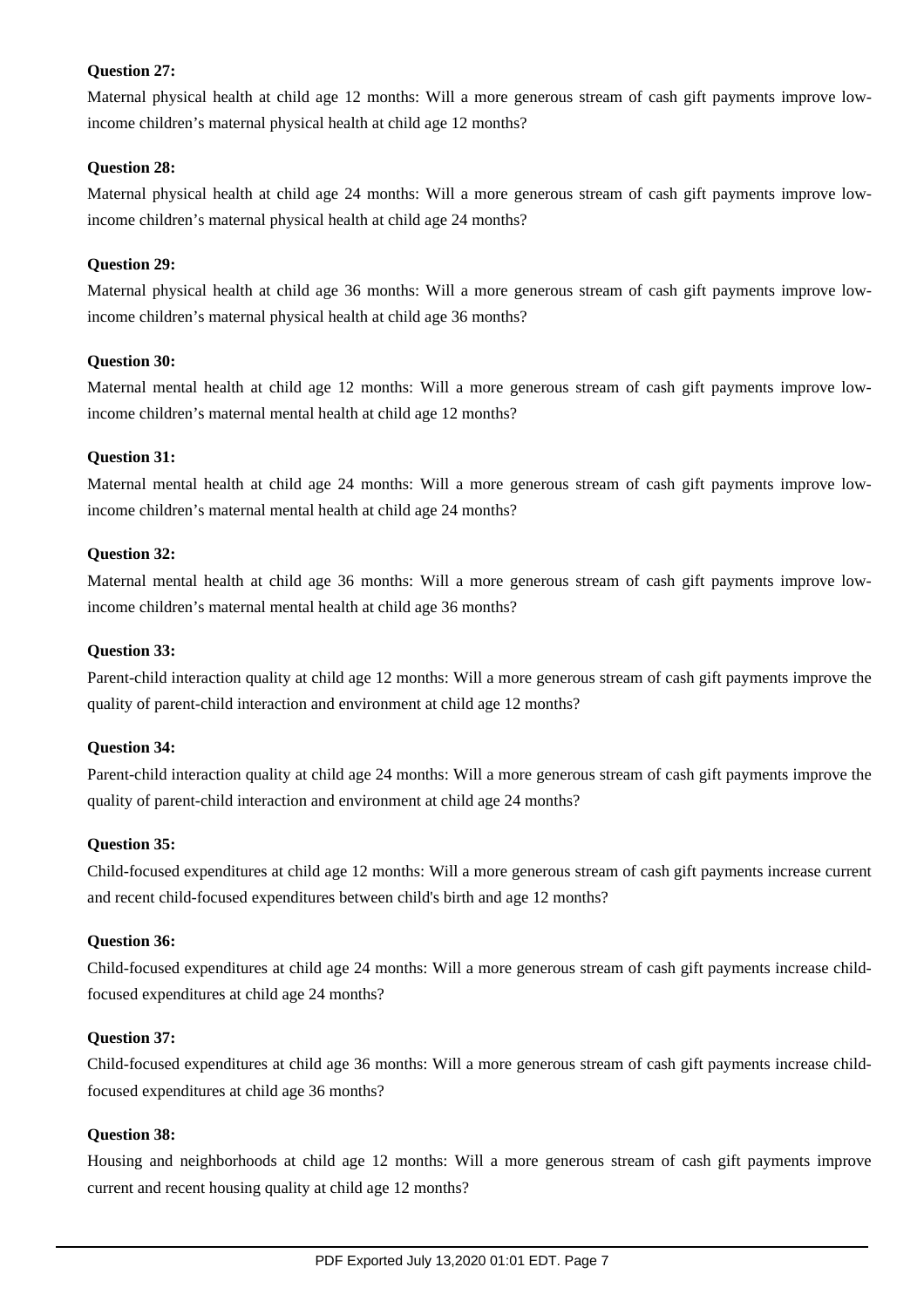## **Question 39:**

Housing and neighborhood quality at child age 24 months: Will a more generous stream of cash gift payments improve current and recent housing quality at child age 24 months?

## **Question 40:**

Housing and neighborhood quality at child age 36 months: Will a more generous stream of cash gift payments improve current and recent housing quality at child age 36 months?

## **Question 41:**

Social services receipt at child age 12 months: Will a more generous stream of cash gift payments affect the number of benefits the mother receives at child age 12 months?

## **Question 42:**

Social services receipt at child age 24 months: Will a more generous stream of cash gift payments affect the number of benefits the mother receives at child age 24 months?

## **Question 43:**

Social services receipt at child age 36 months: Will a more generous stream of cash gift payments affect the number of benefits the mother receives at child age 36 months?

## **Question 44:**

Maternal labor market and education participation at child age 12 months: Will a more generous stream of cash gift payments affect low-income children's maternal labor market and education participation between child's birth and child age 12 months?

## **Question 45:**

Maternal labor market and education participation at child age 24 months: Will a more generous stream of cash gift payments affect low-income children's maternal labor market and education participation between child age 12 months and age 24 months?

## **Question 46:**

Maternal labor market and education participation at child age 36 months: Will a more generous stream of cash gift payments affect low-income children's maternal labor market and education participation between child age 24 months and age 36 months?

## **Question 47:**

Maternal happiness and optimism at child age 12 months: Will a more generous stream of cash gift payments improve low-income children's maternal happiness and optimism at child age 12 months?

## **Question 48:**

Maternal mental resources at child age 24 months: Will a more generous stream of cash gift payments improve lowincome children's maternal mental resources at child age 24 months?

## **Question 49:**

Maternal substance abuse at child age 12 months: Will a more generous stream of cash gift payments reduce lowincome children's maternal substance abuse between birth and child age 12 months?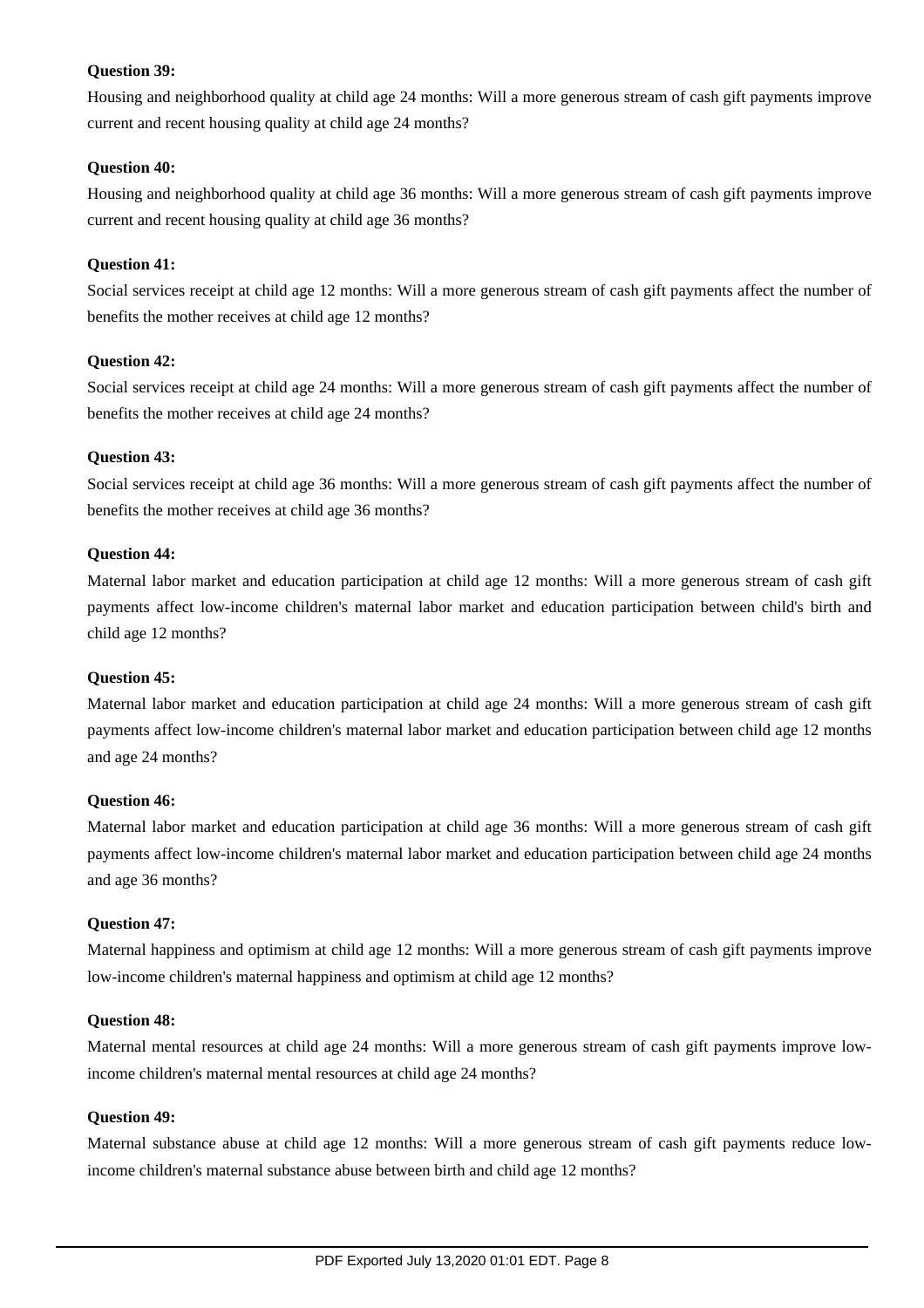## **Question 50:**

Maternal substance abuse at child age 36 months: Will a more generous stream of cash gift payments reduce lowincome children's maternal substance abuse between child age 24 months and age 36 months?

## **Question 51:**

Chaos in the home at child age 12 months: Will a more generous stream of cash gift payments reduce chaos in the home at child age 12 months?

## **Question 52:**

Chaos in the home at child age 24 months: Will a more generous stream of cash gift payments reduce chaos in the home at child age 24 months?

## **Question 53:**

Chaos in the home at child age 36 months: Will a more generous stream of cash gift payments reduce chaos in the home at child age 36 months?

## **Question 54:**

Maternal relationships at child age 12 months: Will a more generous stream of cash gift payments improve low-income children's maternal relationships between child's birth and age 12 months?

## **Question 55:**

Maternal relationships at child age 24 months: Will a more generous stream of cash gift payments improve low-income children's maternal relationships between child age 12 months and age 24 months?

## **Question 56:**

Maternal relationships at child age 36 months: Will a more generous stream of cash gift payments improve low-income children's maternal relationships between child age 24 months and age 36 months?

## **Question 57:**

Maternal epigenetic age at child age 24 months: Will a more generous stream of cash gift payments reduce the acceleration of low-income children's maternal epigenetic age between birth and child age 24 months?

## **Question 58:**

Maternal DNA methylation at child age 24 months: Will a more generous stream of cash gift payments effect lowincome children's maternal genome-wide DNA methylation at child age 24 months?

## **Question 59:**

Frequency of parent-child activity at child age 12 months: Will a more generous stream of cash gift payments increase the frequency of low-income children's recent parent-child activity at child at 12 months?

## **Question 60:**

Frequency of parent-child activity at child age 24 months: Will a more generous stream of cash gift payments increase the frequency of low-income children's recent parent-child activity at child at 24 months?

## **Question 61:**

Maternal discipline at child age 12 months: Will a more generous stream of cash gift payments reduce the harshness of low-income children's maternal discipline at age 12 months?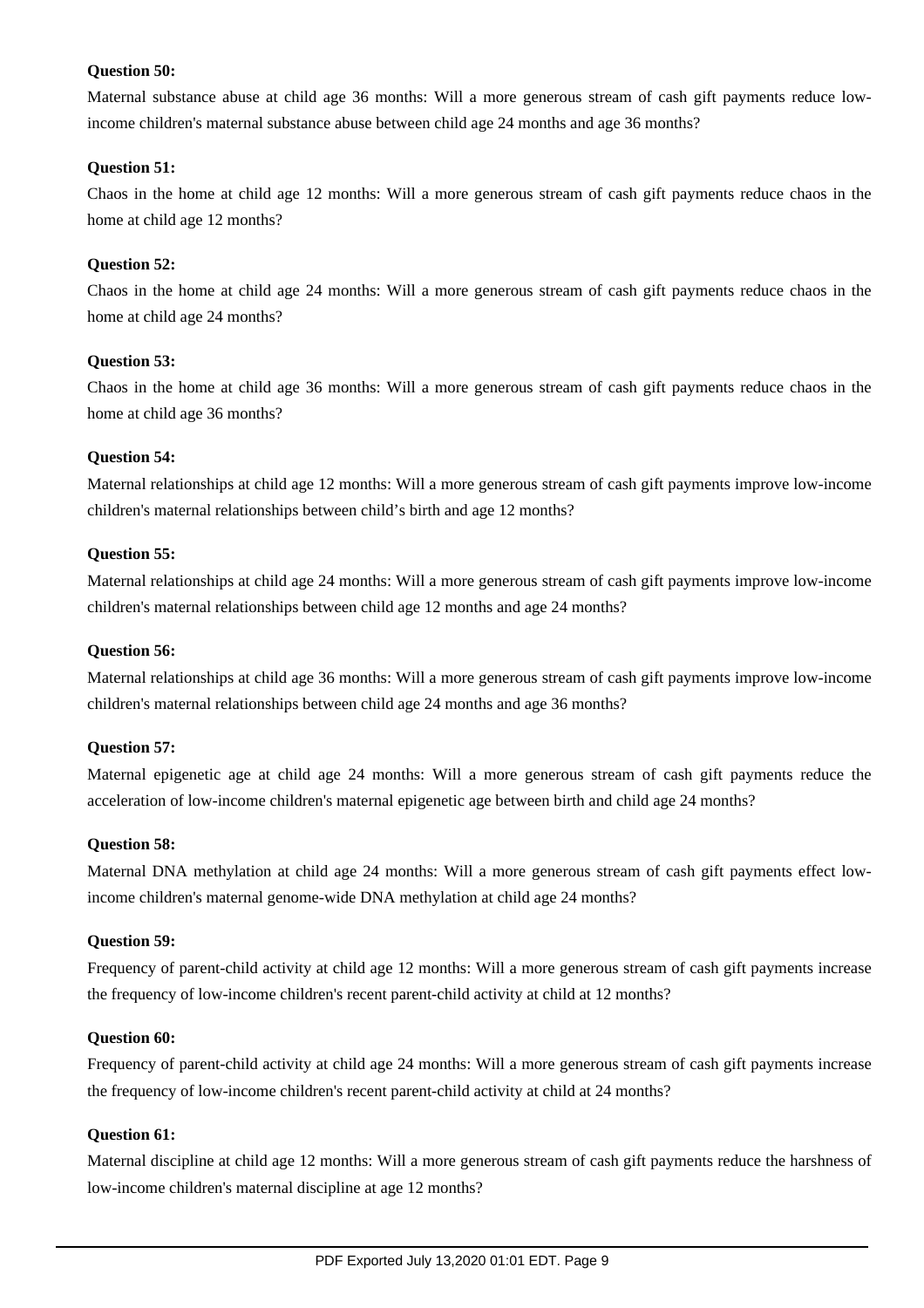## **Question 62:**

Maternal discipline at child age 24 months: Will a more generous stream of cash gift payments reduce the harshness of low-income children's maternal discipline at age 24 months?

## **Question 63:**

Maternal happiness and optimism at child age 24 months: Will a more generous stream of cash gift payments improve low-income children's maternal happiness and optimism at child age 24 months?

## **Question 64:**

Maternal happiness and optimism at child age 36 months: Will a more generous stream of cash gift payments improve low-income children's maternal happiness and optimism at child age 36 months?

## **Question 65:**

School Achievement and Behavior at child age 6: Will a more generous stream of cash gift payments improve the target child's school test scores and behavior, and the target child's siblings behavior, starting at age 6?

## **Question 66:**

Child epigenetic age at age 24 months: Will a more generous stream of cash gift payments reduce the acceleration of low-income children's epigenetic age between birth and age 24 months?

## **Question 67:**

Child DNA methylation at age 24 months: Will a more generous stream of cash gift payments affect low-income children's genome-wide DNA methylation at age 24 months?

## **Question 68:**

Child Nutrition at age 24 months: Will a more generous stream of cash gift payments improve low-income children's nutrition at age 24 months?

## **Exploratory research questions:**

No Questions added yet.

## **Comments:**

While all of the hypotheses are confirmatory, we consider certain ones to be primary and others to be secondary. Primary hypotheses are the following: 3, 4, 7, 8, 10, 11, 15, 18, 26, 34, 65. The rest are secondary hypotheses.

## **Section IV-A: Study Design (Selection)**

# **Study Design:**

Randomized Trial (RT)

## **Comments:**

-

## **Section IV-B: Study Design (Input)**

*Study Design: Input*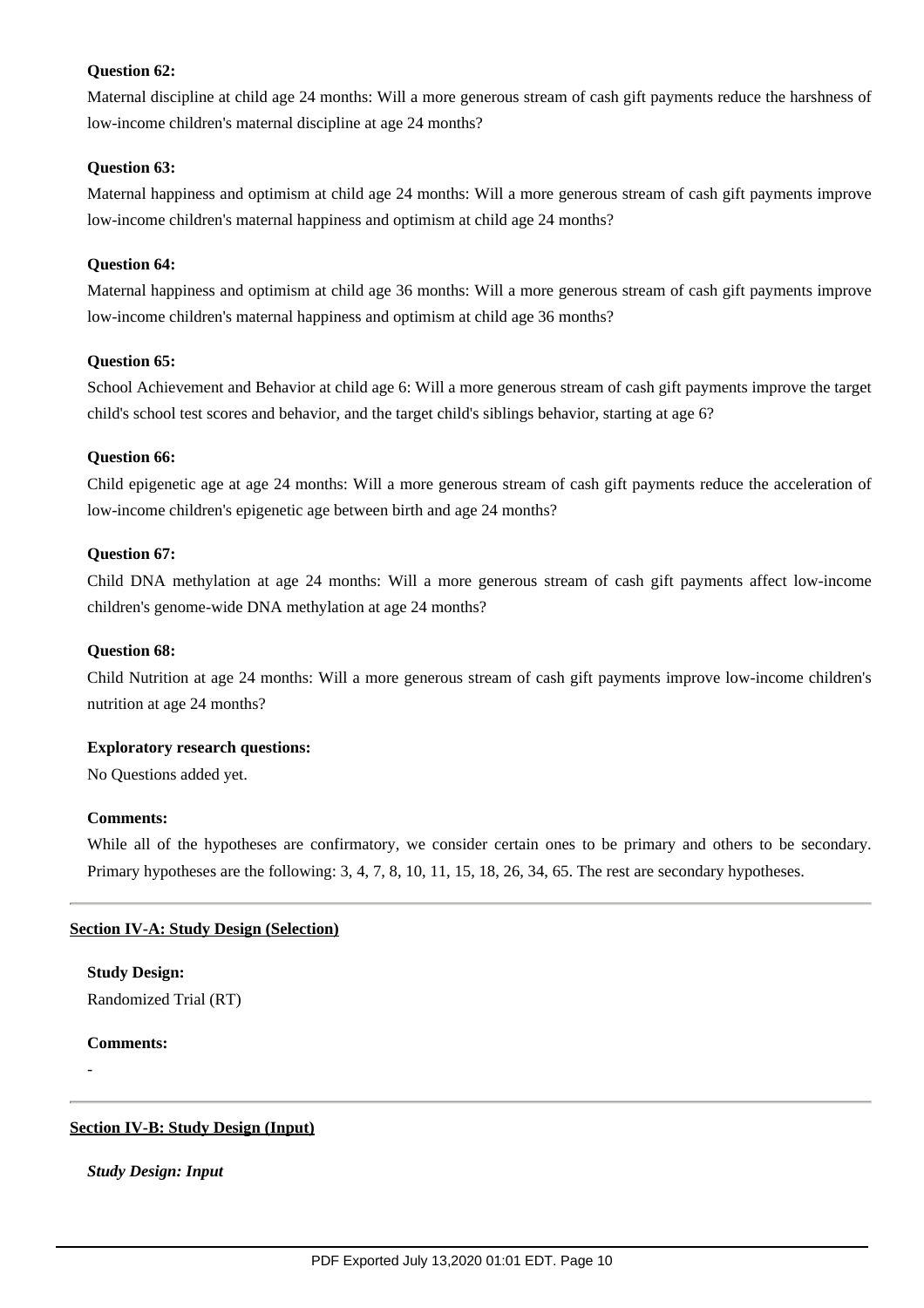#### **Unit of random assignment of intervention:**

Infant

#### **Assignment within sites or blocks:**

Yes

#### **Define the sites or blocks:**

Metropolitan area

## **Probability of assignment to treatment the same across sites or blocks:**

Yes

## **Probability of assignment to treatment:**

.40

## **Unit outcome data measured:** Infant

**Intermediate clusters between unit of random assignment and unit of measurement:** No

## **Comments:**

-

## *Design Classification*

# **Based on the responses above, this study has been classified as:**

RT: Multisite (Blocked)

## **Section V: Sample Characteristics**

## **Approximate number of outcome data units (Infant) in the comparision condition within each block (Metropolitan area):** 150

**Approximate number of outcome data units (Infant) in the intervention condition within each block (Metropolitan area):** 100

## **Number of blocks (Metropolitan area):** 4

## **Were there certain outcome data units ( Infant) that were targeted for the study?**

Yes - 1. mother 18 years or older; 2. household income below the federal poverty threshold in the calendar year prior to the interview, counting the newborn; 3. infant admitted to the newborn nursery and not requiring admittance to the intensive care unit; 4. residence in the state of recruitment; 5. mother not "highly likely" to move to a different state or country in the next 12 months; 6. infant to be discharged in the custody of the mother; 7. Mother English or Spanish speaking (necessary for administration of instruments used to measure some of the child outcomes)

## **Were there certain outcome data units ( Infant) that were excluded from the study?**

Yes - All infants/mothers not meeting the above seven criteria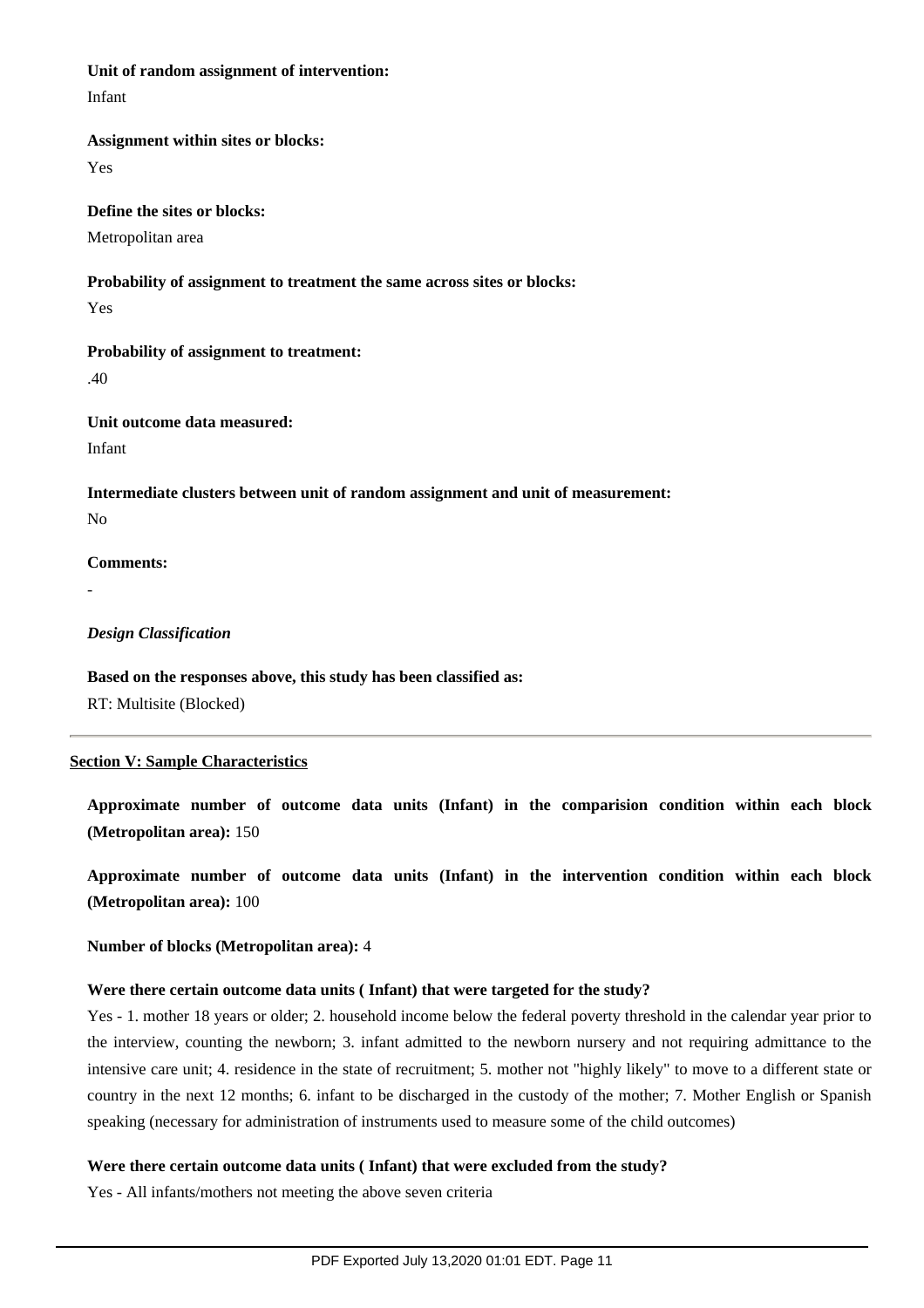#### **Were there certain blocks ( Metropolitan area) that were targeted for the study?**

Yes - New York City; Twin Cities, MN; Omaha metropolitan area; New Orleans metropolitan area

#### **Were there certain blocks ( Metropolitan area) that were excluded from the study?**

Yes - All metropolitan areas not listed above.

#### **Comments:**

In New York City, we recruited 289 mother-infant dyads. We recruited 295 mother-infant dyads in the Omaha metropolitan area and the New Orleans metropolitan area. Lastly, we recruited 121 mother-infant dyads in the Twin Cities, MN. 40% of the mother-infant dyads in each metropolitan area are in the intervention condition (receiving the high cash gift) and 60% of the mother-infant dyads are in the comparison condition (receiving the low cash gift).

#### **Section VI: Outcomes (Input)**

#### **Confirmatory question 1: Outcome Measure 1**

**Outcome domain:** Other Outcome Domain

**Minimum detectable effect size:** .219 sd

**Outcome measure:** Language milestones measured by the Ages & Stages Questionnaires- Communication Subscale

**Scale of outcome measure:** Continuous

**Normed or state test:** Yes

**Same outcome measure in treatment and comparison groups:** Yes

#### **Confirmatory question 2: Outcome Measure 1**

**Outcome domain:** Other Outcome Domain **Minimum detectable effect size:** .219 sd

**Outcome measure:** Child vocalizations measured using LENA software technology

**Scale of outcome measure: Continuous** 

**Normed or state test:** No

**Test-retest reliability:** N/A

**Internal consistency:** N/A

**Inter-rater reliability:** N/A

**Same outcome measure in treatment and comparison groups:** Yes

#### **Confirmatory question 2: Outcome Measure 2**

**Outcome domain:** Other Outcome Domain

**Minimum detectable effect size:** .219 sd

**Outcome measure:** Communicative development measured by the Short Form Version of the MacArthur

Communicative Development Inventories

**Scale of outcome measure:** Continuous

**Normed or state test:** Yes

**Same outcome measure in treatment and comparison groups:** Yes

#### **Confirmatory question 3: Outcome Measure 1**

**Outcome domain:** Other Outcome Domain **Minimum detectable effect size:** .219 sd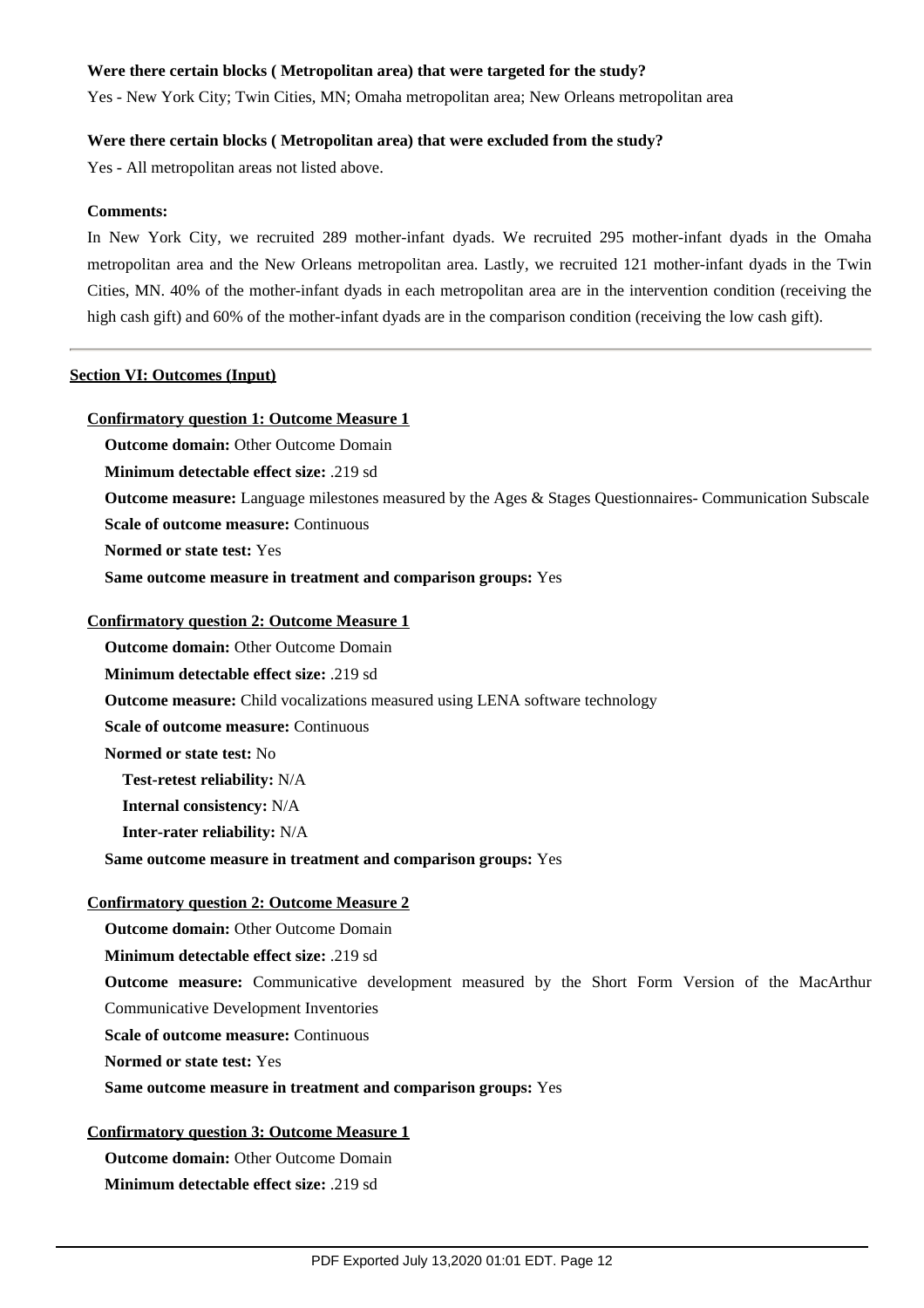**Outcome measure:** Language milestones measured by the Ages & Stages Questionnaires- Communication Subscale **Scale of outcome measure: Continuous Normed or state test:** Yes

**Same outcome measure in treatment and comparison groups:** Yes

#### **Confirmatory question 3: Outcome Measure 2**

**Outcome domain:** Other Outcome Domain

**Minimum detectable effect size:** .219 sd

**Outcome measure:** Verbal comprehension measured by the Wechsler preschool and primary scale of intelligence-

Vocabulary subtest

**Scale of outcome measure:** Continuous

**Normed or state test:** Yes

**Same outcome measure in treatment and comparison groups:** Yes

## **Confirmatory question 3: Outcome Measure 3**

**Outcome domain:** Other Outcome Domain

**Minimum detectable effect size:** .219 sd

**Outcome measure:** Language processing measured by Quick Interactive Language Screener (QUILS)- Language Processing Subscale

**Scale of outcome measure: Continuous** 

**Normed or state test:** Yes

**Same outcome measure in treatment and comparison groups:** Yes

#### **Confirmatory question 4: Outcome Measure 1**

**Outcome domain:** Other Outcome Domain

**Minimum detectable effect size:** .219 sd

**Outcome measure:** Executive function measured by the Minnesota Executive Function Scale at 36 months (may be

**Scale of outcome measure:** Continuous

**Normed or state test:** Yes

replaced following pilot testing)

## **Same outcome measure in treatment and comparison groups:** No

#### **Please Describe:**

The same outcome measure will be collected in the treatment and comparison groups. However, we may replace the Minnesota Executive Function Scale at 36 months after pilot testing. Alternative measures may include: Wechsler preschool and primary scale of intelligence- Working memory subscale or EF Touch Executive Functioning scale

## **Confirmatory question 4: Outcome Measure 2**

**Outcome domain:** Other Outcome Domain

**Minimum detectable effect size:** .219 sd

**Outcome measure:** Self-regulation measured by The Preschool Self-Regulation Assessment

**Scale of outcome measure: Continuous** 

**Normed or state test:** No

**Test-retest reliability:** .91

**Internal consistency:** .88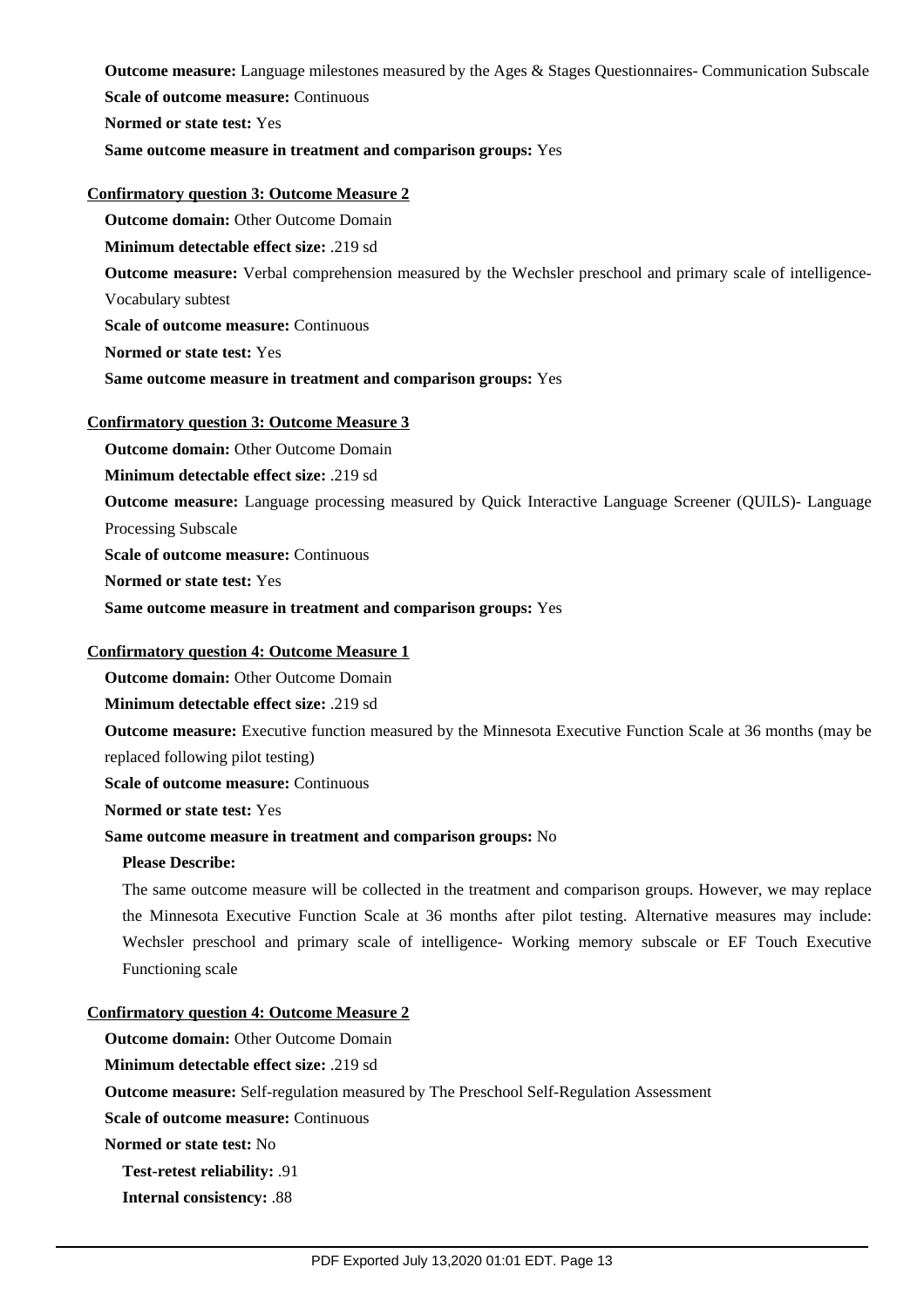## **Inter-rater reliability:** .83

#### **Same outcome measure in treatment and comparison groups:** Yes

#### **Confirmatory question 5: Outcome Measure 1**

**Outcome domain:** Other Outcome Domain

**Minimum detectable effect size:** .219 sd

**Outcome measure:** Social-Emotional problems measured by the Brief Infant-Toddler Social and Emotional Assessment (BITSEA)- Problem Scale

**Scale of outcome measure: Continuous** 

**Normed or state test:** Yes

**Same outcome measure in treatment and comparison groups:** Yes

#### **Confirmatory question 5: Outcome Measure 2**

**Outcome domain:** Other Outcome Domain

**Minimum detectable effect size:** .219 sd

**Outcome measure:** Social emotional behavior measured by using NICHD SECCYD parent-child-interaction task coding scheme, with child codes Positive Mood, Negative Mood, Activity Level, Sustained Attention, Positive Engagement

**Scale of outcome measure: Continuous** 

**Normed or state test:** No

**Test-retest reliability:** N/A

**Internal consistency:** N/A

**Inter-rater reliability:** N/A

**Same outcome measure in treatment and comparison groups:** Yes

## **Confirmatory question 6: Outcome Measure 1**

**Outcome domain: Other Outcome Domain** 

**Minimum detectable effect size:** .219 sd

**Outcome measure:** Social-emotional problems measured by the Brief Infant-Toddler Social and Emotional Assessment (BITSEA)

**Scale of outcome measure: Continuous** 

**Normed or state test:** Yes

**Same outcome measure in treatment and comparison groups:** Yes

## **Confirmatory question 6: Outcome Measure 2**

**Outcome domain:** Other Outcome Domain

**Minimum detectable effect size:** .219 sd

**Outcome measure:** Social-Emotional Behavior measured using NICHD SECCYD parent-child-interaction task coding scheme, with child codes Positive Mood, Negative Mood, Activity Level, Sustained Attention, Positive Engagement

**Scale of outcome measure: Continuous** 

**Normed or state test:** Yes

**Same outcome measure in treatment and comparison groups:** Yes

## **Confirmatory question 7: Outcome Measure 1**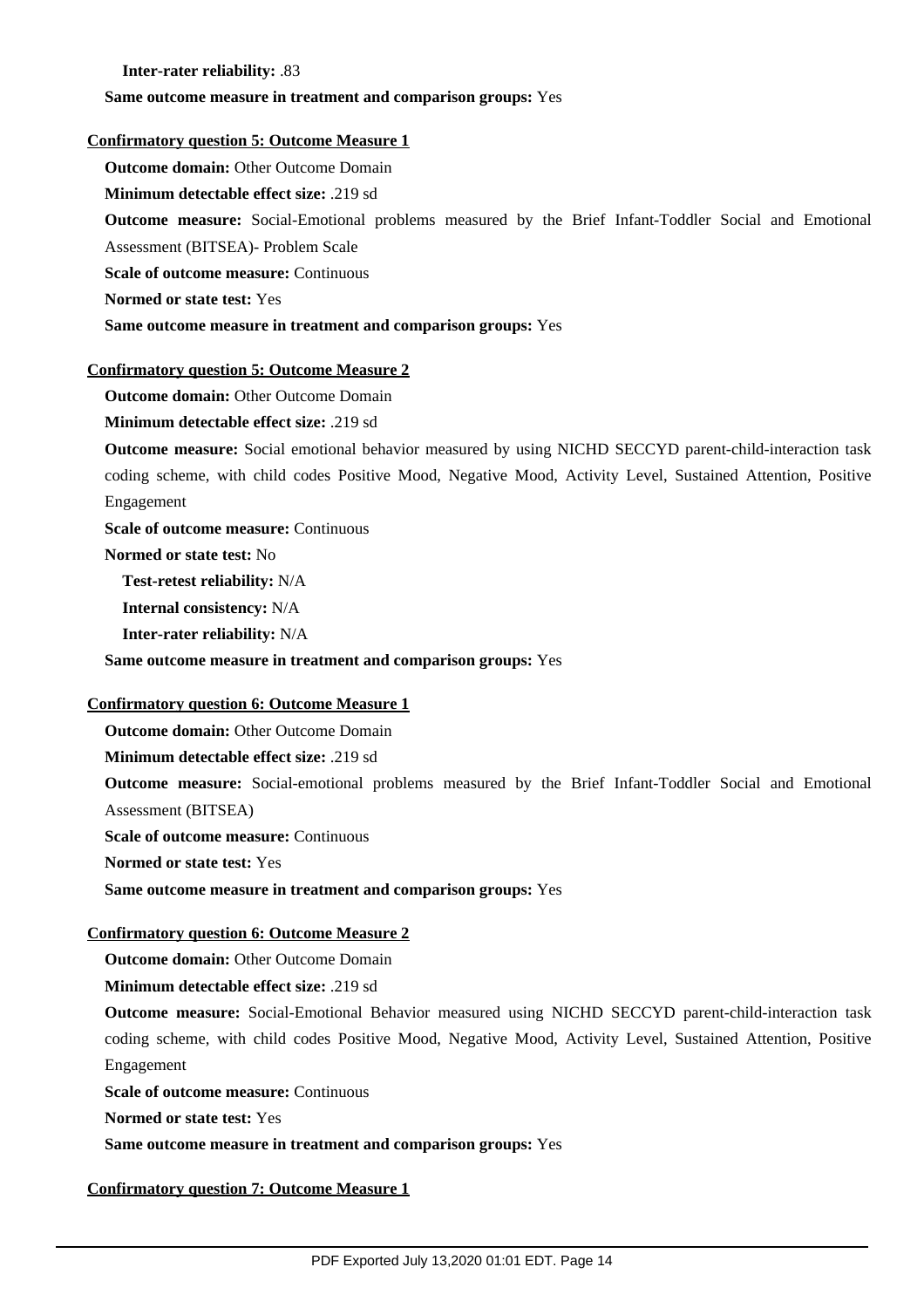**Outcome domain:** Other Outcome Domain

**Minimum detectable effect size:** .219 sd

**Outcome measure:** Social-Emotional problems measured by the Brief Infant-Toddler Social and Emotional Assessment (BITSEA)

**Scale of outcome measure:** Continuous

**Normed or state test:** Yes

**Same outcome measure in treatment and comparison groups:** Yes

## **Confirmatory question 7: Outcome Measure 2**

**Outcome domain:** Other Outcome Domain **Minimum detectable effect size:** .219 sd **Outcome measure:** Behavior/Emotional problems measured using the Child Behavior Checklist **Scale of outcome measure: Continuous Normed or state test:** Yes **Same outcome measure in treatment and comparison groups:** Yes

## **Confirmatory question 8: Outcome Measure 1**

**Outcome domain:** Other Outcome Domain **Minimum detectable effect size:** .219 sd **Outcome measure:** IQ measured by the Wechsler preschool and primary scale of intelligence **Scale of outcome measure: Continuous Normed or state test:** Yes **Same outcome measure in treatment and comparison groups:** Yes

## **Confirmatory question 9: Outcome Measure 1**

**Outcome domain:** Other Outcome Domain **Minimum detectable effect size:** .219 sd **Outcome measure:** Resting brain function measured by EEG (Alpha, Gamma and Theta power) **Scale of outcome measure: Continuous Normed or state test:** No **Test-retest reliability:** N/A **Internal consistency:** N/A **Inter-rater reliability:** N/A **Same outcome measure in treatment and comparison groups:** Yes **Confirmatory question 10: Outcome Measure 1 Outcome domain:** Other Outcome Domain **Minimum detectable effect size:** .219 sd

**Outcome measure:** Resting brain function measured by EEG (Alpha, Gamma and Theta power)

**Scale of outcome measure: Continuous** 

**Normed or state test:** No

**Test-retest reliability:** N/A

**Internal consistency:** N/A

**Inter-rater reliability:** N/A

**Same outcome measure in treatment and comparison groups:** Yes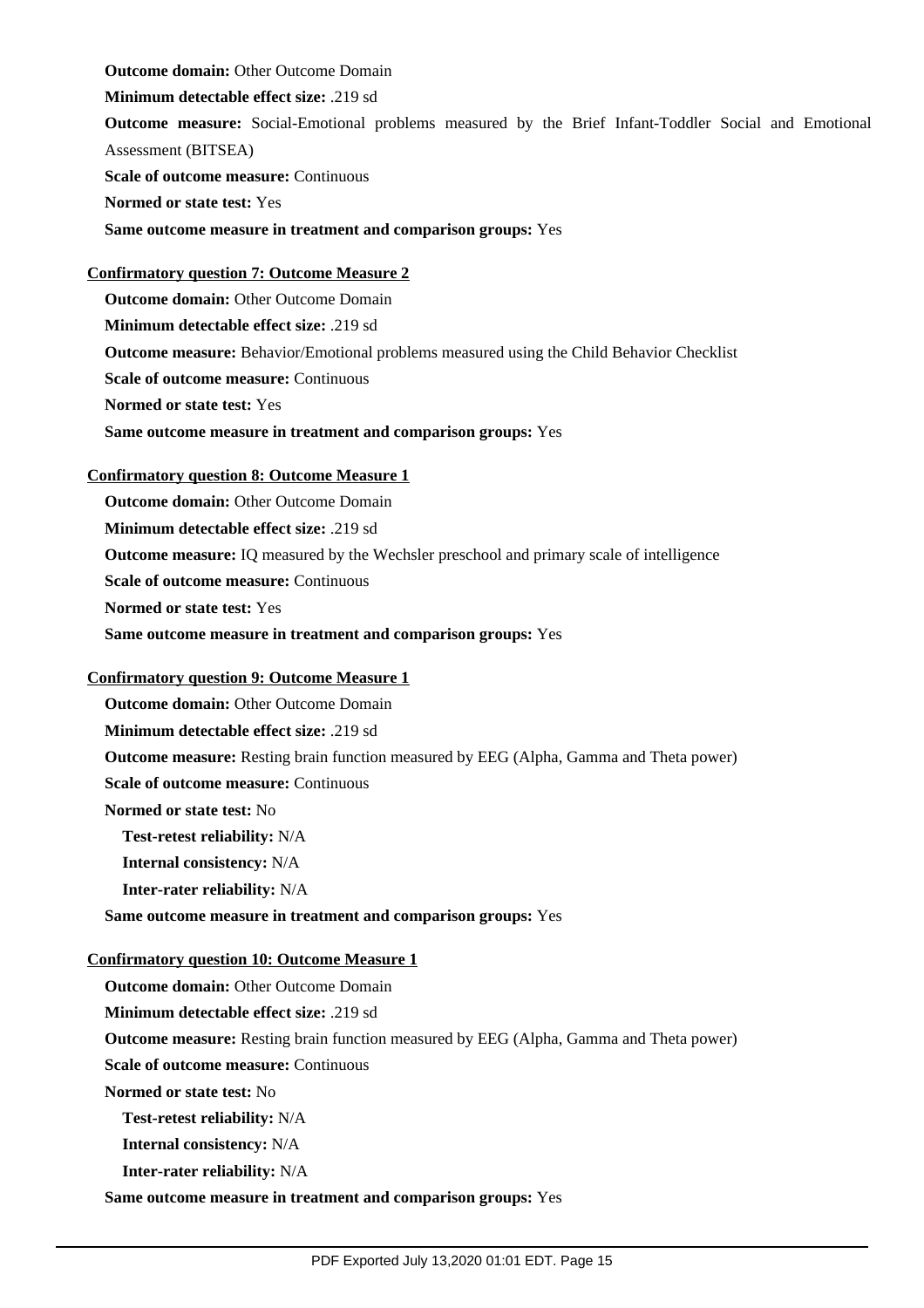## **Confirmatory question 10: Outcome Measure 2**

**Outcome domain:** Other Outcome Domain

**Minimum detectable effect size:** .219 sd

**Outcome measure:** Language Related brain function measured by EEG (Alpha, Gamma and Theta power)

**Scale of outcome measure:** Continuous

**Normed or state test:** No

**Test-retest reliability:** N/A

**Internal consistency:** N/A

**Inter-rater reliability:** N/A

## **Same outcome measure in treatment and comparison groups:** Yes

## **Confirmatory question 11: Outcome Measure 1**

**Outcome domain:** Other Outcome Domain

**Minimum detectable effect size:** .219 sd

**Outcome measure:** BMI measured by CDC scales

**Scale of outcome measure: Continuous** 

**Normed or state test:** Yes

**Same outcome measure in treatment and comparison groups:** Yes

### **Confirmatory question 12: Outcome Measure 1**

**Outcome domain:** Other Outcome Domain

**Minimum detectable effect size:** .219 sd

**Outcome measure:** Measured by hair cortisol

**Scale of outcome measure:** Continuous

**Normed or state test:** No

**Test-retest reliability:** N/A

**Internal consistency:** N/A

**Inter-rater reliability:** N/A

**Same outcome measure in treatment and comparison groups:** Yes

## **Confirmatory question 13: Outcome Measure 1**

**Outcome domain:** Other Outcome Domain

**Minimum detectable effect size:** .219 sd

**Outcome measure:** Sleep problems measured by the PROMIS Sleep Disturbance- Short Form

**Scale of outcome measure:** Continuous

**Normed or state test:** No

**Test-retest reliability:** .9

**Internal consistency:** N/A

**Inter-rater reliability:** N/A

## **Same outcome measure in treatment and comparison groups:** Yes

## **Confirmatory question 14: Outcome Measure 1**

**Outcome domain:** Other Outcome Domain

**Minimum detectable effect size:** .219 sd

**Outcome measure:** Sleep problems measured by the PROMIS Sleep Disturbance- Short Form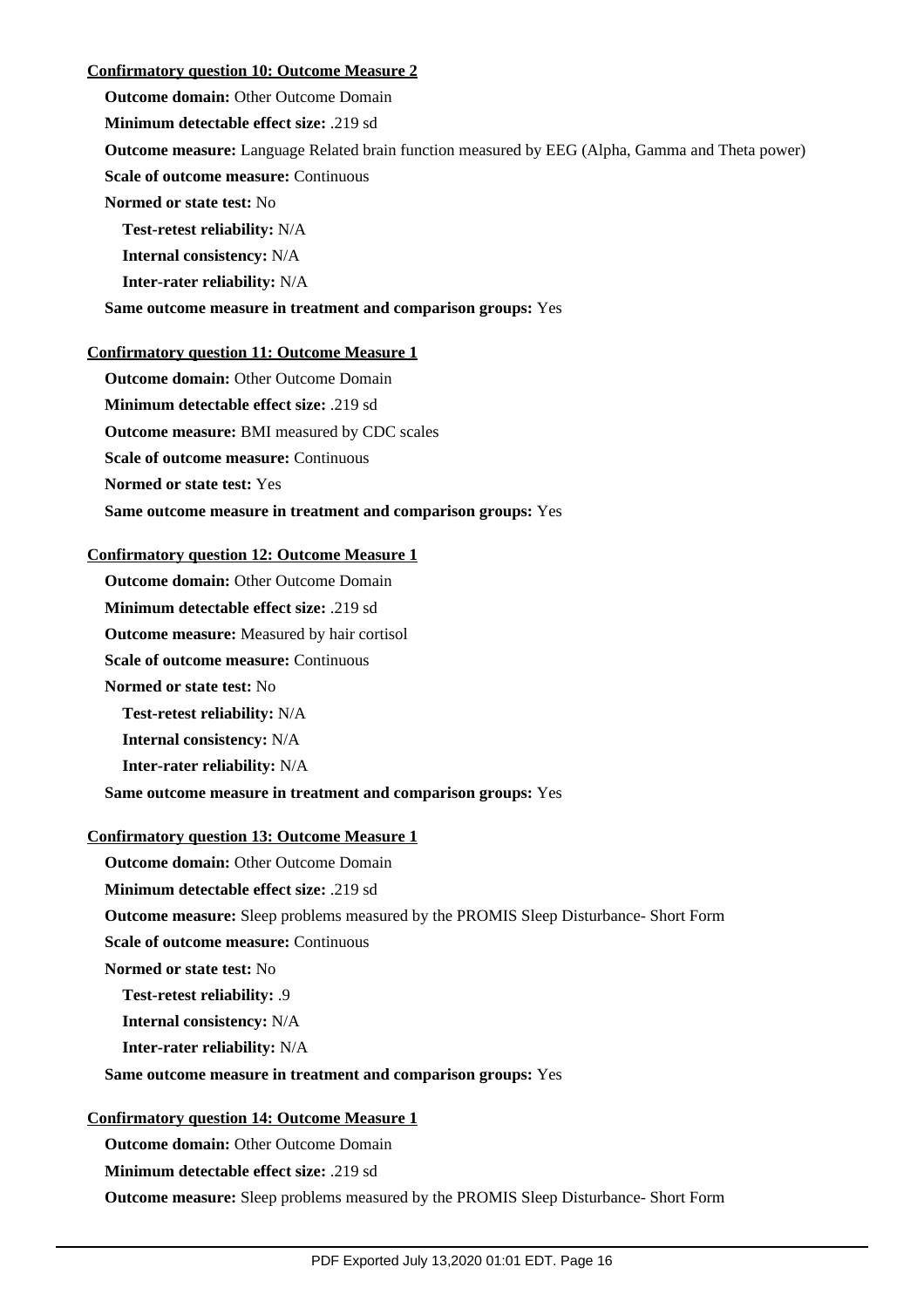**Scale of outcome measure: Continuous** 

**Normed or state test:** No

**Test-retest reliability:** .9

**Internal consistency:** N/A

**Inter-rater reliability:** N/A

**Same outcome measure in treatment and comparison groups:** Yes

## **Confirmatory question 15: Outcome Measure 1**

**Outcome domain:** Other Outcome Domain

**Minimum detectable effect size:** .219 sd

**Outcome measure:** Sleep problems measured by the PROMIS Sleep Disturbance- Short Form

**Scale of outcome measure: Continuous** 

**Normed or state test:** No

**Test-retest reliability:** .9

**Internal consistency:** N/A

**Inter-rater reliability:** N/A

## **Same outcome measure in treatment and comparison groups:** Yes

## **Confirmatory question 16: Outcome Measure 1**

**Outcome domain:** Other Outcome Domain

**Minimum detectable effect size:** .219 sd

**Outcome measure:** Overall Health, Medical Care, Diagnosis of Condition or Disability measured by additive index

of 6 survey items (see Appendix Table 1 in the "Analysis Plan and Measures" document)

**Scale of outcome measure:** Continuous

**Normed or state test:** No

**Test-retest reliability:** N/A

**Internal consistency:** N/A

**Inter-rater reliability:** N/A

**Same outcome measure in treatment and comparison groups:** Yes

## **Confirmatory question 17: Outcome Measure 1**

**Outcome domain:** Other Outcome Domain

**Minimum detectable effect size:** .219 sd

**Outcome measure:** Overall Health, Medical Care, Diagnosis of Condition or Disability measured by additive index

of survey items (see Appendix Table 3 in the "Analysis Plan and Measures" document)

**Scale of outcome measure: Continuous** 

**Normed or state test:** No

**Test-retest reliability:** N/A

**Internal consistency:** N/A

**Inter-rater reliability:** N/A

## **Same outcome measure in treatment and comparison groups:** Yes

## **Confirmatory question 18: Outcome Measure 1**

**Outcome domain:** Other Outcome Domain **Minimum detectable effect size:** .219 sd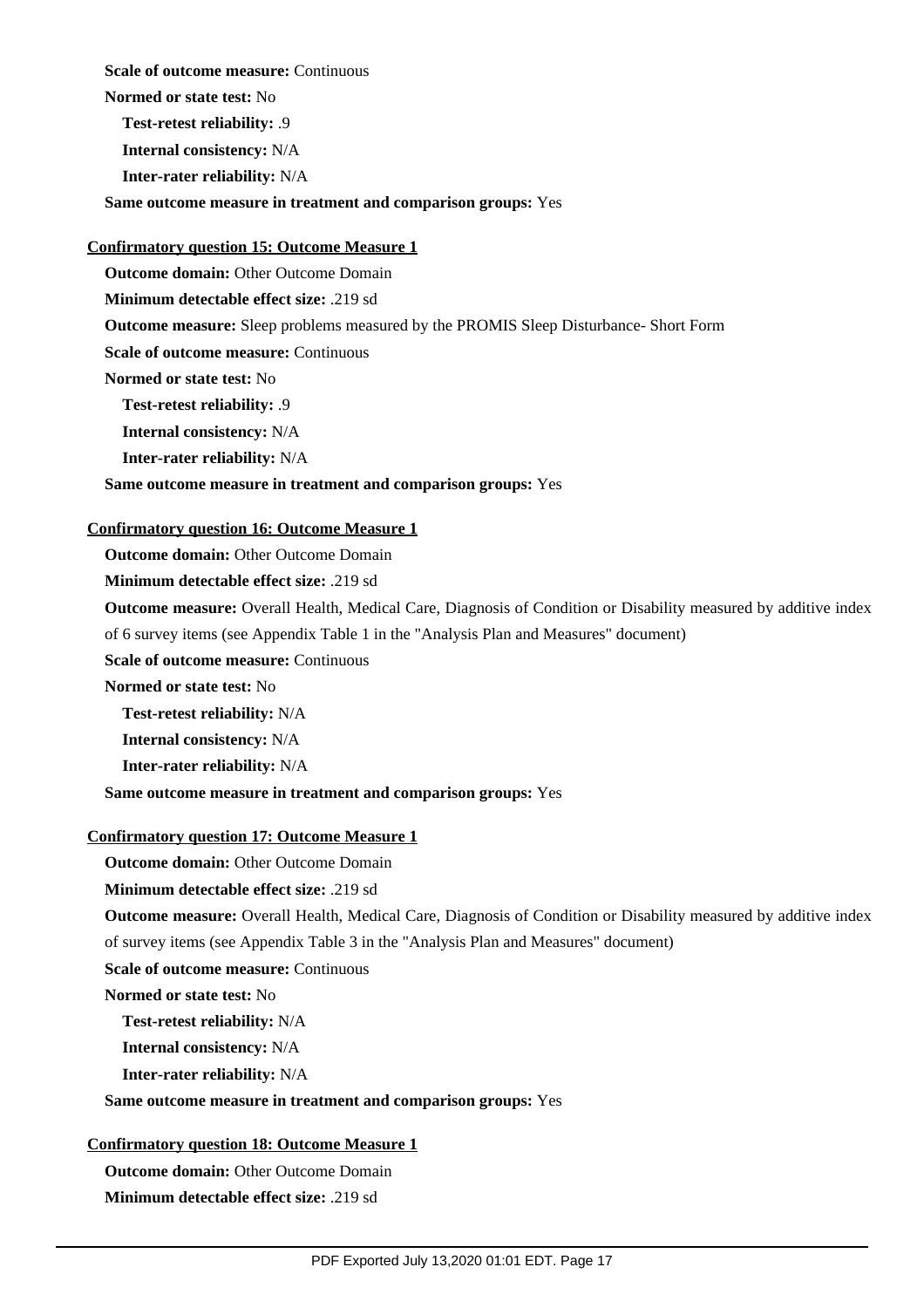**Outcome measure:** Overall Health, Medical Care, Diagnosis of Condition or Disability measured by additive index of survey items (see Appendix Table 3 in the "Analysis Plan and Measures" document)

**Scale of outcome measure: Continuous** 

**Normed or state test:** No

**Test-retest reliability:** N/A

**Internal consistency:** N/A

**Inter-rater reliability:** N/A

**Same outcome measure in treatment and comparison groups:** Yes

#### **Confirmatory question 19: Outcome Measure 1**

**Outcome domain:** Other Outcome Domain - Household economic hardship at child age 12 months

#### **Minimum detectable effect size:** .219 sd

**Outcome measure:** Index of economic stress measures by an additive index of 9 dichotomous variables (higher score=more stress) (see Appendix Table 2 in the "Analysis Plan and Measures" document)

**Scale of outcome measure:** Continuous

**Normed or state test:** No

**Test-retest reliability:** N/A

**Internal consistency:** N/A

**Inter-rater reliability:** N/A

**Same outcome measure in treatment and comparison groups:** Yes

### **Confirmatory question 19: Outcome Measure 2**

**Outcome domain:** Other Outcome Domain - Household economic hardship at child age 12 months **Minimum detectable effect size:** .219 sd **Outcome measure:** U.S. Household Food Security Survey Module: Five-Item Short Form **Scale of outcome measure:** Continuous **Normed or state test:** Yes

**Same outcome measure in treatment and comparison groups:** Yes

## **Confirmatory question 19: Outcome Measure 3**

**Outcome domain:** Other Outcome Domain - Household economic hardship at child age 12 months

**Minimum detectable effect size:** .219 sd

**Outcome measure:** Household poverty rate measured by Census Bureau's poverty thresholds by size of family and number of children

**Scale of outcome measure:** Continuous

**Normed or state test:** Yes

**Same outcome measure in treatment and comparison groups:** Yes

## **Confirmatory question 20: Outcome Measure 1**

**Outcome domain:** Other Outcome Domain - Household economic hardship at child age 24 months

#### **Minimum detectable effect size:** .219 sd

**Outcome measure:** Index of economic stress measures by an additive index of 9 dichotomous variables (higher score=more stress) (see Appendix Table 4 in the "Analysis Plan and Measures" document)

**Scale of outcome measure: Continuous** 

**Normed or state test:** No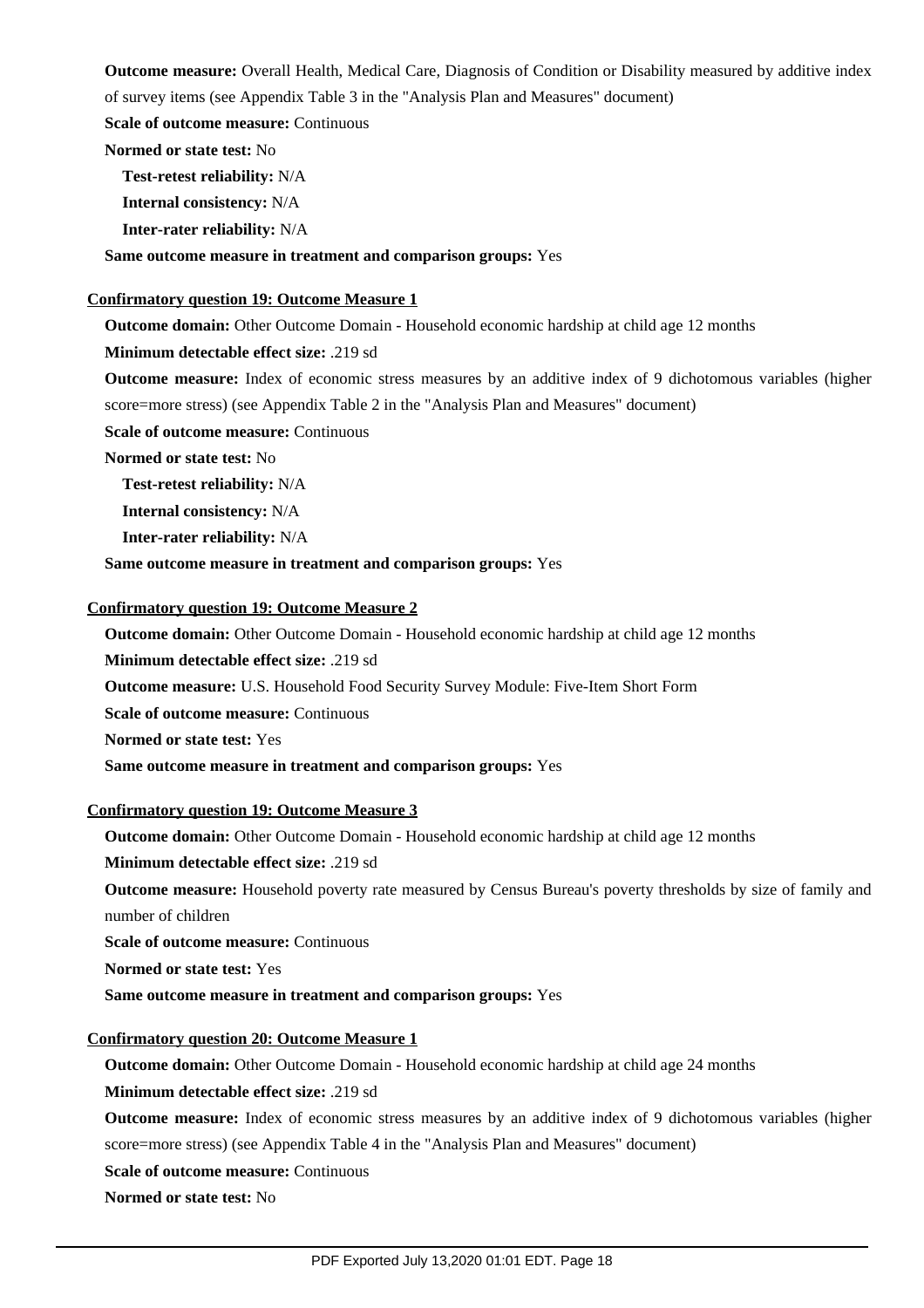**Test-retest reliability:** N/A

**Internal consistency:** N/A

**Inter-rater reliability:** N/A

## **Same outcome measure in treatment and comparison groups:** Yes

## **Confirmatory question 20: Outcome Measure 2**

**Outcome domain:** Other Outcome Domain - Household economic hardship at child age 24 months **Minimum detectable effect size:** .219 sd

**Outcome measure:** U.S. Household Food Security Survey Module: Five-Item Short Form

**Scale of outcome measure: Continuous** 

**Normed or state test:** Yes

**Same outcome measure in treatment and comparison groups:** Yes

## **Confirmatory question 20: Outcome Measure 3**

**Outcome domain:** Other Outcome Domain - Household economic hardship at child age 24 months

**Minimum detectable effect size:** .219 sd

**Outcome measure:** Household poverty rate measured by Census Bureau's poverty thresholds by size of family and number of children

**Scale of outcome measure: Continuous** 

**Normed or state test:** Yes

**Same outcome measure in treatment and comparison groups:** Yes

## **Confirmatory question 21: Outcome Measure 1**

**Outcome domain:** Other Outcome Domain - Household economic hardship at child age 36 months

**Minimum detectable effect size:** .219 sd

**Outcome measure:** Index of economic stress measures by an additive index of 9 dichotomous variables (higher score=more stress) (see Appendix Table 4 in the "Analysis Plan and Measures" document)

**Scale of outcome measure:** Continuous

**Normed or state test:** No

**Test-retest reliability:** N/A

**Internal consistency:** N/A

**Inter-rater reliability:** N/A

**Same outcome measure in treatment and comparison groups:** Yes

## **Confirmatory question 21: Outcome Measure 2**

**Outcome domain:** Other Outcome Domain - Household economic hardship at child age 36 months **Minimum detectable effect size:** .219 sd **Outcome measure:** U.S. Household Food Security Survey Module: Five-Item Short Form **Scale of outcome measure:** Continuous **Normed or state test:** Yes **Same outcome measure in treatment and comparison groups:** Yes

## **Confirmatory question 21: Outcome Measure 3**

**Outcome domain:** Other Outcome Domain - Household economic hardship at child age 36 months **Minimum detectable effect size:** .219 sd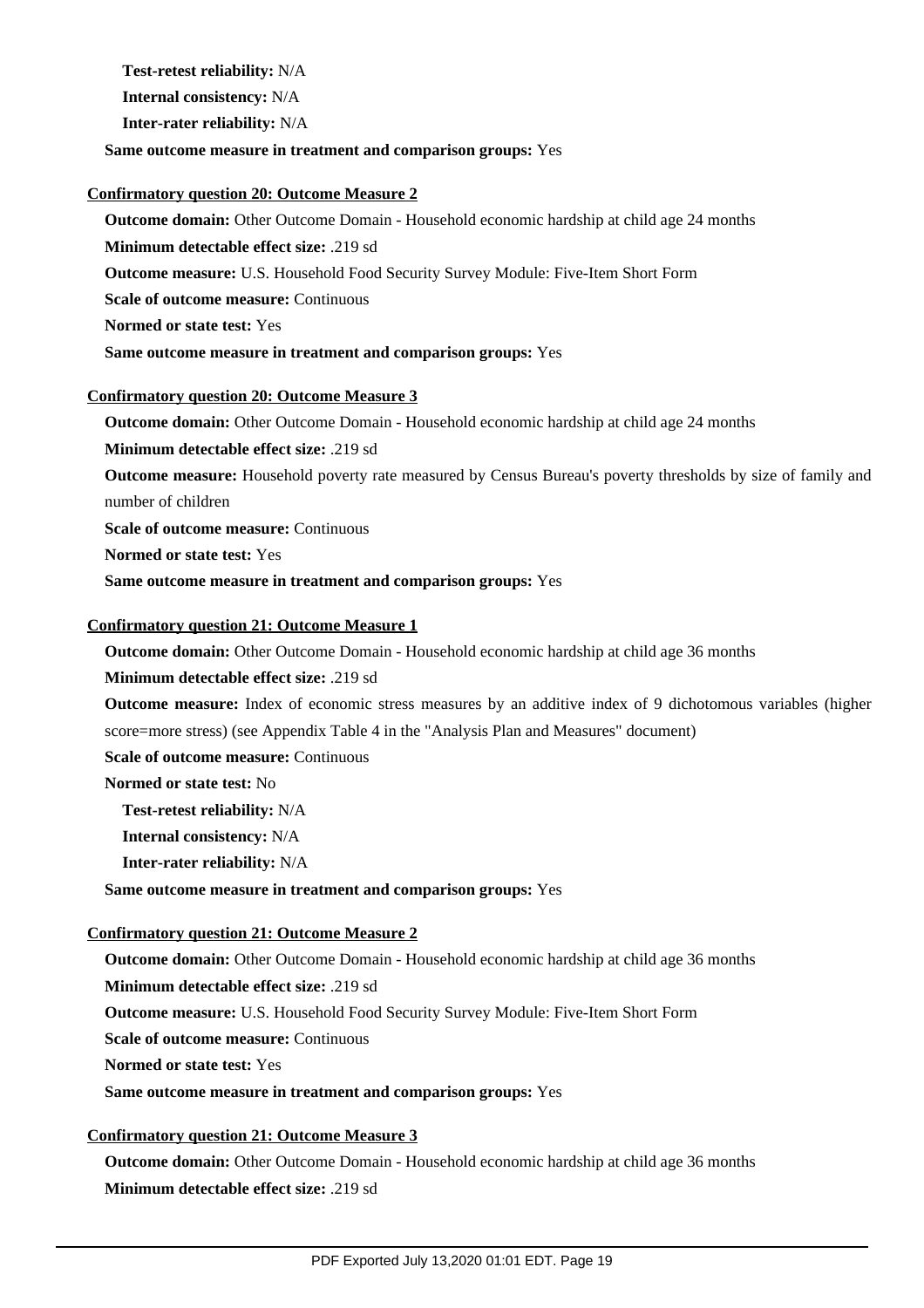**Outcome measure:** Household poverty rate measured by Census Bureau's poverty thresholds by size of family and number of children

**Scale of outcome measure: Continuous Normed or state test:** Yes **Same outcome measure in treatment and comparison groups:** Yes

## **Confirmatory question 22: Outcome Measure 1**

**Outcome domain:** Other Outcome Domain - Family and maternal perceived stress at child age 12 months

**Minimum detectable effect size:** .219 sd

**Outcome measure: Perceived Stress Scale** 

**Scale of outcome measure:** Continuous

**Normed or state test:** No

**Test-retest reliability:** N/A

**Internal consistency:** .86

**Inter-rater reliability:** N/A

## **Same outcome measure in treatment and comparison groups:** Yes

## **Confirmatory question 22: Outcome Measure 2**

**Outcome domain:** Other Outcome Domain - Family and maternal perceived stress at child age 12 months

**Minimum detectable effect size:** .219 sd

**Outcome measure:** Aggravation in parenting scale

**Scale of outcome measure:** Continuous

**Normed or state test:** No

**Test-retest reliability:** N/A

**Internal consistency:** .71

**Inter-rater reliability:** 

**Same outcome measure in treatment and comparison groups:** Yes

## **Confirmatory question 23: Outcome Measure 1**

**Outcome domain:** Other Outcome Domain - Family and maternal perceived stress at child age 24 months **Minimum detectable effect size:** .219 sd

**Outcome measure: Perceived Stress Scale** 

**Scale of outcome measure: Continuous** 

**Normed or state test:** No

**Test-retest reliability:** N/A

**Internal consistency:** .86

**Inter-rater reliability:** N/A

**Same outcome measure in treatment and comparison groups:** Yes

## **Confirmatory question 23: Outcome Measure 2**

**Outcome domain:** Other Outcome Domain - Family and maternal perceived stress at child age 24 months

**Minimum detectable effect size:** .219 sd

**Outcome measure:** Aggravation in Parenting Scale

**Scale of outcome measure: Continuous** 

**Normed or state test:** No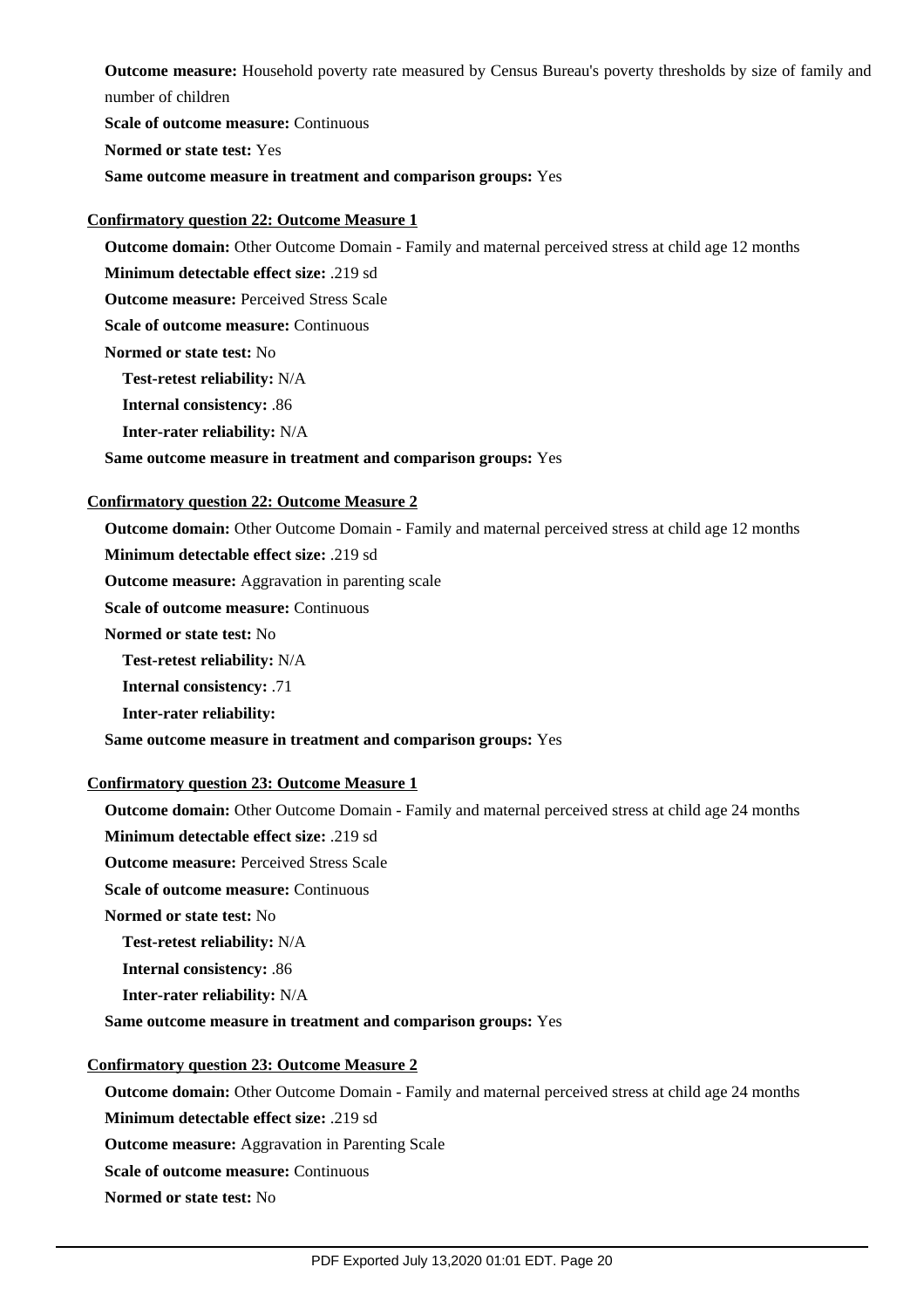**Test-retest reliability:** N/A

**Internal consistency:** .71

**Inter-rater reliability:** N/A

**Same outcome measure in treatment and comparison groups:** Yes

## **Confirmatory question 24: Outcome Measure 1**

**Outcome domain:** Other Outcome Domain - Family and maternal perceived stress at child age 36 months

**Minimum detectable effect size:** .219 sd

**Outcome measure: Perceived Stress Scale** 

**Scale of outcome measure:** Continuous

**Normed or state test:** No

**Test-retest reliability:** N/A

**Internal consistency:** .86

**Inter-rater reliability:** N/A

**Same outcome measure in treatment and comparison groups:** Yes

## **Confirmatory question 24: Outcome Measure 2**

**Outcome domain:** Other Outcome Domain - Family and maternal perceived stress at child age 36 months

**Minimum detectable effect size:** .219 sd

**Outcome measure:** Aggravation in Parenting Scale

**Scale of outcome measure: Continuous** 

**Normed or state test:** No

**Test-retest reliability:** N/A

**Internal consistency:** .71

**Inter-rater reliability:** N/A

**Same outcome measure in treatment and comparison groups:** Yes

## **Confirmatory question 25: Outcome Measure 1**

**Outcome domain:** Other Outcome Domain - Maternal Physiological Stress at 12 months

**Minimum detectable effect size:** .219 sd

**Outcome measure:** Maternal hair cortisol at 12 months

**Scale of outcome measure: Continuous** 

**Normed or state test:** No

**Test-retest reliability:** N/A

**Internal consistency:** N/A

**Inter-rater reliability:** N/A

**Same outcome measure in treatment and comparison groups:** Yes

## **Confirmatory question 26: Outcome Measure 1**

**Outcome domain:** Other Outcome Domain - Maternal Physiological Stress at 36 months

**Minimum detectable effect size:** .219 sd

**Outcome measure:** Maternal hair cortisol at 36 months

**Scale of outcome measure: Continuous** 

**Normed or state test:** No

**Test-retest reliability:** N/A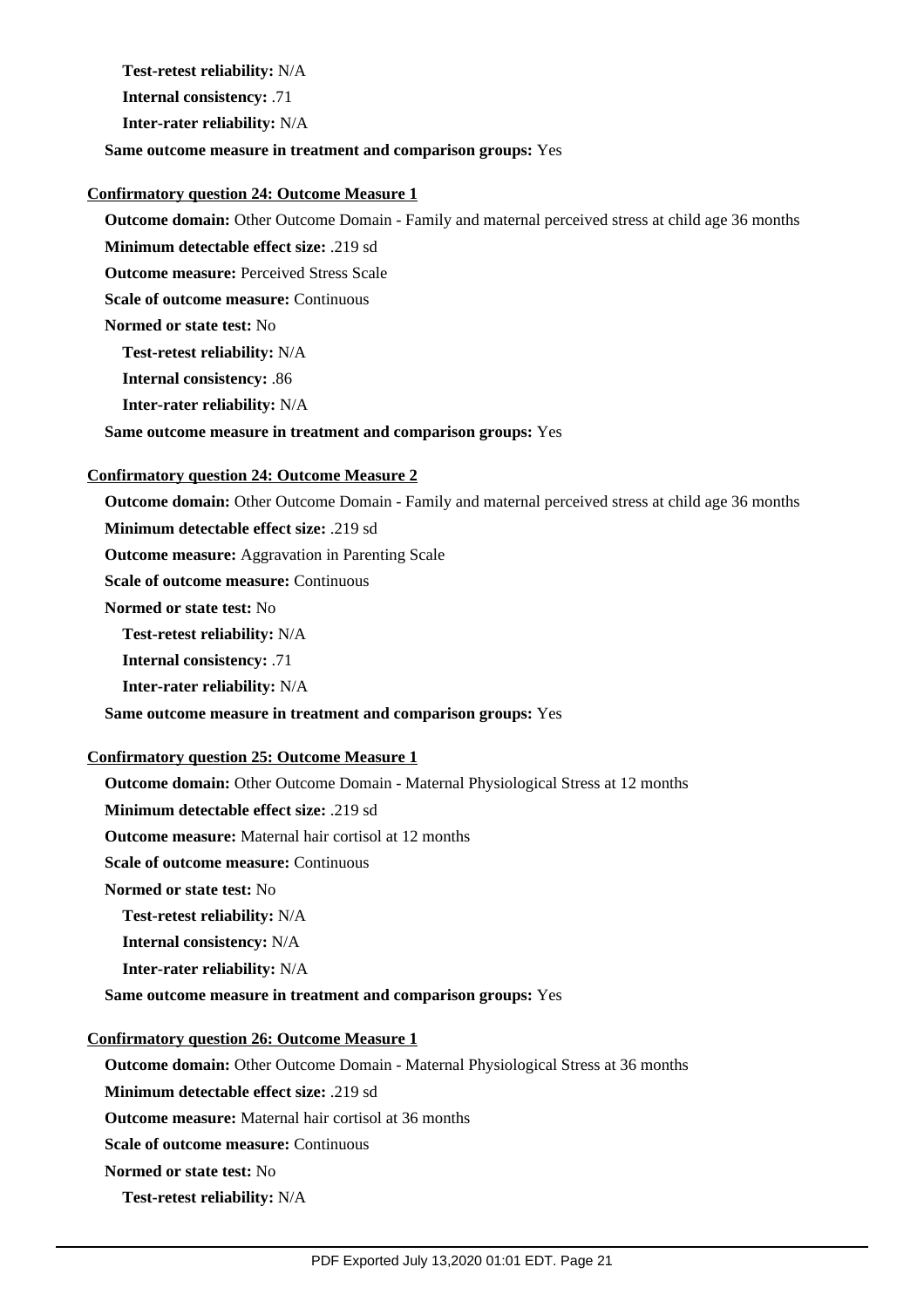**Internal consistency:** N/A

**Inter-rater reliability:** N/A

#### **Same outcome measure in treatment and comparison groups:** Yes

#### **Confirmatory question 27: Outcome Measure 1**

**Outcome domain:** Other Outcome Domain - Maternal Physical Health at child age 12 months

**Minimum detectable effect size:** .219 sd

**Outcome measure:** Maternal Physical Health: One-Item global health self-assessment at 12 months (see Appendix

Table 2 in the "Analysis Plan and Measures" document)

**Scale of outcome measure:** Ordinal

**Normed or state test:** No

**Test-retest reliability:** N/A

**Internal consistency:** N/A

**Inter-rater reliability:** N/A

**Same outcome measure in treatment and comparison groups:** Yes

## **Confirmatory question 27: Outcome Measure 2**

**Outcome domain:** Other Outcome Domain - Maternal Physical Health at child age 12 months

**Minimum detectable effect size:** .219 sd

**Outcome measure:** Sleep measured by an additive index of 3 survey items (higher score=higher quality sleep) (see

Appendix Table 2 in the "Analysis Plan and Measures" document)

**Scale of outcome measure: Continuous** 

**Normed or state test:** No

**Test-retest reliability:** N/A

**Internal consistency:** N/A

**Inter-rater reliability:** N/A

**Same outcome measure in treatment and comparison groups:** Yes

## **Confirmatory question 28: Outcome Measure 1**

**Outcome domain:** Other Outcome Domain - Maternal Physical Health at child age 24 months

**Minimum detectable effect size:** .219 sd

**Outcome measure:** Maternal Physical Health: One-Item global health self-assessment at 24 months (see Appendix

Table 4 in the "Analysis Plan and Measures" document for item)

**Scale of outcome measure:** Ordinal

**Normed or state test:** No

**Test-retest reliability:** N/A

**Internal consistency:** N/A

**Inter-rater reliability:** N/A

#### **Same outcome measure in treatment and comparison groups:** Yes

## **Confirmatory question 29: Outcome Measure 1**

**Outcome domain:** Other Outcome Domain - Maternal physical health at 36 months

**Minimum detectable effect size:** .219 sd

**Outcome measure:** Maternal Physical Health: One-Item global health self-assessment at 36 months (see Appendix Table 4 in the "Analysis Plan and Measures" document for item)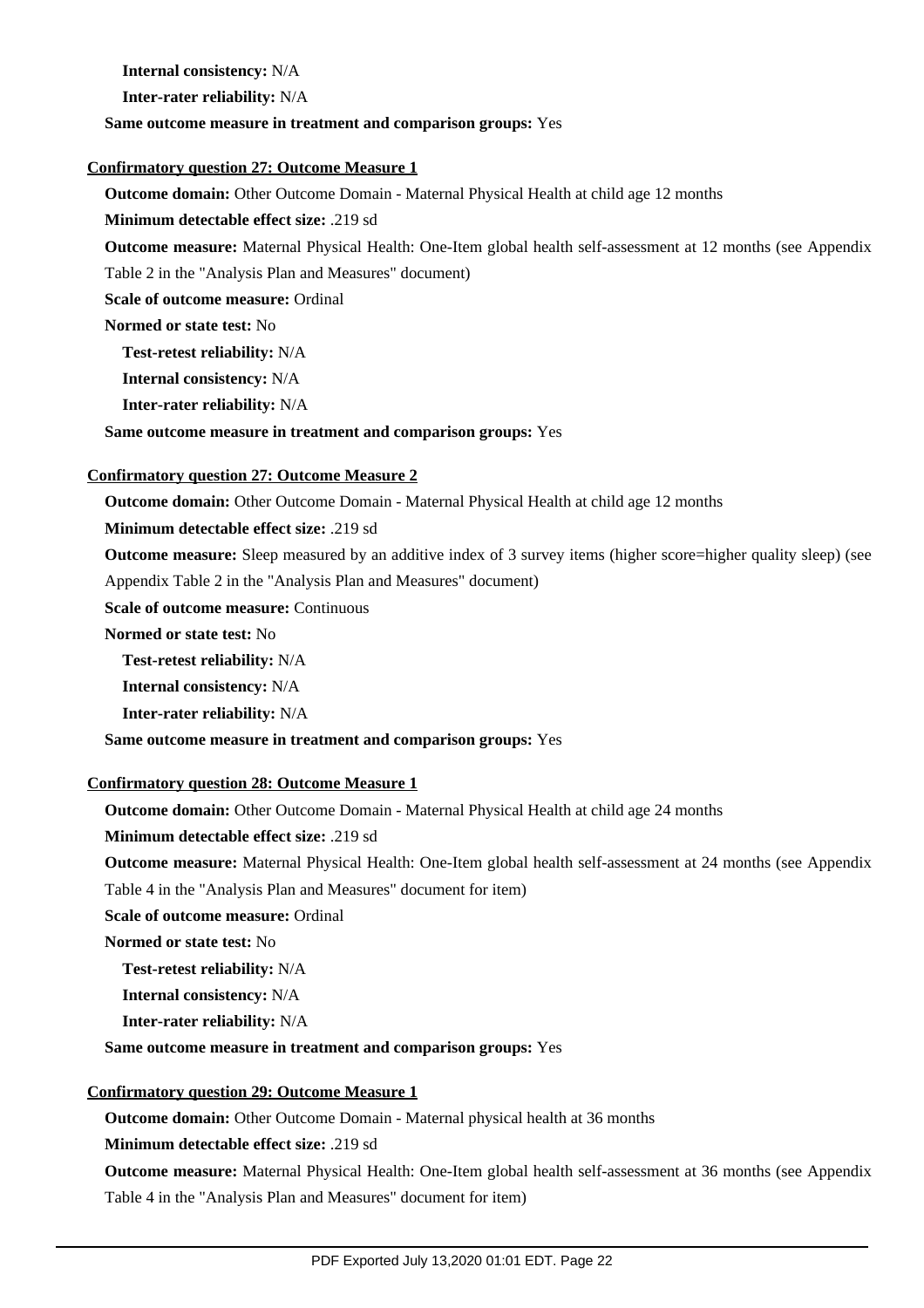**Scale of outcome measure:** Ordinal

**Normed or state test:** No

**Test-retest reliability:** N/A

**Internal consistency:** N/A

**Inter-rater reliability:** N/A

**Same outcome measure in treatment and comparison groups:** Yes

## **Confirmatory question 29: Outcome Measure 2**

**Outcome domain:** Other Outcome Domain - Maternal physical health at 36 months

**Minimum detectable effect size:** .219 sd

**Outcome measure:** Sleep measured by an additive index of 3 survey items (higher score=higher quality sleep) (see

Appendix Table 4 in the "Analysis Plan and Measures" document for items)

**Scale of outcome measure: Continuous** 

**Normed or state test:** No

**Test-retest reliability:** N/A

**Internal consistency:** N/A

**Inter-rater reliability:** N/A

## **Same outcome measure in treatment and comparison groups:**

## **Confirmatory question 29: Outcome Measure 3**

**Outcome domain:** Other Outcome Domain - Maternal physical health at 36 months

**Minimum detectable effect size:** .219 sd

**Outcome measure:** Mother's Body Mass Index calculated by dividing weight by stature

**Scale of outcome measure:** Continuous

**Normed or state test:** Yes

**Same outcome measure in treatment and comparison groups:** Yes

## **Confirmatory question 30: Outcome Measure 1**

**Outcome domain:** Other Outcome Domain - Maternal mental health at child age 12 months **Minimum detectable effect size:** .219 sd **Outcome measure:** Depression measured by PHQ-8 **Scale of outcome measure: Continuous Normed or state test:** Yes **Same outcome measure in treatment and comparison groups:** Yes

## **Confirmatory question 30: Outcome Measure 2**

**Outcome domain:** Other Outcome Domain - Maternal mental health at child age 12 months

**Minimum detectable effect size:** .219 sd

**Outcome measure:** Beck Anxiety Inventory

**Scale of outcome measure: Continuous** 

**Normed or state test:** Yes

## **Same outcome measure in treatment and comparison groups:** Yes

## **Confirmatory question 31: Outcome Measure 1**

**Outcome domain:** Other Outcome Domain - Maternal mental health at child age 24 months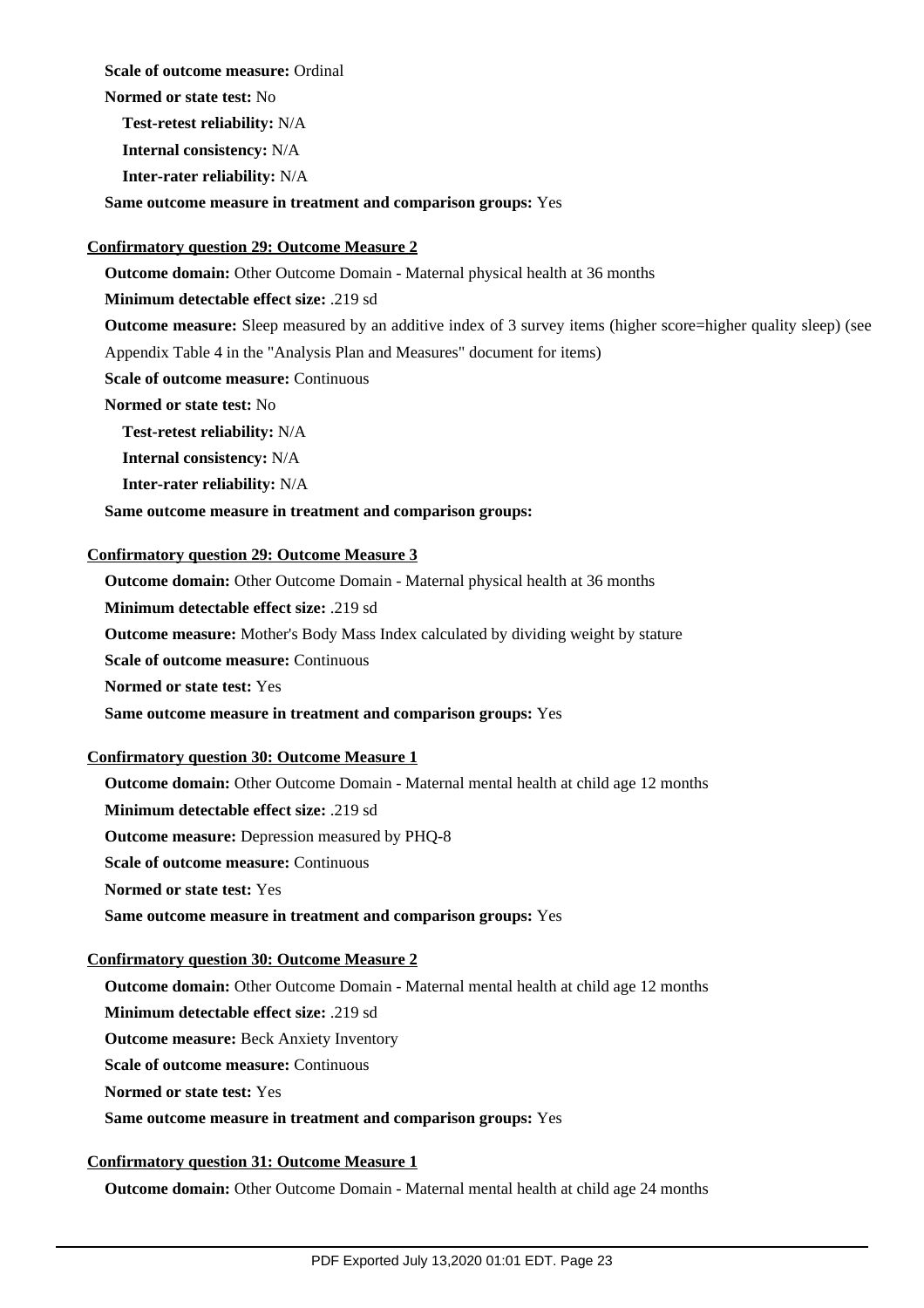**Minimum detectable effect size: Outcome measure:** Depression measured by PHQ-8 **Scale of outcome measure:** Continuous **Normed or state test:** Yes **Same outcome measure in treatment and comparison groups:** Yes

## **Confirmatory question 31: Outcome Measure 2**

**Outcome domain:** Other Outcome Domain - Maternal mental health at child age 24 months **Minimum detectable effect size: Outcome measure:** GAD-7

**Scale of outcome measure:** Continuous

**Normed or state test:** No

**Test-retest reliability:** .75

**Internal consistency:** .92

**Inter-rater reliability:** N/A

## **Same outcome measure in treatment and comparison groups:** Yes

## **Confirmatory question 32: Outcome Measure 1**

**Outcome domain:** Other Outcome Domain - Maternal mental health at child age 36 months **Minimum detectable effect size:** .219 sd **Outcome measure:** Depression measured by PHQ-8 **Scale of outcome measure: Continuous Normed or state test:** Yes **Same outcome measure in treatment and comparison groups:** Yes

## **Confirmatory question 32: Outcome Measure 2**

**Outcome domain:** Other Outcome Domain - Maternal mental health at child age 36 months **Minimum detectable effect size:** .219 sd **Outcome measure:** Beck Anxiety Inventory **Scale of outcome measure: Continuous Normed or state test:** Yes **Same outcome measure in treatment and comparison groups:** Yes

## **Confirmatory question 33: Outcome Measure 1**

**Outcome domain:** Other Outcome Domain - Parent-child interaction quality at child age 12 months **Minimum detectable effect size:** .219 sd **Outcome measure:** Adult word count measured using LENA software technology **Scale of outcome measure: Continuous Normed or state test:** No **Test-retest reliability:** N/A **Internal consistency:** N/A **Inter-rater reliability:** N/A

**Same outcome measure in treatment and comparison groups:** Yes

## **Confirmatory question 33: Outcome Measure 2**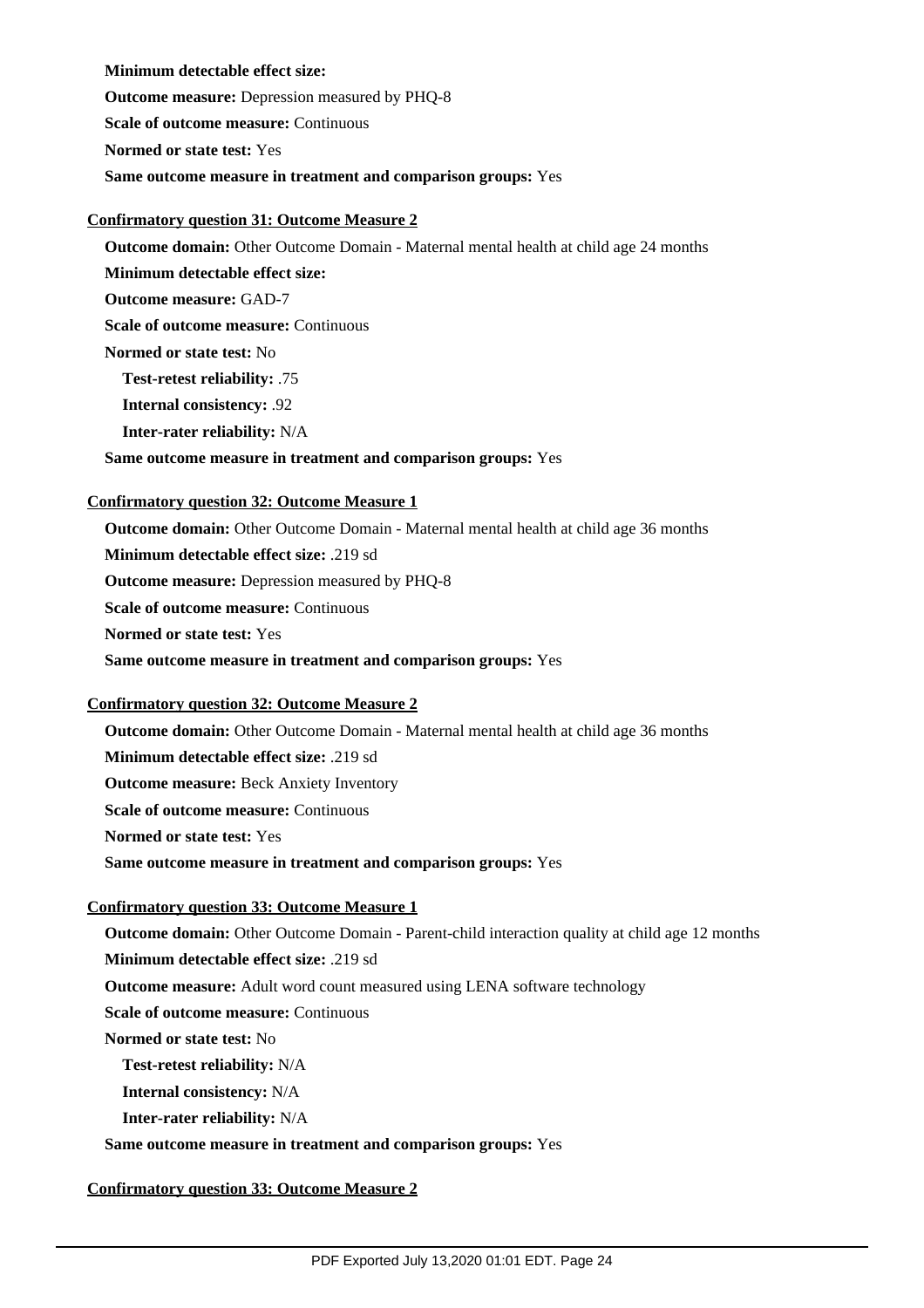**Outcome domain:** Other Outcome Domain - Parent-child interaction quality at child age 12 months

**Minimum detectable effect size:** .219 sd

**Outcome measure:** Conversational turns measured using LENA software technology

**Scale of outcome measure: Continuous** 

**Normed or state test:** No

**Test-retest reliability:** N/A

**Internal consistency:** N/A

**Inter-rater reliability:** N/A

**Same outcome measure in treatment and comparison groups:** Yes

#### **Confirmatory question 33: Outcome Measure 3**

**Outcome domain:** Other Outcome Domain - Parent-child interaction quality at child age 12 months

#### **Minimum detectable effect size:** .219 sd

**Outcome measure:** Mother's positive parenting behaviors measured using PICCOLO coding of parenting behaviors from three sub-scales (affection, responsiveness, encouragement and teaching) with responses ranging from 0: absent, 1: barely, 2: clearly) (see Appendix Table 2 in the "Analysis Plan and Measures" document)

**Scale of outcome measure:** Ordinal

**Normed or state test:** No

**Test-retest reliability:** N/A

**Internal consistency:** .78

**Inter-rater reliability:** N/A

**Same outcome measure in treatment and comparison groups:** Yes

#### **Confirmatory question 34: Outcome Measure 1**

**Outcome domain:** Other Outcome Domain - Parent-child interaction quality at child age 24 months

**Minimum detectable effect size:** .219 sd

**Outcome measure:** Adult word count measured using LENA software technology

**Scale of outcome measure: Continuous** 

**Normed or state test:** No

**Test-retest reliability:** N/A

**Internal consistency:** N/A

**Inter-rater reliability:** N/A

**Same outcome measure in treatment and comparison groups:** Yes

## **Confirmatory question 34: Outcome Measure 2**

**Outcome domain:** Other Outcome Domain - Parent-child interaction quality at child age 24 months

**Minimum detectable effect size:** .219 sd

**Outcome measure:** Conversational turns measured using LENA software technology

**Scale of outcome measure:** Continuous

**Normed or state test:** No

**Test-retest reliability:** N/A

**Internal consistency:** N/A

**Inter-rater reliability:** N/A

**Same outcome measure in treatment and comparison groups:** Yes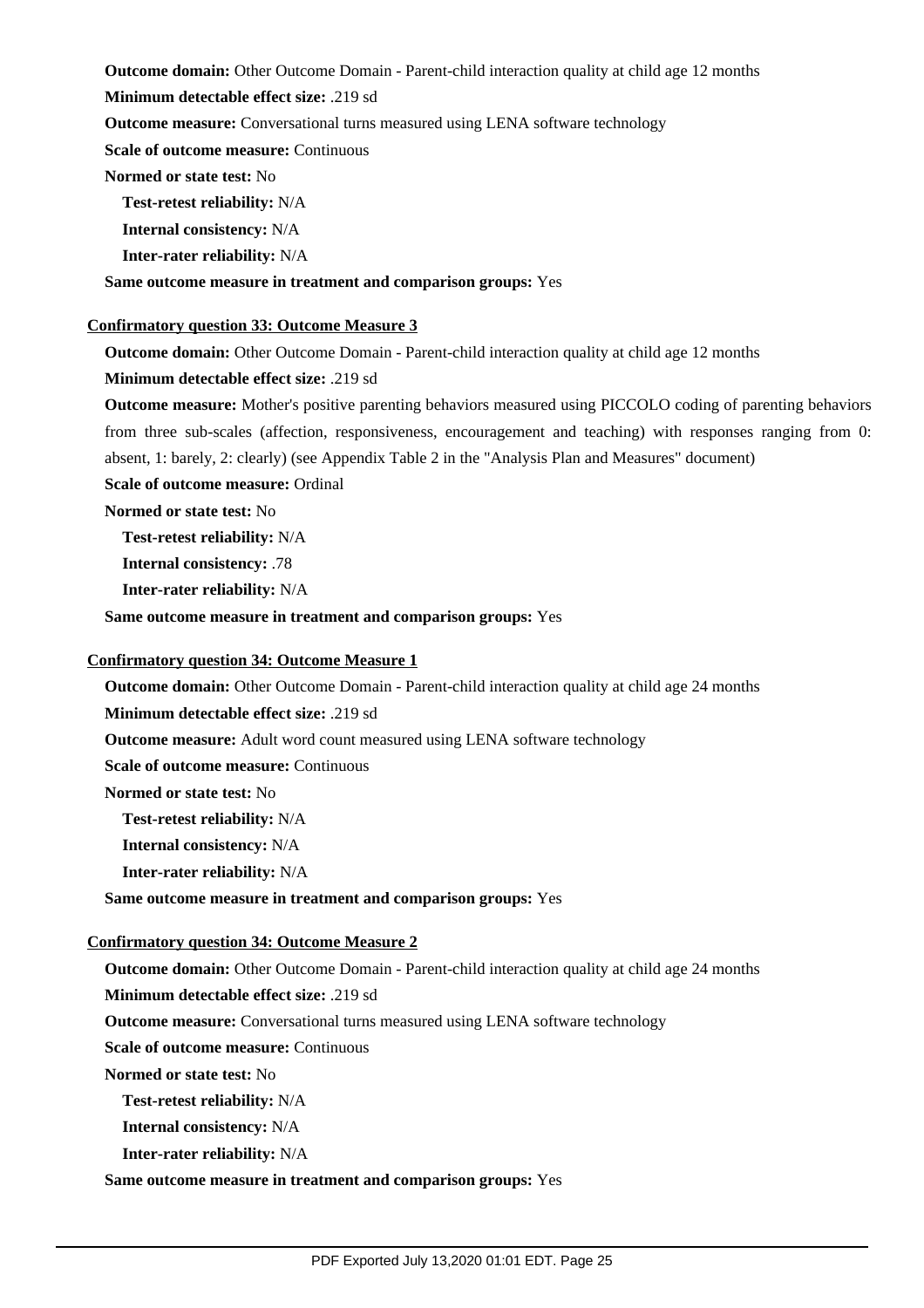## **Confirmatory question 34: Outcome Measure 3**

**Outcome domain:** Other Outcome Domain - Parent-child interaction quality at child age 24 months

**Minimum detectable effect size:** .219 sd

**Outcome measure:** Mother's positive parenting behaviors measured using PICCOLO coding of parenting behaviors from three sub-scales (affection, responsiveness, encouragement and teaching) with responses ranging from 0: absent, 1: barely, 2: clearly) (see Appendix Table 4 in the "Analysis Plan and Measures" document) **Scale of outcome measure:** Ordinal

**Normed or state test:** No

**Test-retest reliability:** N/A

**Internal consistency:** .78

**Inter-rater reliability:** N/A

**Same outcome measure in treatment and comparison groups:** Yes

#### **Confirmatory question 35: Outcome Measure 1**

**Outcome domain:** Other Outcome Domain - Child-focused expenditures at child age 12 months

**Minimum detectable effect size:** .219 sd

**Outcome measure:** Child-focused expenditures since birth measured by an additive index of the survey items (higher score=more purchased) (see Appendix Table 2 in the "Analysis Plan and Measures" document for survey items)

**Scale of outcome measure: Continuous** 

**Normed or state test:** No

**Test-retest reliability:** N/A

**Internal consistency:** N/A

**Inter-rater reliability:** N/A

#### **Same outcome measure in treatment and comparison groups:** No

**Please Describe:** 

## **Confirmatory question 35: Outcome Measure 2**

**Outcome domain:** Other Outcome Domain - Child-focused expenditures at child age 12 months

**Minimum detectable effect size:** .219 sd

**Outcome measure:** Dollar amount of child-focused expenditures in past 30 days (see Appendix Table 2 in the "Analysis Plan and Measures" document for survey items)

**Scale of outcome measure:** Continuous

**Normed or state test:** No

**Test-retest reliability:** N/A

**Internal consistency:** N/A

**Inter-rater reliability:** N/A

**Same outcome measure in treatment and comparison groups:**

## **Confirmatory question 35: Outcome Measure 3**

**Outcome domain:** Other Outcome Domain - Child-focused expenditures at child age 12 months

**Minimum detectable effect size:** .219 sd

**Outcome measure:** Dollar amount of paid child care last week (see Appendix Table 2 in the "Analysis Plan and Measures" document for survey items)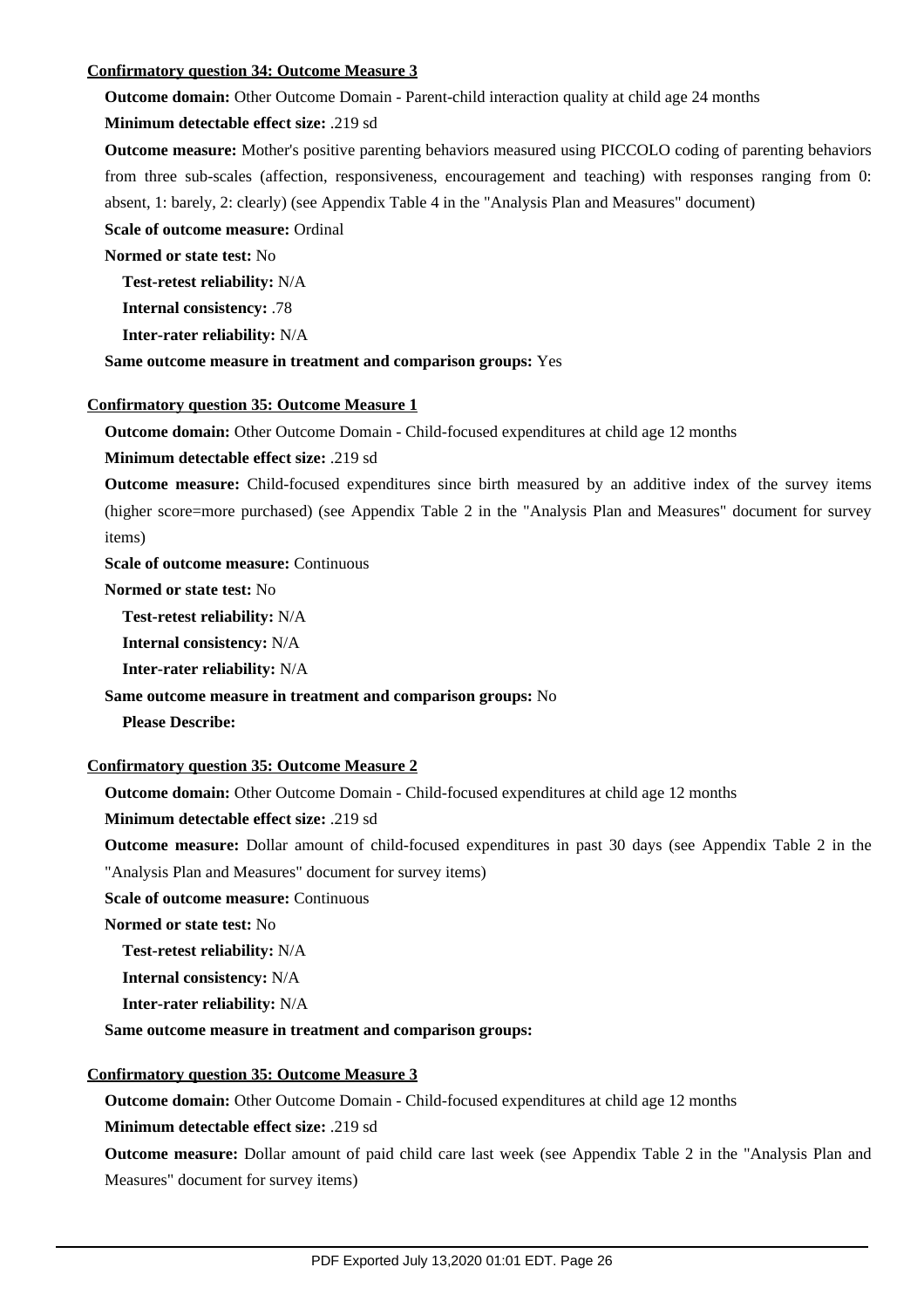**Scale of outcome measure: Continuous** 

**Normed or state test:** No

**Test-retest reliability:** N/A

**Internal consistency:** N/A

**Inter-rater reliability:** N/A

**Same outcome measure in treatment and comparison groups:** Yes

## **Confirmatory question 35: Outcome Measure 4**

**Outcome domain:** Other Outcome Domain - Child-focused expenditures at child age 12 months

**Minimum detectable effect size:** .219 sd

**Outcome measure:** Use of center-based care (see Appendix Table 2 in the "Analysis Plan and Measures" document for survey items)

**Scale of outcome measure:** Binary

**Normed or state test:** No

**Test-retest reliability:** N/A

**Internal consistency:** N/A

**Inter-rater reliability:** N/A

## **Same outcome measure in treatment and comparison groups:**

## **Confirmatory question 36: Outcome Measure 1**

**Outcome domain:** Other Outcome Domain - Child-focused expenditures at child age 24 months

**Minimum detectable effect size:** .219 sd

**Outcome measure:** Dollar amount of child-focused expenditures in past 30 days (see Appendix Table 4 in the

"Analysis Plan and Measures" document for survey items)

**Scale of outcome measure: Continuous** 

**Normed or state test:** No

**Test-retest reliability:** N/A

**Internal consistency:** N/A

**Inter-rater reliability:** N/A

**Same outcome measure in treatment and comparison groups:** Yes

## **Confirmatory question 36: Outcome Measure 2**

**Outcome domain:** Other Outcome Domain - Child-focused expenditures at child age 24 months

**Minimum detectable effect size:** .219 sd

**Outcome measure:** Dollar amount of paid child care last week (see Appendix Table 4 in the "Analysis Plan and Measures" document for survey items)

**Scale of outcome measure:** Continuous

**Normed or state test:** No

**Test-retest reliability:** N/A

**Internal consistency:** N/A

**Inter-rater reliability:** N/A

## **Same outcome measure in treatment and comparison groups:** No

**Please Describe:** 

**Confirmatory question 36: Outcome Measure 3**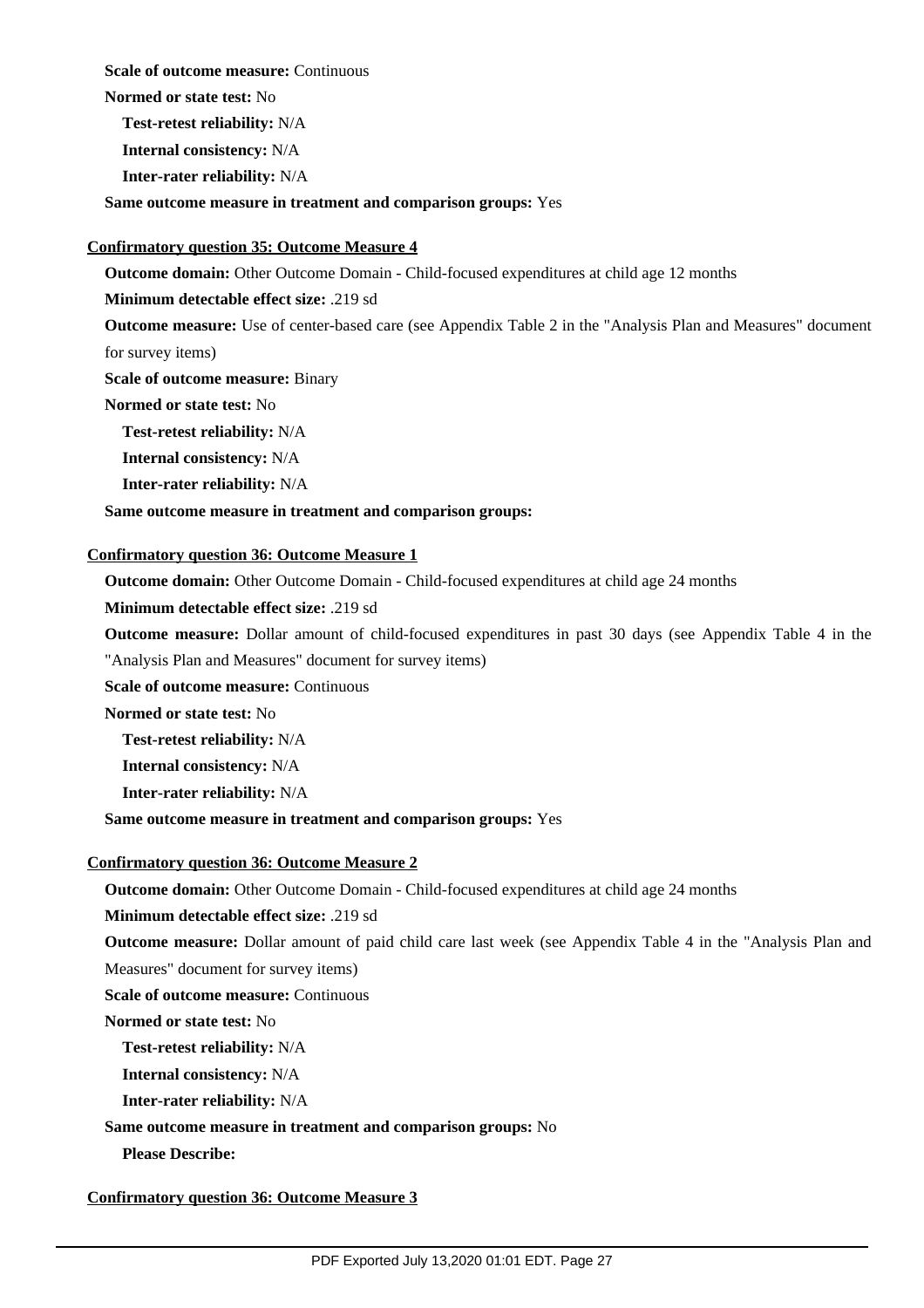**Outcome domain:** Other Outcome Domain - Child-focused expenditures at child age 24 months

**Minimum detectable effect size:** .219 sd

**Outcome measure:** Use of center-based care using a survey item (see Appendix Table 4 in the "Analysis Plan and Measures" document for item)

**Scale of outcome measure:** Binary

**Normed or state test:** No

**Test-retest reliability:** N/A

**Internal consistency:** N/A

**Inter-rater reliability:** N/A

**Same outcome measure in treatment and comparison groups:** Yes

## **Confirmatory question 37: Outcome Measure 1**

**Outcome domain:** Other Outcome Domain - Child-focused expenditures at child age 36 months using survey items (see Appendix Table 4 in the "Analysis Plan and Measures" document for items)

**Minimum detectable effect size:** .219 sd

**Outcome measure:** Dollar amount of child-focused expenditures in past 30 days (see Appendix Table 4 in the "Analysis Plan and Measures" document for survey items)

**Scale of outcome measure: Continuous** 

**Normed or state test:** No

**Test-retest reliability:** N/A

**Internal consistency:** N/A

**Inter-rater reliability:** N/A

**Same outcome measure in treatment and comparison groups:** Yes

## **Confirmatory question 37: Outcome Measure 2**

**Outcome domain:** Other Outcome Domain - Child-focused expenditures at child age 36 months using survey items (see Appendix Table 4 in the "Analysis Plan and Measures" document for items)

**Minimum detectable effect size:** .219 sd

**Outcome measure:** Dollar amount of paid child care last week (see Appendix Table 4 in the "Analysis Plan and Measures" document for survey items)

**Scale of outcome measure: Continuous** 

**Normed or state test:** No

**Test-retest reliability:** N/A

**Internal consistency:** N/A

**Inter-rater reliability:** N/A

**Same outcome measure in treatment and comparison groups:** Yes

## **Confirmatory question 37: Outcome Measure 3**

**Outcome domain:** Other Outcome Domain - Child-focused expenditures at child age 36 months using survey items (see Appendix Table 4 in the "Analysis Plan and Measures" document for items)

**Minimum detectable effect size:** .219 sd

**Outcome measure:** Use of center-based care using a survey item (see Appendix Table 4 in the "Analysis Plan and Measures" document for item)

**Scale of outcome measure:** Binary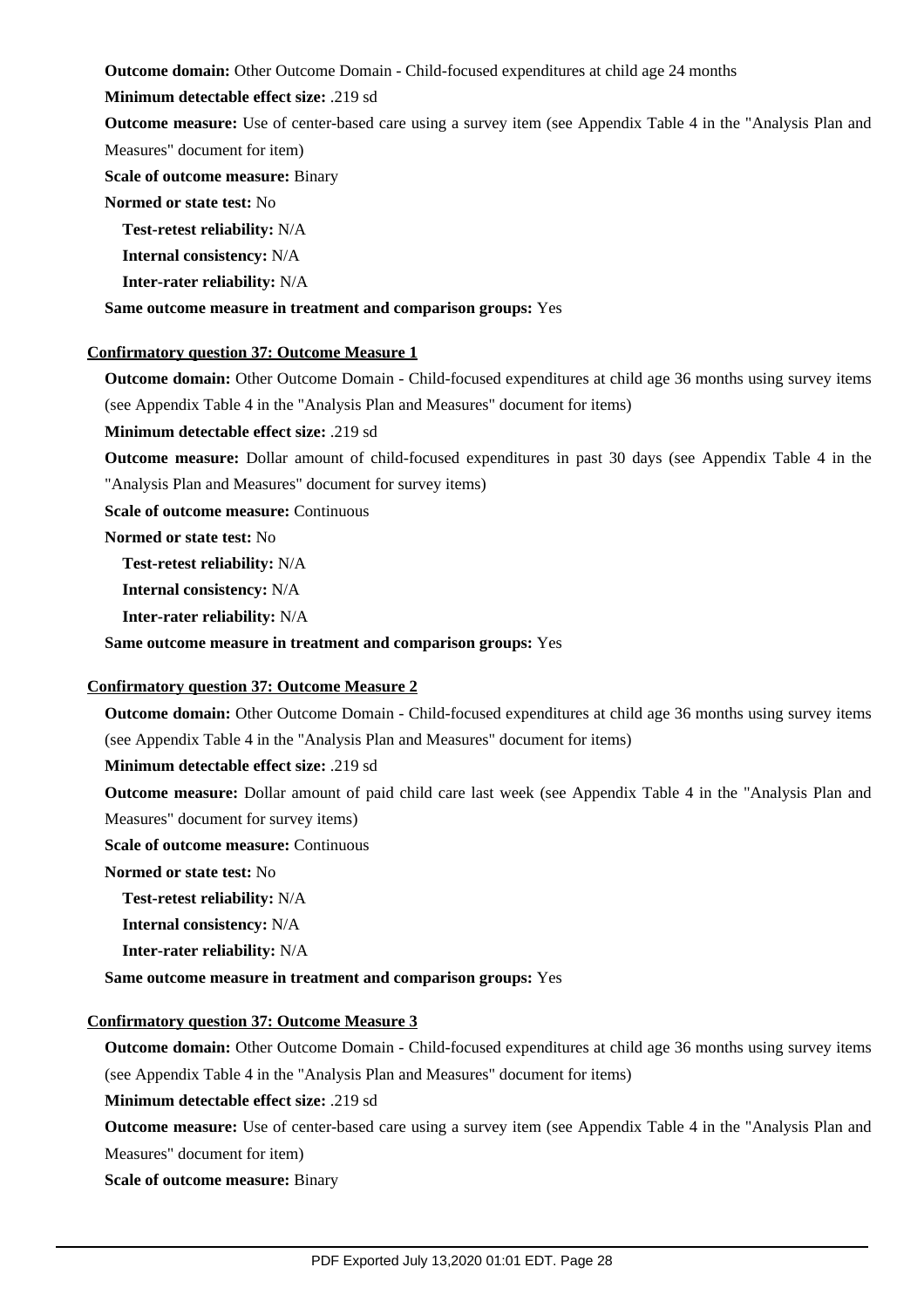**Normed or state test:** No

**Test-retest reliability:** N/A

**Internal consistency:** N/A

**Inter-rater reliability:** N/A

**Same outcome measure in treatment and comparison groups:** Yes

#### **Confirmatory question 38: Outcome Measure 1**

**Outcome domain:** Other Outcome Domain - Housing and neighborhoods at child age 12 months

**Minimum detectable effect size:** .219 sd

**Outcome measure:** Index of perceptions of neighborhood safety (higher score=feels more safe) (see Appendix

Table 2 in the "Analysis Plan and Measures" document for survey items)

**Scale of outcome measure: Continuous** 

**Normed or state test:** No

**Test-retest reliability:** N/A

**Internal consistency:** N/A

**Inter-rater reliability:** N/A

## **Same outcome measure in treatment and comparison groups:** No

**Please Describe:** 

## **Confirmatory question 38: Outcome Measure 2**

**Outcome domain:** Other Outcome Domain - Housing and neighborhoods at child age 12 months

**Minimum detectable effect size:** .219 sd

**Outcome measure:** Index of housing quality (higher score=higher quality) (see Appendix Table 2 in the "Analysis

Plan and Measures" document for survey items)

**Scale of outcome measure: Continuous** 

**Normed or state test:** No

**Test-retest reliability:** N/A

**Internal consistency:** N/A

**Inter-rater reliability:** N/A

**Same outcome measure in treatment and comparison groups:** Yes

## **Confirmatory question 38: Outcome Measure 3**

**Outcome domain:** Other Outcome Domain - Housing and neighborhoods at child age 12 months

**Minimum detectable effect size:** .219 sd

**Outcome measure:** Index of homelessness (higher score=experienced more homelessness) (see Appendix Table 2 in

the "Analysis Plan and Measures" document for survey items)

**Scale of outcome measure:** Continuous

**Normed or state test:** No

**Test-retest reliability:** N/A

**Internal consistency:** N/A

**Inter-rater reliability:** N/A

**Same outcome measure in treatment and comparison groups:** Yes

## **Confirmatory question 38: Outcome Measure 4**

**Outcome domain:** Other Outcome Domain - Housing and neighborhoods at child age 12 months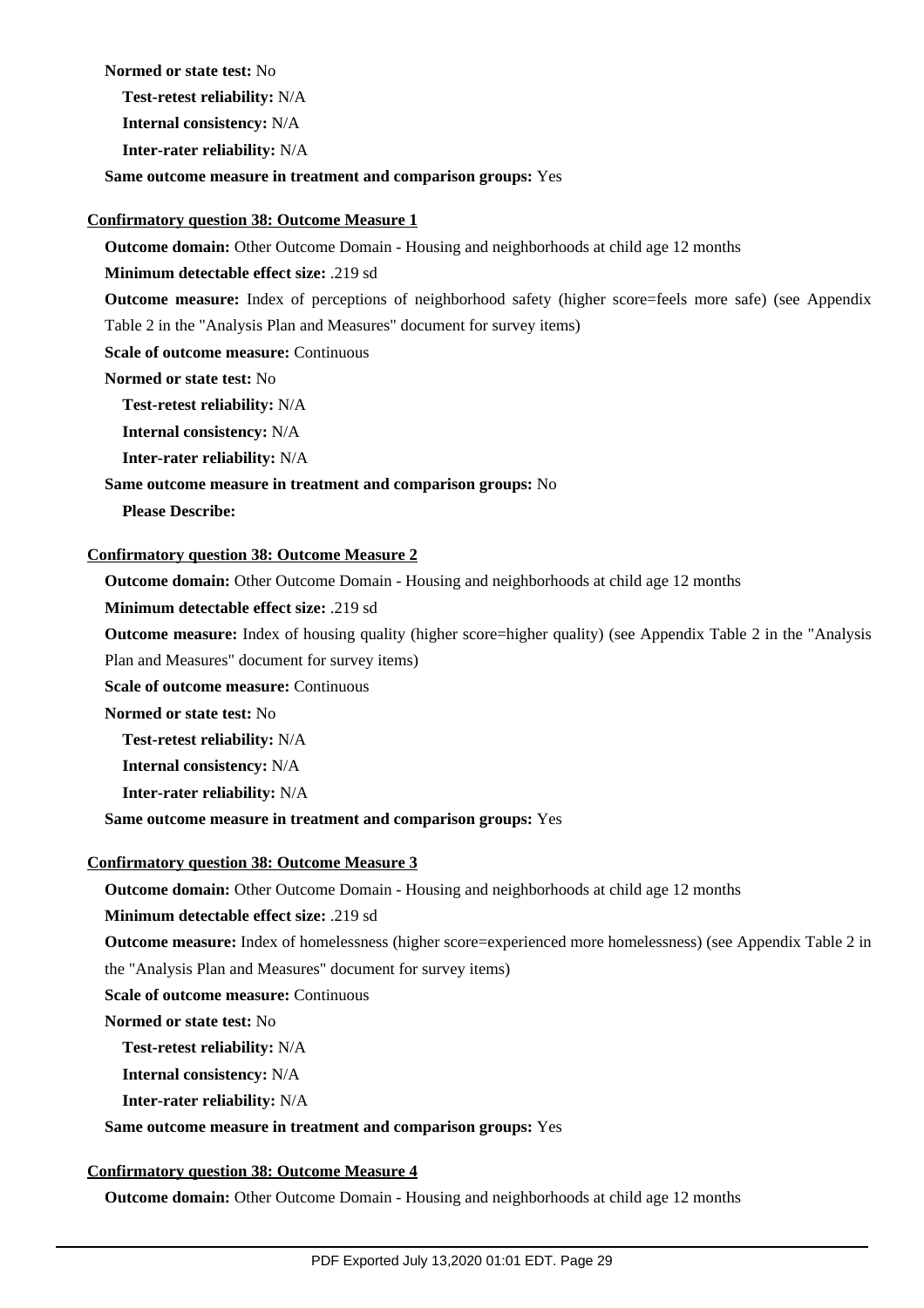#### **Minimum detectable effect size:** .219 sd

**Outcome measure:** Excessive residential mobility measured by a binary survey item indicating >3 moves (see Appendix Table 2 in the "Analysis Plan and Measures" document for survey item)

**Scale of outcome measure: Continuous** 

#### **Normed or state test:** No

**Test-retest reliability:** N/A

**Internal consistency:** N/A

**Inter-rater reliability:** N/A

### **Same outcome measure in treatment and comparison groups:** Yes

#### **Confirmatory question 38: Outcome Measure 5**

**Outcome domain:** Other Outcome Domain - Housing and neighborhoods at child age 12 months

**Minimum detectable effect size:** .219 sd

**Outcome measure:** Neighborhood poverty measured using the number of residents below poverty line in the census tract divided by total residents

**Scale of outcome measure: Continuous** 

**Normed or state test:** No

**Test-retest reliability:** N/A

**Internal consistency:** N/A

**Inter-rater reliability:** N/A

**Same outcome measure in treatment and comparison groups:** Yes

#### **Confirmatory question 39: Outcome Measure 1**

**Outcome domain:** Other Outcome Domain - Housing and neighborhood quality at child age 24 months

**Minimum detectable effect size:** .219 sd

**Outcome measure:** Index of perceptions of neighborhood safety (higher score=feels more safe)

**Scale of outcome measure:** Continuous

**Normed or state test:** No

**Test-retest reliability:** N/A

**Internal consistency:** N/A

**Inter-rater reliability:** N/A

## **Same outcome measure in treatment and comparison groups:** No

**Please Describe:** 

## **Confirmatory question 39: Outcome Measure 2**

**Outcome domain:** Other Outcome Domain - Housing and neighborhood quality at child age 24 months

**Minimum detectable effect size:** .219 sd

**Outcome measure:** Index of housing quality (higher score=higher quality) (see Appendix Table 4 in the "Analysis Plan and Measures" document for survey items)

**Scale of outcome measure: Continuous** 

**Normed or state test:** No

**Test-retest reliability:** N/A

**Internal consistency:** N/A

**Inter-rater reliability:** N/A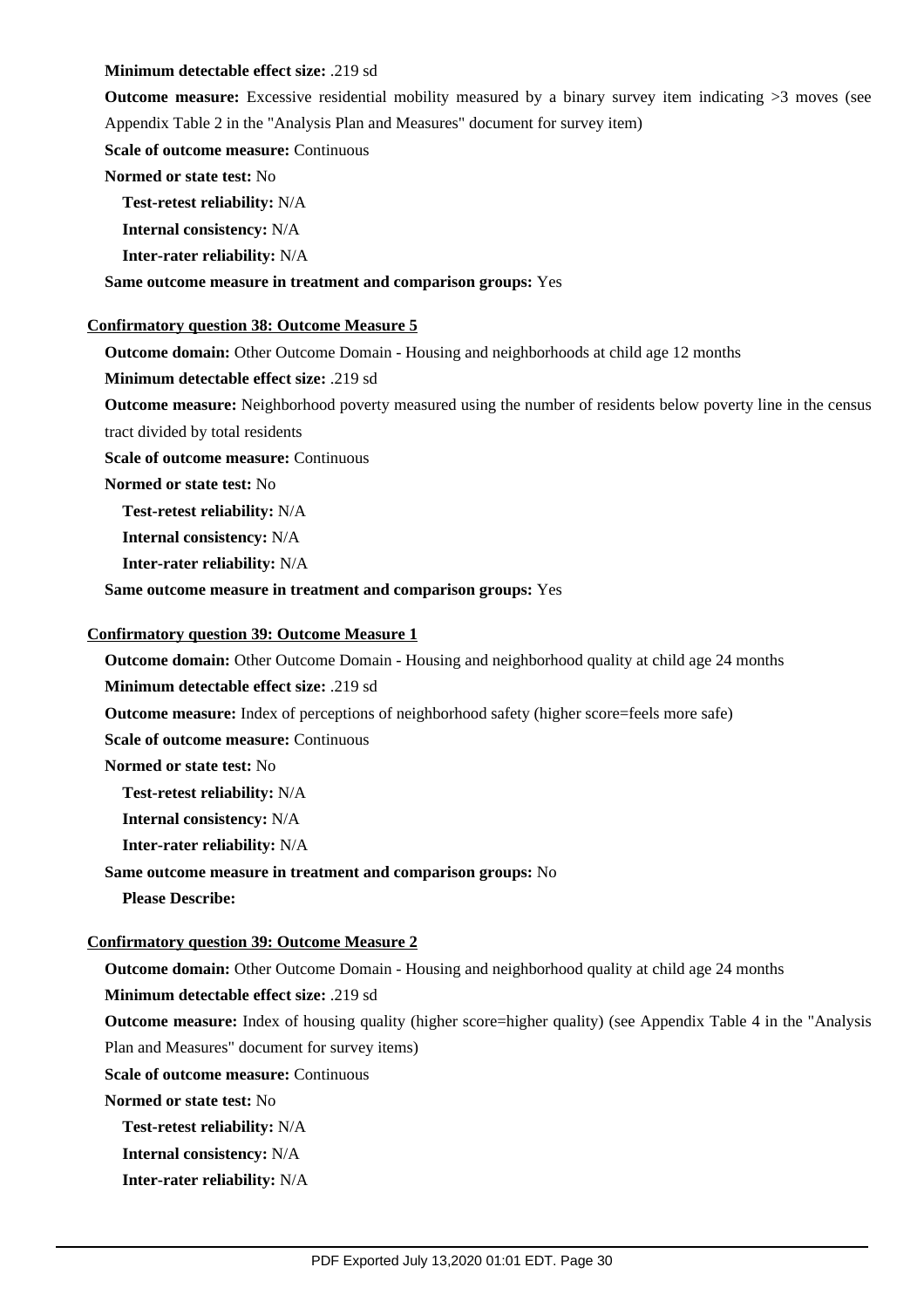#### **Same outcome measure in treatment and comparison groups:** Yes

#### **Confirmatory question 39: Outcome Measure 3**

**Outcome domain:** Other Outcome Domain - Housing and neighborhood quality at child age 24 months

**Minimum detectable effect size:** .219 sd

**Outcome measure:** Index of homelessness (higher score=experienced more homelessness) (see Appendix Table 4 in

the "Analysis Plan and Measures" document for survey items)

**Scale of outcome measure:** Continuous

**Normed or state test:** No

**Test-retest reliability:** N/A

**Internal consistency:** N/A

**Inter-rater reliability:** N/A

**Same outcome measure in treatment and comparison groups:** Yes

## **Confirmatory question 39: Outcome Measure 4**

**Outcome domain:** Other Outcome Domain - Housing and neighborhood quality at child age 24 months

**Minimum detectable effect size:** .219 sd

**Outcome measure:** Excessive residential mobility measured by a binary survey item indicating >3 moves (see Appendix Table 4 in the "Analysis Plan and Measures" document for survey item)

**Scale of outcome measure:**

**Normed or state test:**

**Same outcome measure in treatment and comparison groups:**

#### **Confirmatory question 39: Outcome Measure 5**

**Outcome domain:** Other Outcome Domain - Housing and neighborhood quality at child age 24 months

**Minimum detectable effect size:** .219 sd

**Outcome measure:** Neighborhood poverty measured using the number of residents below poverty line in the census

**Scale of outcome measure:** Continuous

**Normed or state test:** No

**Test-retest reliability:** N/A

tract divided by total residents

**Internal consistency:** N/A

**Inter-rater reliability:** N/A

**Same outcome measure in treatment and comparison groups:** Yes

## **Confirmatory question 40: Outcome Measure 1**

**Outcome domain:** Other Outcome Domain - Housing and neighborhood quality at child age 36 months

**Minimum detectable effect size:** .219 sd

**Outcome measure:** Index of perceptions of neighborhood safety (higher score=feels more safe)

**Scale of outcome measure: Continuous** 

**Normed or state test:** No

**Test-retest reliability:** N/A

**Internal consistency:** N/A

**Inter-rater reliability:** N/A

**Same outcome measure in treatment and comparison groups:** No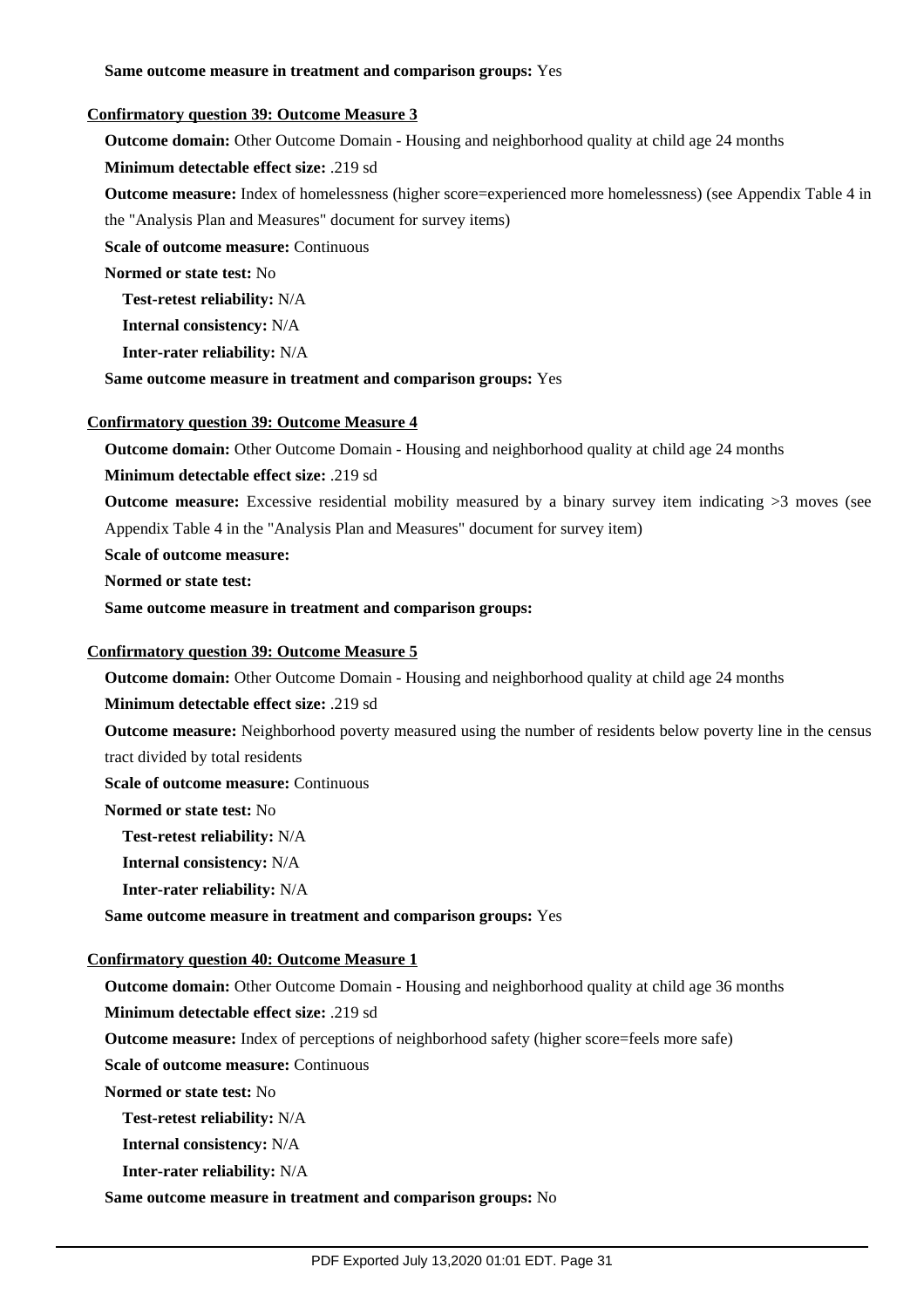## **Please Describe:**

#### **Confirmatory question 40: Outcome Measure 2**

**Outcome domain:** Other Outcome Domain - Housing and neighborhood quality at child age 36 months

**Minimum detectable effect size:** .219 sd

**Outcome measure:** Index of housing quality (higher score=higher quality) (see Appendix Table 4 in the "Analysis Plan and Measures" document for survey items)

**Scale of outcome measure:** Continuous

**Normed or state test:** No

**Test-retest reliability:** N/A

**Internal consistency:** N/A

**Inter-rater reliability:** N/A

**Same outcome measure in treatment and comparison groups:** Yes

#### **Confirmatory question 40: Outcome Measure 3**

**Outcome domain:** Other Outcome Domain - Housing and neighborhood quality at child age 36 months

**Minimum detectable effect size:** .219 sd

**Outcome measure:** Index of homelessness (higher score=experienced more homelessness) (see Appendix Table 4 in

the "Analysis Plan and Measures" document for survey items)

**Scale of outcome measure: Continuous** 

**Normed or state test:** No

**Test-retest reliability:** N/A

**Internal consistency:** N/A

**Inter-rater reliability:** N/A

**Same outcome measure in treatment and comparison groups:** Yes

#### **Confirmatory question 40: Outcome Measure 4**

**Outcome domain:** Other Outcome Domain - Housing and neighborhood quality at child age 36 months **Minimum detectable effect size:** .219 sd

**Outcome measure:** Excessive residential mobility measured by a binary survey item indicating  $>3$  moves (see Appendix Table 4 in the "Analysis Plan and Measures" document for survey item)

**Scale of outcome measure: Continuous** 

**Normed or state test:** No

**Test-retest reliability:** N/A

**Internal consistency:** N/A

**Inter-rater reliability:** N/A

**Same outcome measure in treatment and comparison groups:** Yes

## **Confirmatory question 40: Outcome Measure 5**

**Outcome domain:** Other Outcome Domain - Housing and neighborhood quality at child age 36 months

**Minimum detectable effect size:** .219 sd

**Outcome measure:** Neighborhood poverty measured using the number of residents below poverty line in the census tract divided by total residents

**Scale of outcome measure: Continuous** 

**Normed or state test:** No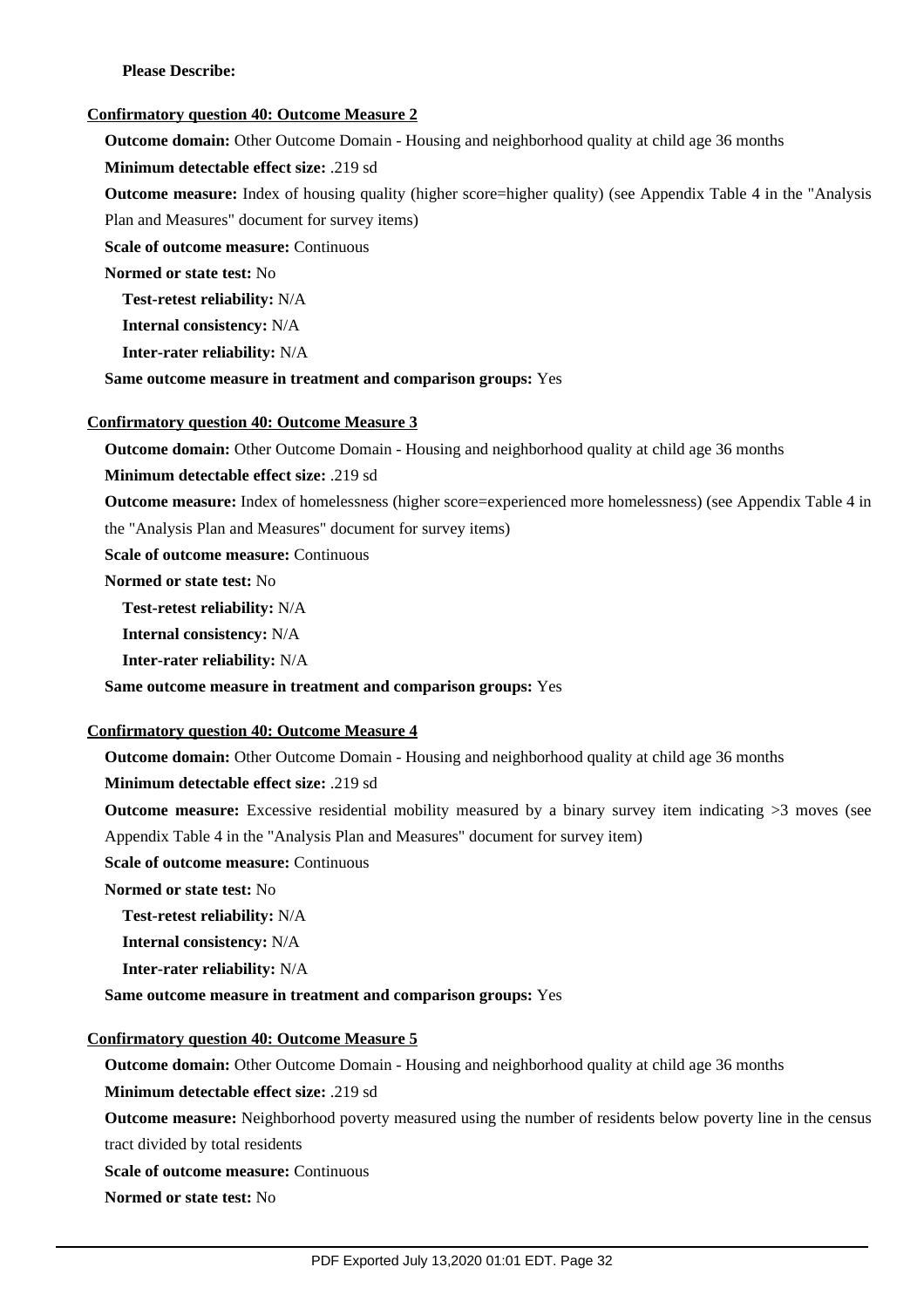**Test-retest reliability:** N/A

**Internal consistency:** N/A

**Inter-rater reliability:** N/A

## **Same outcome measure in treatment and comparison groups:** Yes

## **Confirmatory question 41: Outcome Measure 1**

**Outcome domain:** Other Outcome Domain - Social services receipt at child age 12 months

**Minimum detectable effect size:** .219 sd

**Outcome measure:** Number of Benefits received by mother

**Scale of outcome measure: Continuous** 

**Normed or state test:** No

**Test-retest reliability:** N/A

**Internal consistency:** N/A

**Inter-rater reliability:** N/A

**Same outcome measure in treatment and comparison groups:** Yes

## **Confirmatory question 42: Outcome Measure 1**

**Outcome domain:** Other Outcome Domain - Social services receipt at child age 24 months

**Minimum detectable effect size:** .219 sd

**Outcome measure:** Number of Benefits received by mother

**Scale of outcome measure: Continuous** 

**Normed or state test:** No

**Test-retest reliability:** N/A

**Internal consistency:** N/A

**Inter-rater reliability:** N/A

**Same outcome measure in treatment and comparison groups:** Yes

## **Confirmatory question 43: Outcome Measure 1**

**Outcome domain:** Other Outcome Domain - Social services receipt at child age 36 months

**Minimum detectable effect size:** .219 sd

**Outcome measure:** Number of Benefits received by mother

**Scale of outcome measure: Continuous** 

**Normed or state test:** No

**Test-retest reliability:** N/A

**Internal consistency:** N/A

**Inter-rater reliability:** N/A

**Same outcome measure in treatment and comparison groups:** Yes

## **Confirmatory question 44: Outcome Measure 1**

**Outcome domain:** Other Outcome Domain - Maternal labor market and education participation at child age 12 months

**Minimum detectable effect size:** .219 sd

**Outcome measure:** Number of months until mom's reentry into labor market from birth (see Appendix Table 2 in the "Analysis Plan and Measures" document for survey items)

**Scale of outcome measure:** Continuous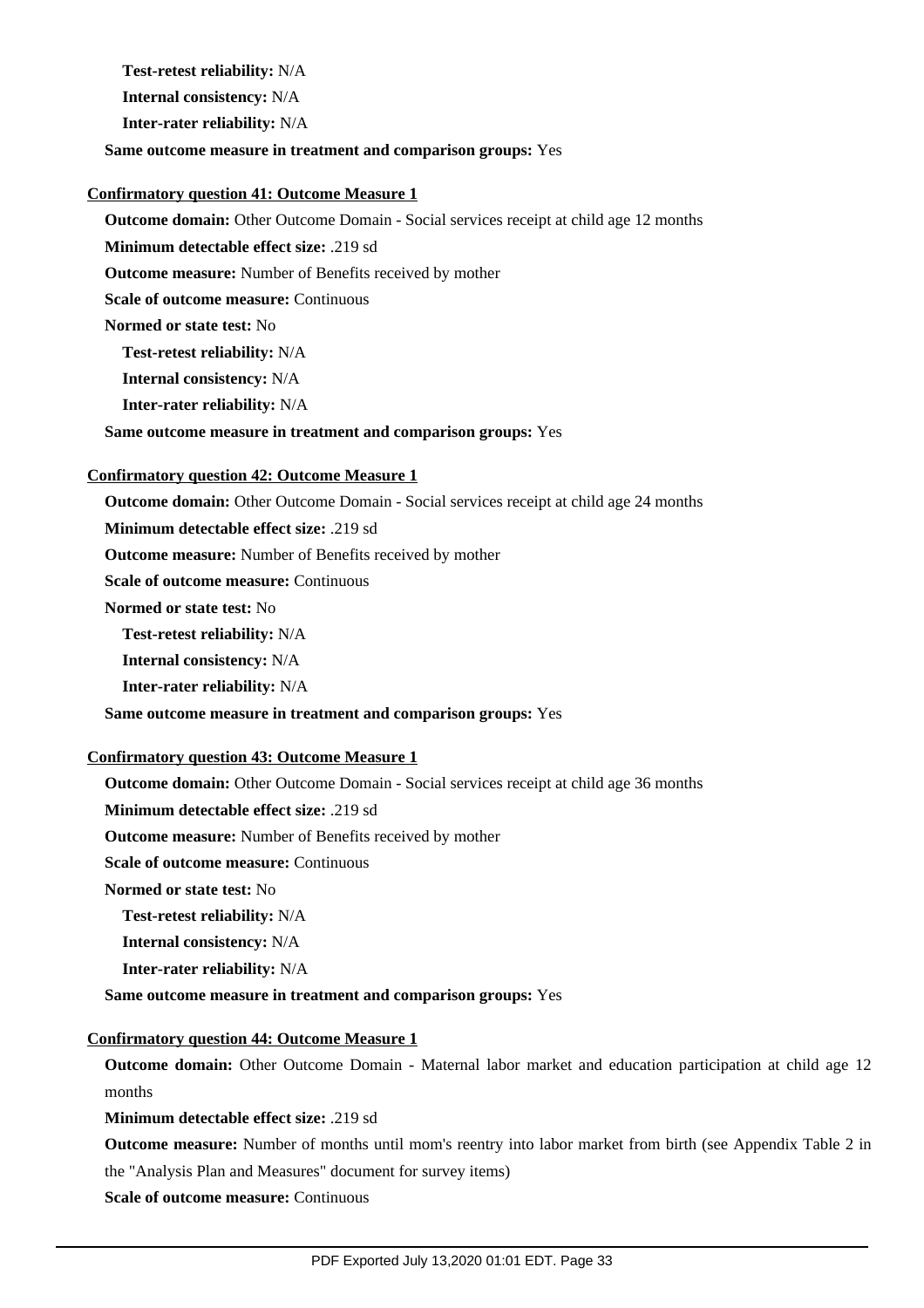**Normed or state test:** No

**Test-retest reliability:** N/A

**Internal consistency:** N/A

**Inter-rater reliability:** N/A

**Same outcome measure in treatment and comparison groups:** Yes

#### **Confirmatory question 44: Outcome Measure 2**

**Outcome domain:** Other Outcome Domain - Maternal labor market and education participation at child age 12 months

**Minimum detectable effect size:** .219 sd

**Outcome measure:** Number of months until mom's full-time reentry into labor market from birth of child (see Appendix Table 2 in the "Analysis Plan and Measures" document for survey items)

**Scale of outcome measure: Continuous** 

**Normed or state test:** No

**Test-retest reliability:** N/A

**Internal consistency:** N/A

**Inter-rater reliability:** N/A

**Same outcome measure in treatment and comparison groups:** Yes

### **Confirmatory question 44: Outcome Measure 3**

**Outcome domain:** Other Outcome Domain - Maternal labor market and education participation at child age 12 months

**Minimum detectable effect size:** .219 sd

**Outcome measure:** Survey item indicating mother's participation in education and or job training activities since birth (see Appendix Table 2 in the "Analysis Plan and Measures" document for survey items)

**Scale of outcome measure:** Binary

**Normed or state test:** No

**Test-retest reliability:** N/A

**Internal consistency:** N/A

**Inter-rater reliability:** N/A

**Same outcome measure in treatment and comparison groups:** Yes

#### **Confirmatory question 45: Outcome Measure 1**

**Outcome domain:** Other Outcome Domain - Maternal labor market and education participation at child age 24 months

**Minimum detectable effect size:** .219 sd

**Outcome measure:** Survey item indicating mother's participation in education and or job training activities since birth (see Appendix Table 4 in the "Analysis Plan and Measures" document for survey items)

**Scale of outcome measure:** Binary

**Normed or state test:** No

**Test-retest reliability:** N/A

**Internal consistency:** N/A

**Inter-rater reliability:** N/A

#### **Same outcome measure in treatment and comparison groups:** Yes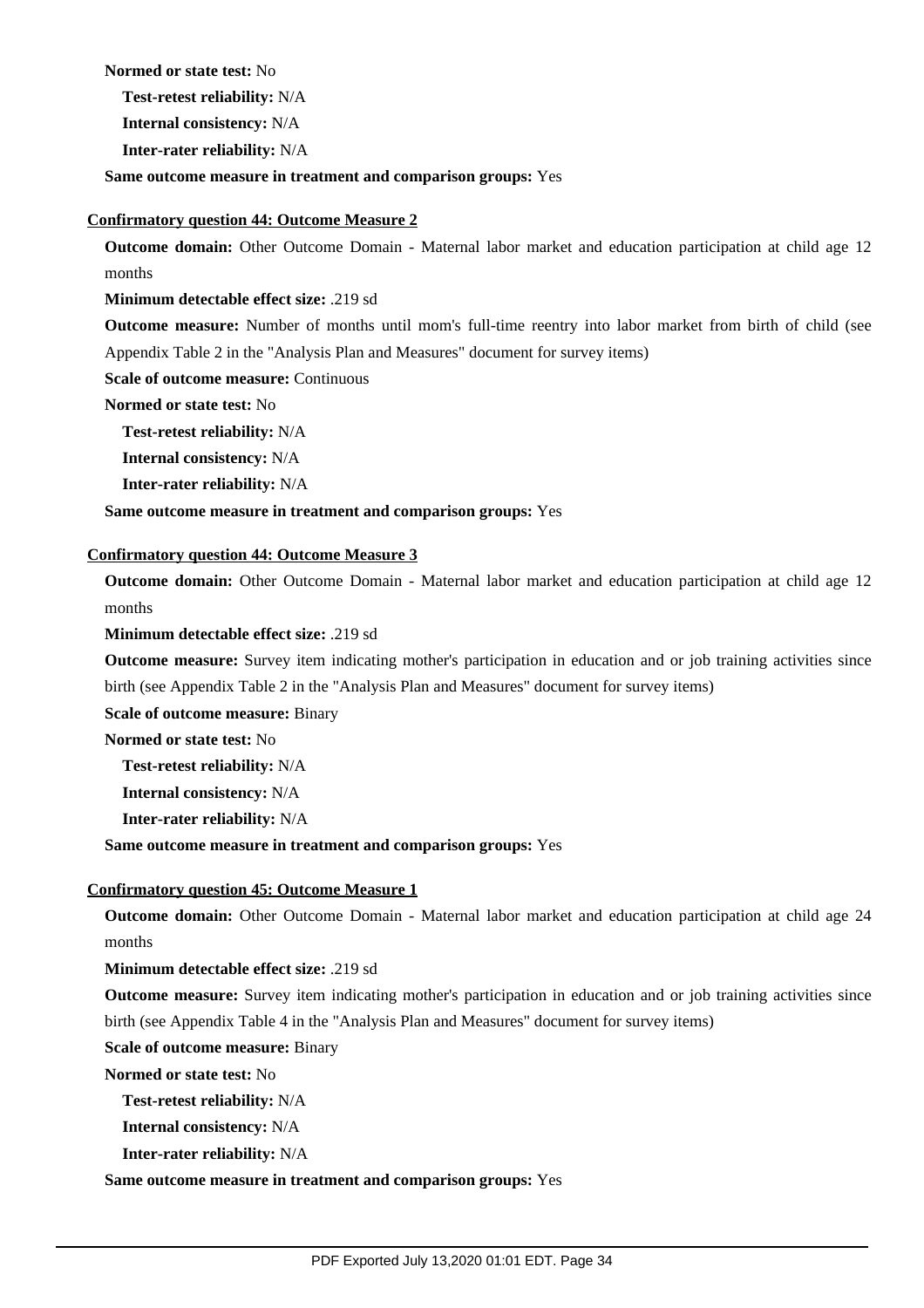## **Confirmatory question 46: Outcome Measure 1**

**Outcome domain:** Other Outcome Domain - Maternal labor market and education participation at child age 36 months

#### **Minimum detectable effect size:** .219 sd

**Outcome measure:** Survey item indicating mother's participation in education and or job training activities since birth (see Appendix Table 4 in the "Analysis Plan and Measures" document for survey items)

**Scale of outcome measure:** Binary

**Normed or state test:** No

**Test-retest reliability:** N/A

**Internal consistency:** N/A

**Inter-rater reliability:** N/A

**Same outcome measure in treatment and comparison groups:** Yes

#### **Confirmatory question 47: Outcome Measure 1**

**Outcome domain:** Other Outcome Domain - Maternal happiness and optimism at child age 12 months

**Minimum detectable effect size:** .219 sd

**Outcome measure:** Global happiness survey item: One-item with 3-point response scale "Taken altogether, how happy are you these days?" (0: not happy; 1: pretty happy; 2: very happy)

**Scale of outcome measure:** Ordinal

**Normed or state test:** No

**Test-retest reliability:** N/A

**Internal consistency:** N/A

**Inter-rater reliability:** N/A

#### **Same outcome measure in treatment and comparison groups:** Yes

## **Confirmatory question 47: Outcome Measure 2**

**Outcome domain:** Other Outcome Domain - Maternal happiness and optimism at child age 12 months **Minimum detectable effect size:** .219 sd

**Outcome measure:** HOPE Scale

**Scale of outcome measure: Continuous** 

**Normed or state test:** No

**Test-retest reliability:** .81

**Internal consistency:** .86

**Inter-rater reliability:** N/A

**Same outcome measure in treatment and comparison groups:** Yes

## **Confirmatory question 48: Outcome Measure 1**

**Outcome domain:** Other Outcome Domain - Maternal mental resources at child age 24 months

**Minimum detectable effect size:** .219 sd

**Outcome measure:** Flanker Inhibitory Control and Attention Test

**Scale of outcome measure: Continuous** 

**Normed or state test:** No

**Test-retest reliability:** .92

**Internal consistency:** N/A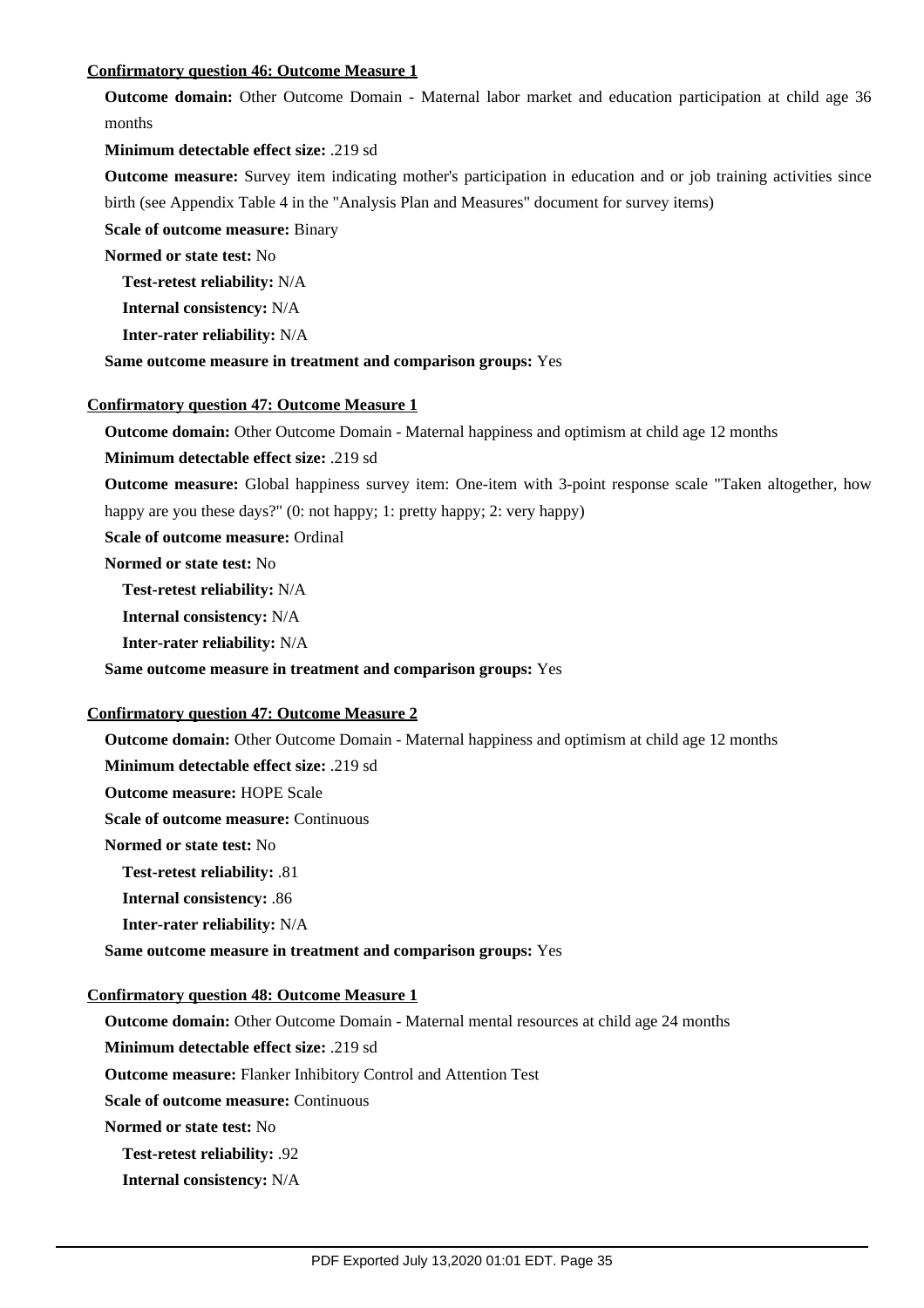**Inter-rater reliability:** N/A

#### **Same outcome measure in treatment and comparison groups:** Yes

#### **Confirmatory question 49: Outcome Measure 1**

**Outcome domain:** Other Outcome Domain - Maternal substance abuse at child age 12 months

#### **Minimum detectable effect size:** .219 sd

**Outcome measure:** Alcohol and cigarette use measured by an additive index of two survey items (see Appendix Table 2 in the "Analysis Plan and Measures" document for survey items)

**Scale of outcome measure:** Ordinal

**Normed or state test:** No

**Test-retest reliability:** N/A

**Internal consistency:** N/A

**Inter-rater reliability:** N/A

#### **Same outcome measure in treatment and comparison groups:** No

**Please Describe:** 

#### **Confirmatory question 49: Outcome Measure 2**

**Outcome domain:** Other Outcome Domain - Maternal substance abuse at child age 12 months

**Minimum detectable effect size:** .219 sd

**Outcome measure:** Mother's number of times per week reported opioid use (see Appendix Table 2 in the "Analysis

Plan and Measures" document for survey items)

**Scale of outcome measure: Continuous** 

**Normed or state test:** No

**Test-retest reliability:** N/A

**Internal consistency:** N/A

**Inter-rater reliability:** N/A

**Same outcome measure in treatment and comparison groups:** Yes

## **Confirmatory question 50: Outcome Measure 1**

**Outcome domain:** Other Outcome Domain - Maternal substance abuse at child age 36 months

**Minimum detectable effect size:** .219 sd

**Outcome measure:** Alcohol and cigarette use measured by an additive index of two survey items (see Appendix Table 4 in the "Analysis Plan and Measures" document for survey items)

**Scale of outcome measure:** Ordinal

**Normed or state test:** No

**Test-retest reliability:** N/A

**Internal consistency:** N/A

**Inter-rater reliability:** N/A

#### **Same outcome measure in treatment and comparison groups:** Yes

## **Confirmatory question 50: Outcome Measure 2**

**Outcome domain:** Other Outcome Domain - Maternal substance abuse at child age 36 months

**Minimum detectable effect size:** .219 sd

**Outcome measure:** Mother's number of times per week reported opioid use (see Appendix Table 4 in the "Analysis Plan and Measures" document for survey items)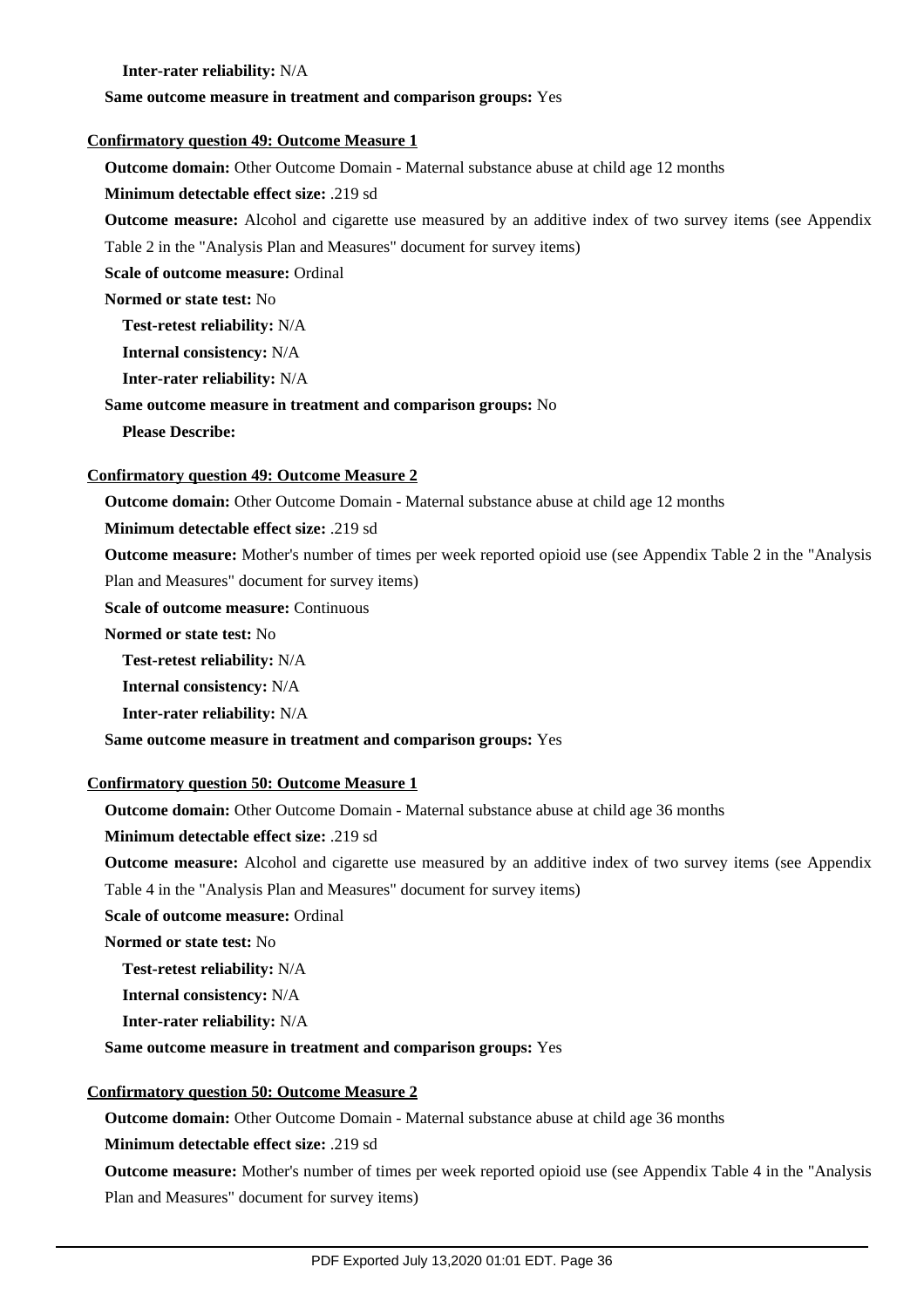**Scale of outcome measure: Continuous** 

**Normed or state test:** No

**Test-retest reliability:** N/A

**Internal consistency:** N/A

**Inter-rater reliability:** N/A

**Same outcome measure in treatment and comparison groups:** Yes

## **Confirmatory question 51: Outcome Measure 1**

**Outcome domain:** Other Outcome Domain - Chaos in the home at child age 12 months

**Minimum detectable effect size:**

**Outcome measure:** Home Environment Chaos Scale

**Scale of outcome measure: Continuous** 

**Normed or state test:** No

**Test-retest reliability:** .93

**Internal consistency:** .77

**Inter-rater reliability:** N/A

## **Same outcome measure in treatment and comparison groups:** Yes

## **Confirmatory question 52: Outcome Measure 1**

**Outcome domain:** Other Outcome Domain - Chaos in the home at child age 24 months

**Minimum detectable effect size:** .219 sd

**Outcome measure:** Home Environment Chaos Scale

**Scale of outcome measure:** Continuous

**Normed or state test:** No

**Test-retest reliability:** .93

**Internal consistency:** .77

**Inter-rater reliability:** N/A

**Same outcome measure in treatment and comparison groups:** Yes

## **Confirmatory question 53: Outcome Measure 1**

**Outcome domain:** Other Outcome Domain - Chaos in the home at child age 36 months

**Minimum detectable effect size:** .219 sd

**Outcome measure:** Home Environment Chaos Scale

**Scale of outcome measure: Continuous** 

**Normed or state test:** No

**Test-retest reliability:** .93

**Internal consistency:** .77

**Inter-rater reliability:** N/A

## **Same outcome measure in treatment and comparison groups:** Yes

## **Confirmatory question 54: Outcome Measure 1**

**Outcome domain:** Other Outcome Domain - Maternal relationships at child age 12 months

**Minimum detectable effect size:** .219 sd

**Outcome measure:** Survey item indicating physical abuse (see Appendix Table 2 in the "Analysis Plan and Measures" document for survey items)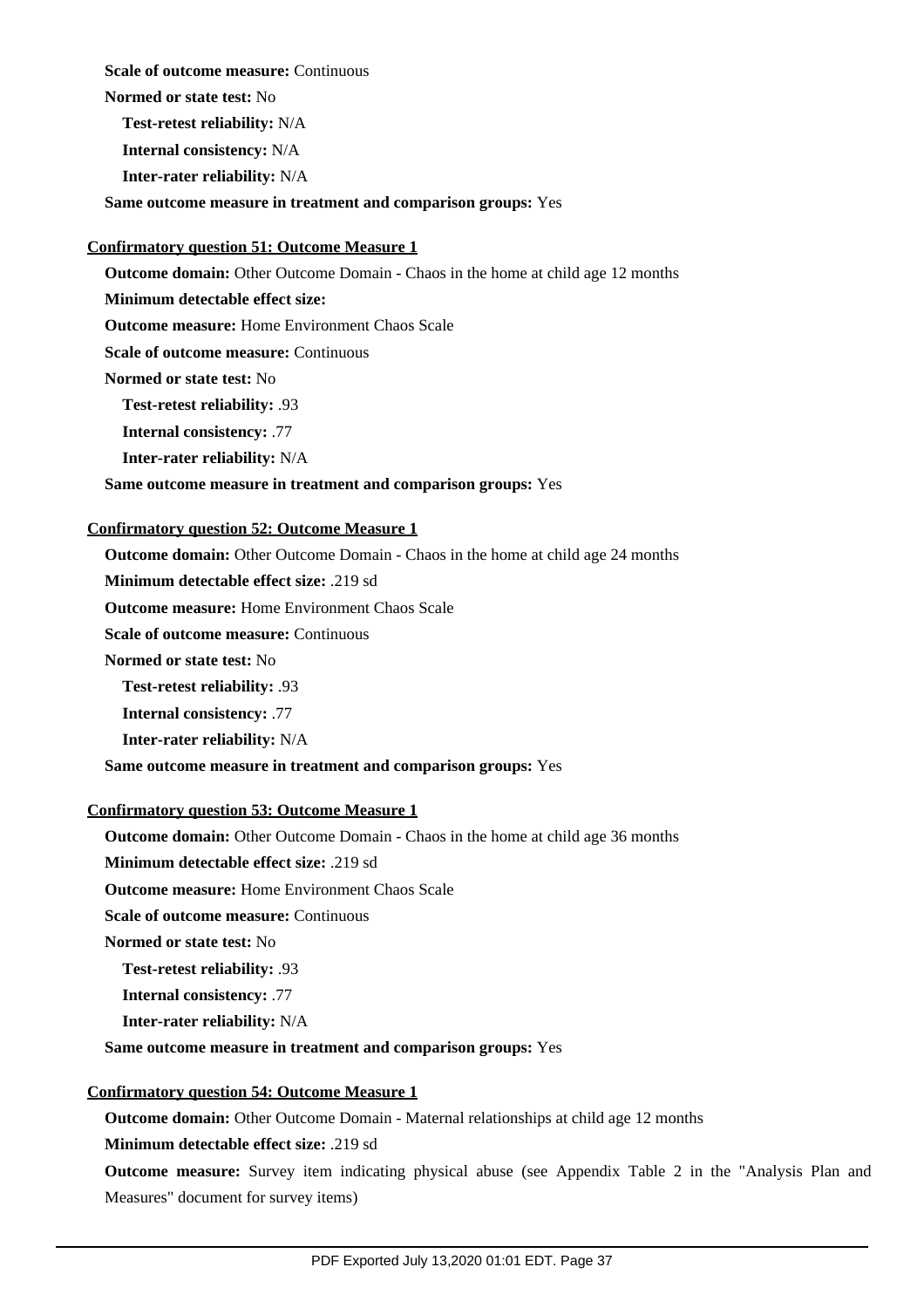**Scale of outcome measure:** Binary

**Normed or state test:** No

**Test-retest reliability:** N/A

**Internal consistency:** N/A

**Inter-rater reliability:** N/A

**Same outcome measure in treatment and comparison groups:** Yes

## **Confirmatory question 54: Outcome Measure 2**

**Outcome domain:** Other Outcome Domain - Maternal relationships at child age 12 months

**Minimum detectable effect size:** .219 sd

**Outcome measure:** Survey item measuring frequency of arguing (see Appendix Table 2 in the "Analysis Plan and

Measures" document for survey items)

**Scale of outcome measure:** Ordinal

**Normed or state test:** No

**Test-retest reliability:** N/A

**Internal consistency:** N/A

**Inter-rater reliability:** N/A

#### **Same outcome measure in treatment and comparison groups:** Yes

## **Confirmatory question 54: Outcome Measure 3**

**Outcome domain:** Other Outcome Domain - Maternal relationships at child age 12 months

### **Minimum detectable effect size:** .219 sd

**Outcome measure:** Relationship quality measured by an additive index of survey items (higher score=higher quality

relationship) (see Appendix Table 2 in the "Analysis Plan and Measures" document for survey items)

**Scale of outcome measure: Continuous** 

**Normed or state test:** No

**Test-retest reliability:** N/A

**Internal consistency:** N/A

**Inter-rater reliability:** N/A

**Same outcome measure in treatment and comparison groups:** Yes

## **Confirmatory question 55: Outcome Measure 1**

**Outcome domain:** Other Outcome Domain - Maternal relationships at child age 24 months

**Minimum detectable effect size:** .219 sd

**Outcome measure:** Survey item indicating physical abuse (see Appendix Table 4 in the "Analysis Plan and Measures" document for survey items)

**Scale of outcome measure:** Binary

**Normed or state test:** No

**Test-retest reliability:** N/A

**Internal consistency:** N/A

**Inter-rater reliability:** N/A

## **Same outcome measure in treatment and comparison groups:** Yes

## **Confirmatory question 55: Outcome Measure 2**

**Outcome domain:** Other Outcome Domain - Maternal relationships at child age 24 months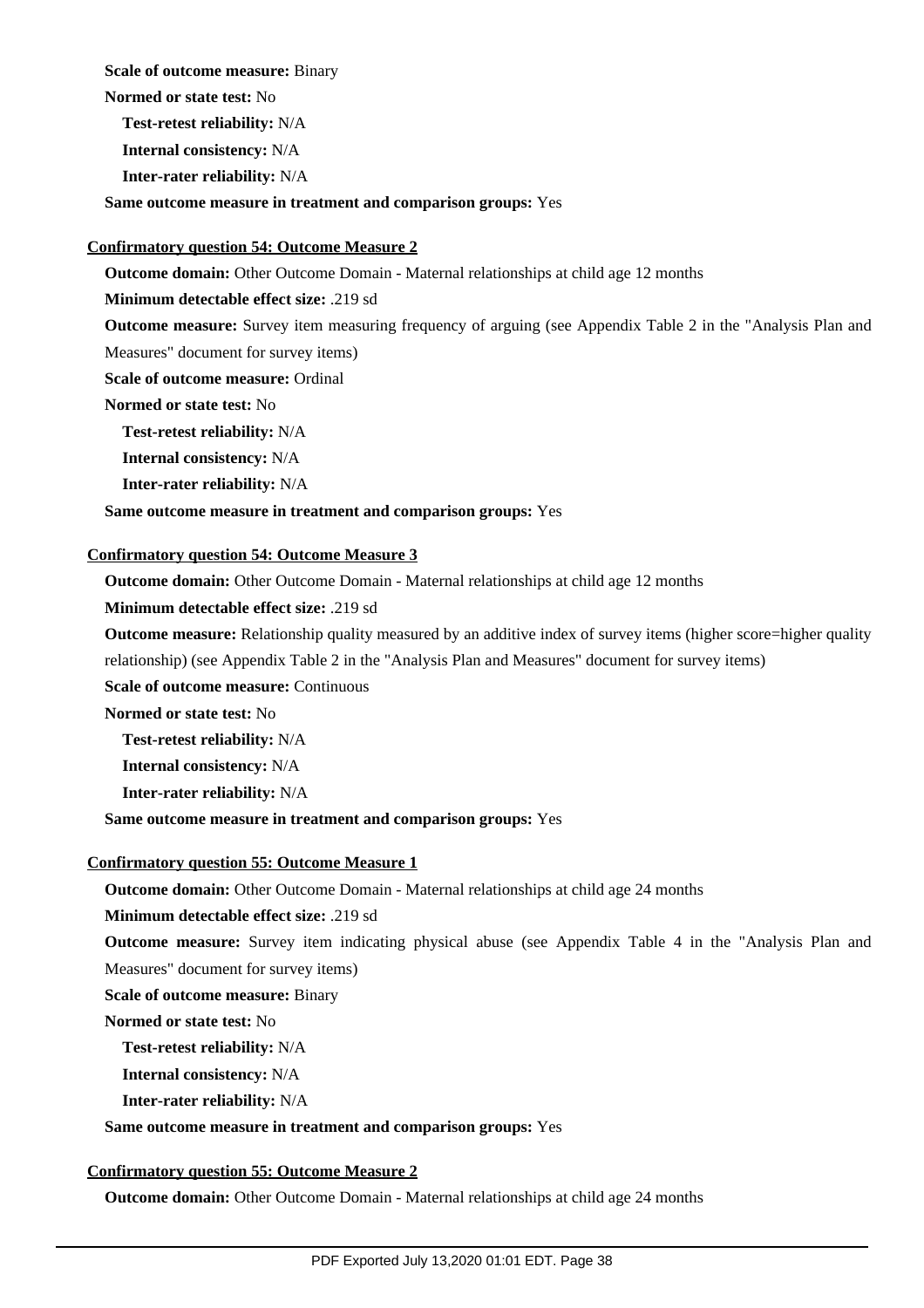#### **Minimum detectable effect size:** .219 sd

**Outcome measure:** Survey item measuring frequency of arguing (see Appendix Table 4 in the "Analysis Plan and

Measures" document for survey items)

**Scale of outcome measure:** Ordinal

**Normed or state test:** No

**Test-retest reliability:** N/A

**Internal consistency:** N/A

**Inter-rater reliability:** N/A

**Same outcome measure in treatment and comparison groups:** Yes

## **Confirmatory question 55: Outcome Measure 3**

**Outcome domain:** Other Outcome Domain - Maternal relationships at child age 24 months

**Minimum detectable effect size:** .219 sd

**Outcome measure:** Dichotomous indicator of relationship quality (see Appendix Table 4 in the "Analysis Plan and Measures" document for how the dichotomous indicator will be defined)

**Scale of outcome measure:** Binary

**Normed or state test:** No

**Test-retest reliability:** N/A

**Internal consistency:** N/A

**Inter-rater reliability:** N/A

**Same outcome measure in treatment and comparison groups:** Yes

#### **Confirmatory question 56: Outcome Measure 1**

**Outcome domain:** Other Outcome Domain - Maternal relationships at child age 36 months

**Minimum detectable effect size:** .219 sd

**Outcome measure:** Survey item indicating physical abuse (see Appendix Table 4 in the "Analysis Plan and Measures" document for survey items)

**Scale of outcome measure:** Binary

**Normed or state test:** No

**Test-retest reliability:** N/A

**Internal consistency:** N/A

**Inter-rater reliability:** N/A

**Same outcome measure in treatment and comparison groups:** Yes

## **Confirmatory question 56: Outcome Measure 2**

**Outcome domain:** Other Outcome Domain - Maternal relationships at child age 36 months

**Minimum detectable effect size:** .219 sd

**Outcome measure:** Survey item measuring frequency of arguing (see Appendix Table 4 in the "Analysis Plan and Measures" document for survey items)

**Scale of outcome measure:** Ordinal

**Normed or state test:** No

**Test-retest reliability:** N/A

**Internal consistency:** N/A

**Inter-rater reliability:** N/A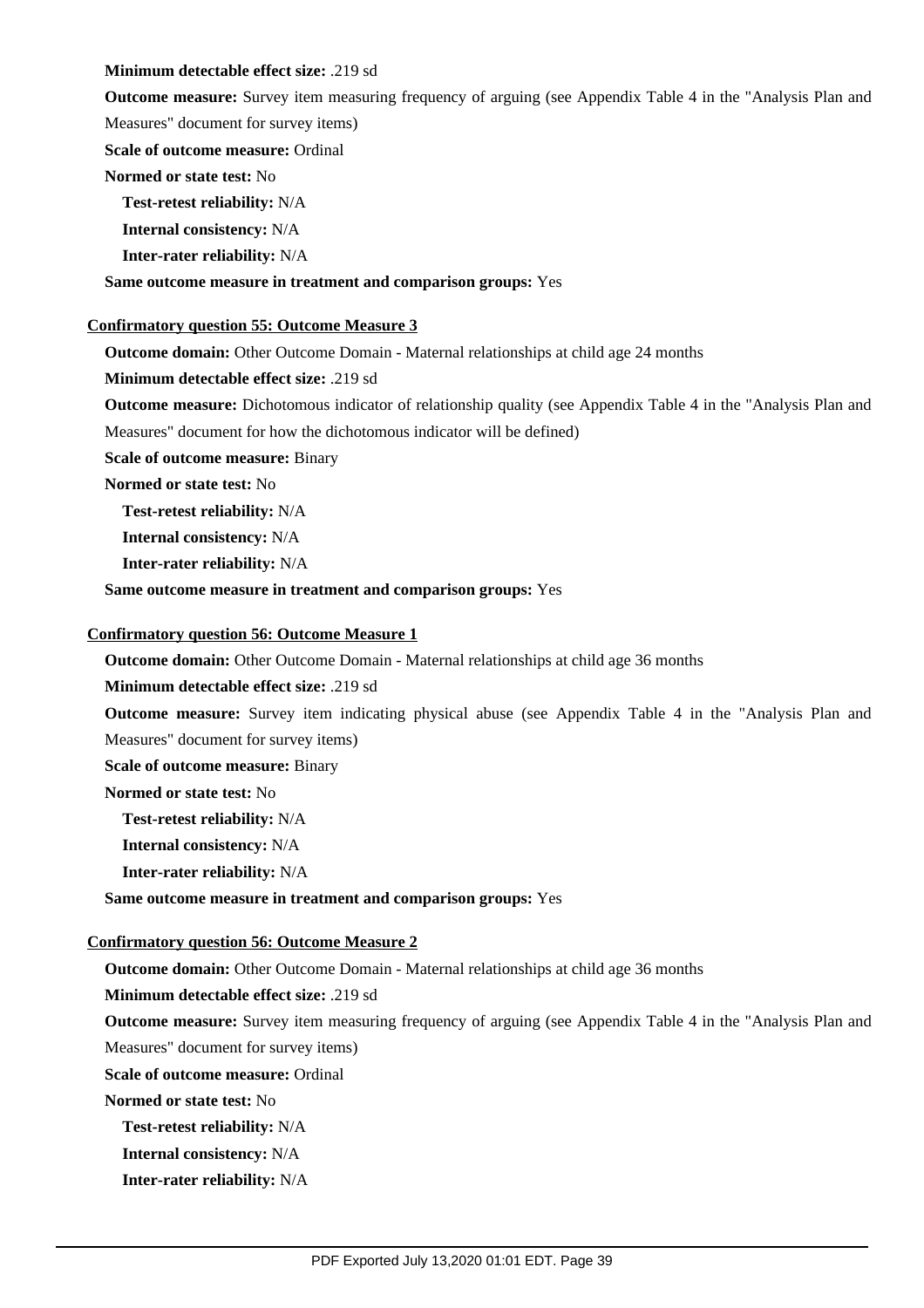#### **Same outcome measure in treatment and comparison groups:** Yes

#### **Confirmatory question 56: Outcome Measure 3**

**Outcome domain:** Other Outcome Domain - Maternal relationships at child age 36 months

**Minimum detectable effect size:** .219 sd

**Outcome measure:** Dichotomous indicator of relationship quality (see Appendix Table 4 in the "Analysis Plan and Measures" document for how the dichotomous indicator will be defined)

**Scale of outcome measure:** Binary

**Normed or state test:** No

**Test-retest reliability:** N/A

**Internal consistency:** N/A

**Inter-rater reliability:** N/A

**Same outcome measure in treatment and comparison groups:** Yes

## **Confirmatory question 57: Outcome Measure 1**

**Outcome domain:** Other Outcome Domain - Maternal epigenetic age at child age 24 months

**Minimum detectable effect size:** .219 sd

**Outcome measure:** Epigenetic age

**Scale of outcome measure: Continuous** 

**Normed or state test:** No

**Test-retest reliability:** N/A

**Internal consistency:** N/A

**Inter-rater reliability:** N/A

**Same outcome measure in treatment and comparison groups:** Yes

## **Confirmatory question 58: Outcome Measure 1**

**Outcome domain:** Other Outcome Domain - Maternal DNA methylation at child age 24 months

**Minimum detectable effect size:** .219 sd

**Outcome measure:** DNA methylation

**Scale of outcome measure: Continuous** 

**Normed or state test:** No

**Test-retest reliability:** N/A

**Internal consistency:** N/A

**Inter-rater reliability:** N/A

**Same outcome measure in treatment and comparison groups:** Yes

## **Confirmatory question 59: Outcome Measure 1**

**Outcome domain:** Other Outcome Domain - Frequency of parent-child activity at child age 12 months

**Minimum detectable effect size:** .219 sd

**Outcome measure:** Additive index of 4 items with response scale (lower score=higher frequency of activities) (see Appendix Table 2 in the "Analysis Plan and Measures" document for survey items)

**Scale of outcome measure: Continuous** 

**Normed or state test:** No

**Test-retest reliability:** N/A

**Internal consistency:** N/A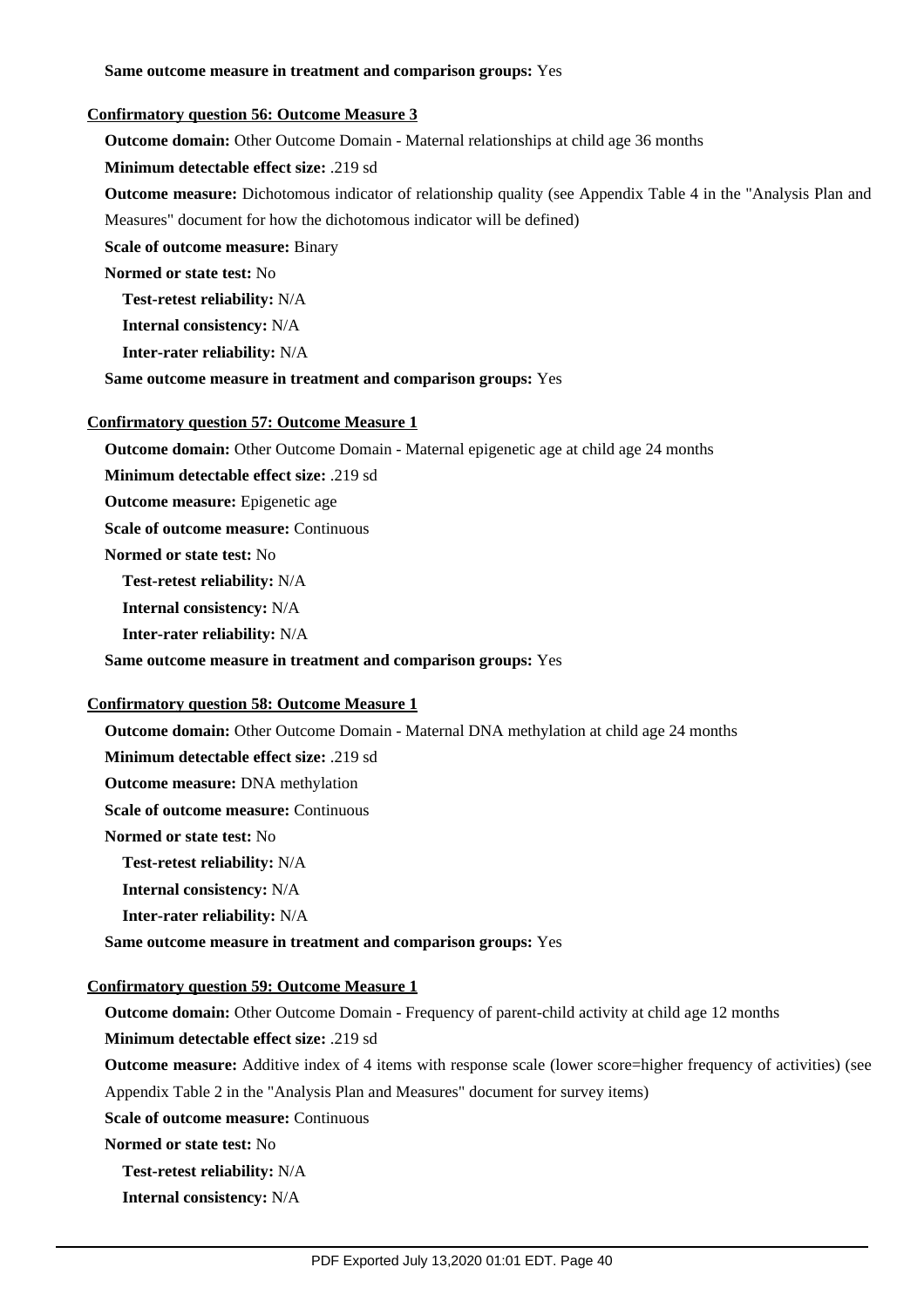#### **Inter-rater reliability:** N/A

#### **Same outcome measure in treatment and comparison groups:** Yes

#### **Confirmatory question 60: Outcome Measure 1**

**Outcome domain:** Other Outcome Domain - Frequency of parent-child activity at child age 24 months

#### **Minimum detectable effect size:** .219 sd

**Outcome measure:** Additive index of 5 items with response scale (lower score=higher frequency of activities) (see Appendix Table 4 in the "Analysis Plan and Measures" document for survey items)

**Scale of outcome measure: Continuous** 

**Normed or state test:** No

**Test-retest reliability:** N/A

**Internal consistency:** N/A

**Inter-rater reliability:** N/A

**Same outcome measure in treatment and comparison groups:** Yes

#### **Confirmatory question 61: Outcome Measure 1**

**Outcome domain:** Other Outcome Domain - Maternal discipline at child age 12 months

**Minimum detectable effect size:** .219 sd

**Outcome measure:** Survey item indicating use of spanking (see Appendix Table 2 in the "Analysis Plan and Measures" document for survey items)

**Scale of outcome measure:** Binary

**Normed or state test:** No

**Test-retest reliability:** N/A

**Internal consistency:** N/A

**Inter-rater reliability:** N/A

**Same outcome measure in treatment and comparison groups:** Yes

#### **Confirmatory question 62: Outcome Measure 1**

**Outcome domain:** Other Outcome Domain - Maternal discipline at child age 24 months

**Minimum detectable effect size:** .219 sd

**Outcome measure:** Survey item indicating use of spanking (see Appendix Table 4 in the "Analysis Plan and

Measures" document for survey items)

**Scale of outcome measure:** Binary

**Normed or state test:** No

**Test-retest reliability:** N/A

**Internal consistency:** N/A

**Inter-rater reliability:** N/A

**Same outcome measure in treatment and comparison groups:** Yes

## **Confirmatory question 63: Outcome Measure 1**

**Outcome domain:** Other Outcome Domain - Maternal happiness and optimism at child age 24 months

**Minimum detectable effect size:** .219 sd

**Outcome measure:** Global happiness survey item: One-item with 3-point response scale "Taken altogether, how happy are you these days?" (0: not happy; 1: pretty happy; 2: very happy)

**Scale of outcome measure:** Binary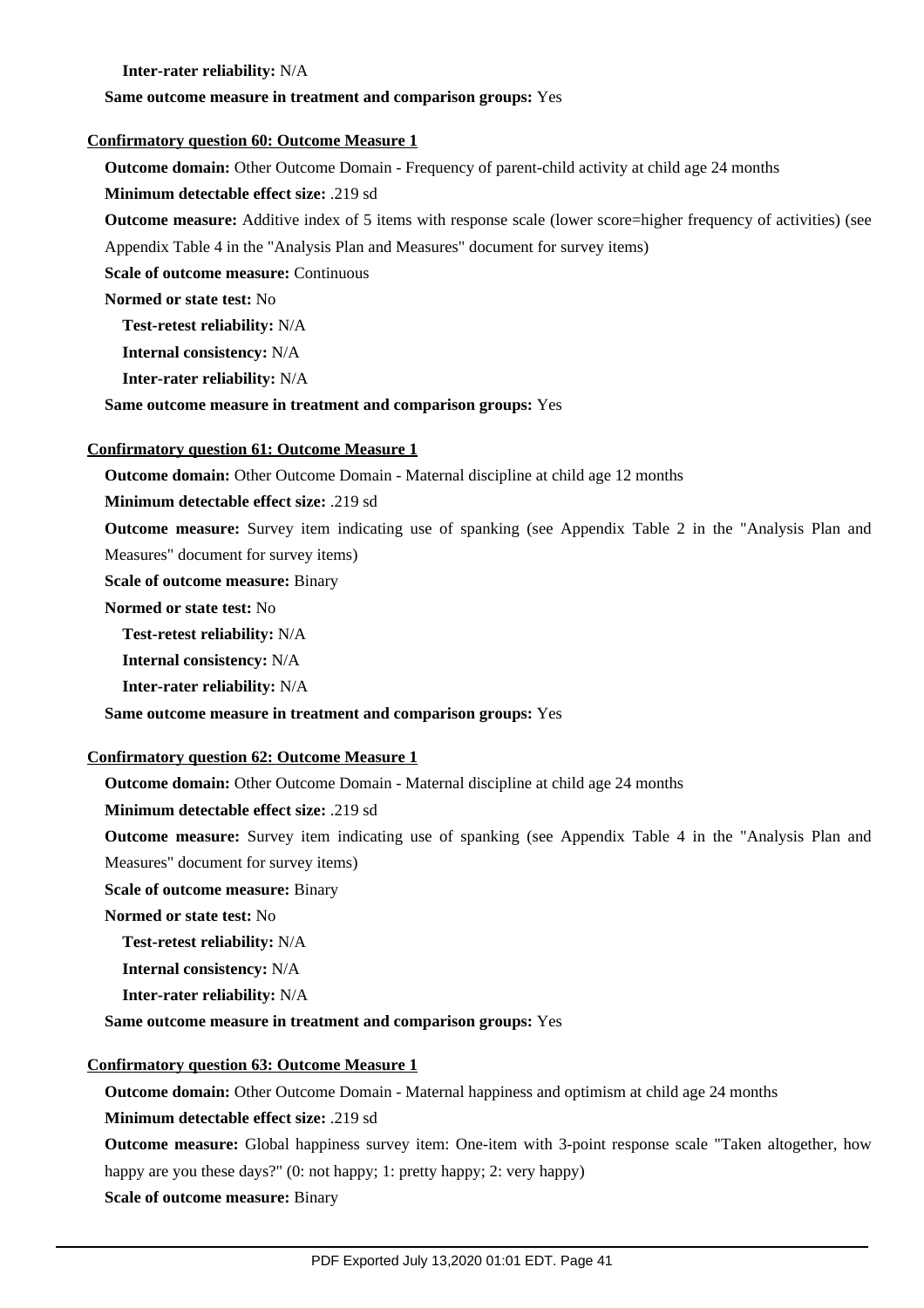#### **Normed or state test:** No

**Test-retest reliability:** N/A

**Internal consistency:** N/A

**Inter-rater reliability:** N/A

**Same outcome measure in treatment and comparison groups:** Yes

## **Confirmatory question 63: Outcome Measure 2**

**Outcome domain:** Other Outcome Domain - Maternal happiness and optimism at child age 24 months

**Minimum detectable effect size:** .219 sd

**Outcome measure:** HOPE scale

**Scale of outcome measure: Continuous** 

**Normed or state test:** No

**Test-retest reliability:** .86

**Internal consistency:** .81

**Inter-rater reliability:** N/A

## **Same outcome measure in treatment and comparison groups:** Yes

## **Confirmatory question 64: Outcome Measure 1**

**Outcome domain:** Other Outcome Domain - Maternal happiness and optimism at child age 36 months

## **Minimum detectable effect size:** .219 sd

**Outcome measure:** Global happiness survey item: One-item with 3-point response scale "Taken altogether, how happy are you these days?" (0: not happy; 1: pretty happy; 2: very happy)

**Scale of outcome measure:** Binary

**Normed or state test:** No

**Test-retest reliability:** N/A

**Internal consistency:** N/A

**Inter-rater reliability:** N/A

**Same outcome measure in treatment and comparison groups:** Yes

## **Confirmatory question 64: Outcome Measure 2**

**Outcome domain:** Other Outcome Domain - Maternal happiness and optimism at child age 36 months

**Minimum detectable effect size:** .219 sd

**Outcome measure:** HOPE scale

**Scale of outcome measure: Continuous** 

**Normed or state test:** No

**Test-retest reliability:** N/A

**Internal consistency:** .86

**Inter-rater reliability:** .81

## **Same outcome measure in treatment and comparison groups:** Yes

## **Confirmatory question 65: Outcome Measure 1**

**Outcome domain:** Other Outcome Domain - School achievement and behavior at child age 6

**Minimum detectable effect size:** .219 sd

**Outcome measure:** School administrative test score data at child age 6

**Scale of outcome measure:** Continuous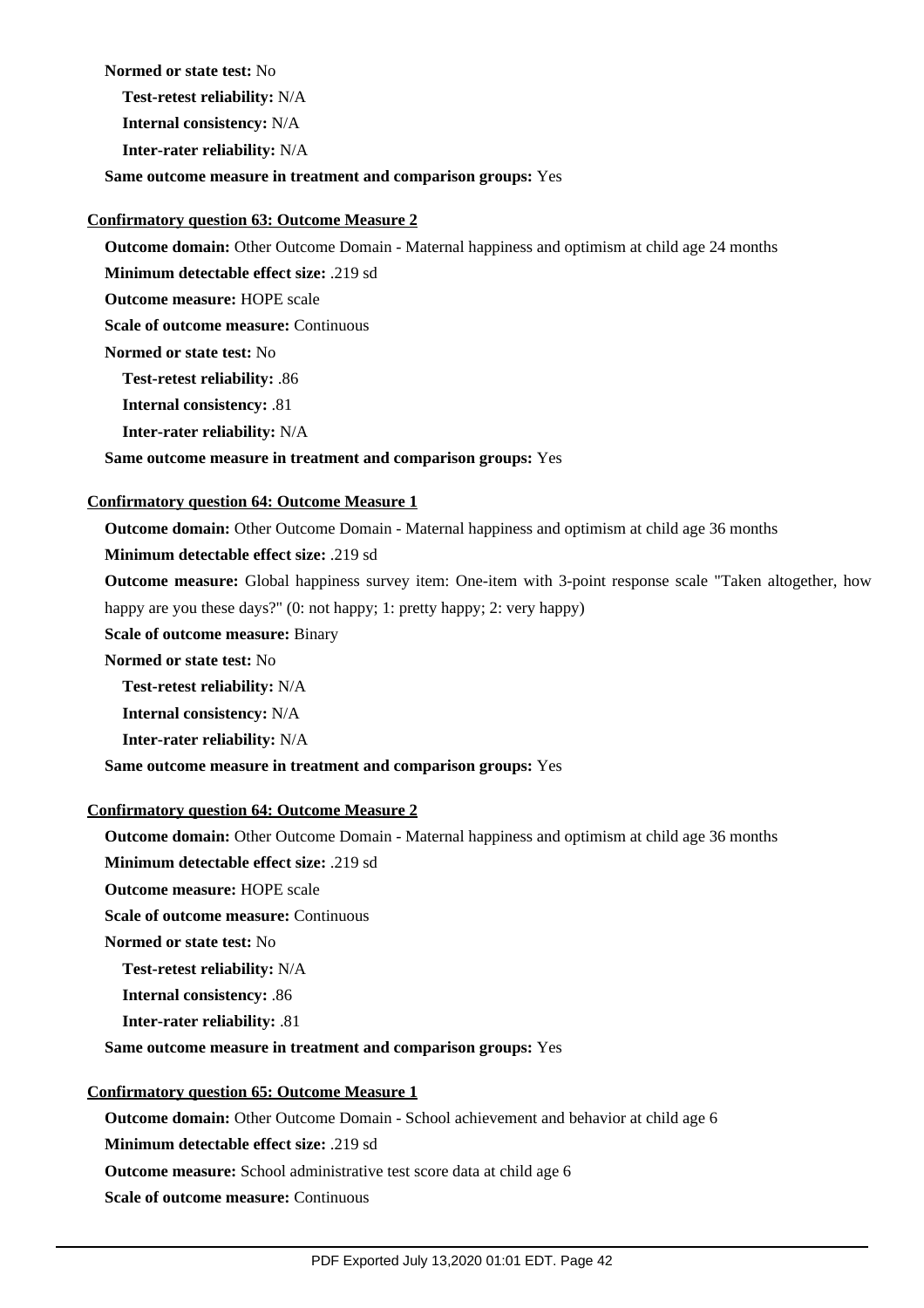**Normed or state test:** Yes

## **Same outcome measure in treatment and comparison groups:** Yes

## **Confirmatory question 65: Outcome Measure 2**

**Outcome domain:** Other Outcome Domain - School achievement and behavior at child age 6

**Minimum detectable effect size:** .219 sd

**Outcome measure:** School administrative test score data of target child's siblings at target child age 6

**Scale of outcome measure: Continuous** 

**Normed or state test:** Yes

**Same outcome measure in treatment and comparison groups:** Yes

#### **Confirmatory question 65: Outcome Measure 3**

**Outcome domain:** Other Outcome Domain - School achievement and behavior at child age 6

**Minimum detectable effect size:** .219 sd

**Outcome measure:** School administrative disciplinary data for target child and target child's siblings at target child age 6

**Scale of outcome measure:** Ordinal

**Normed or state test:** No

**Test-retest reliability:** N/A

**Internal consistency:** N/A

**Inter-rater reliability:** N/A

**Same outcome measure in treatment and comparison groups:** Yes

## **Confirmatory question 66: Outcome Measure 1**

**Outcome domain:** Other Outcome Domain - Child Epigenetic Age at age 24 months

**Minimum detectable effect size:** .219 sd

**Outcome measure:** Epigenetic age

**Scale of outcome measure:** Continuous

**Normed or state test:** No

**Test-retest reliability:** N/A

**Internal consistency:** N/A

**Inter-rater reliability:** N/A

**Same outcome measure in treatment and comparison groups:** Yes

## **Confirmatory question 67: Outcome Measure 1**

**Outcome domain:** Other Outcome Domain - Child DNA Methylation at child age 24 months **Minimum detectable effect size: Outcome measure:** DNA Methylation **Scale of outcome measure:** Continuous **Normed or state test:** No **Test-retest reliability:** N/A **Internal consistency:** N/A **Inter-rater reliability:** N/A

**Same outcome measure in treatment and comparison groups:** Yes

## **Confirmatory question 68: Outcome Measure 1**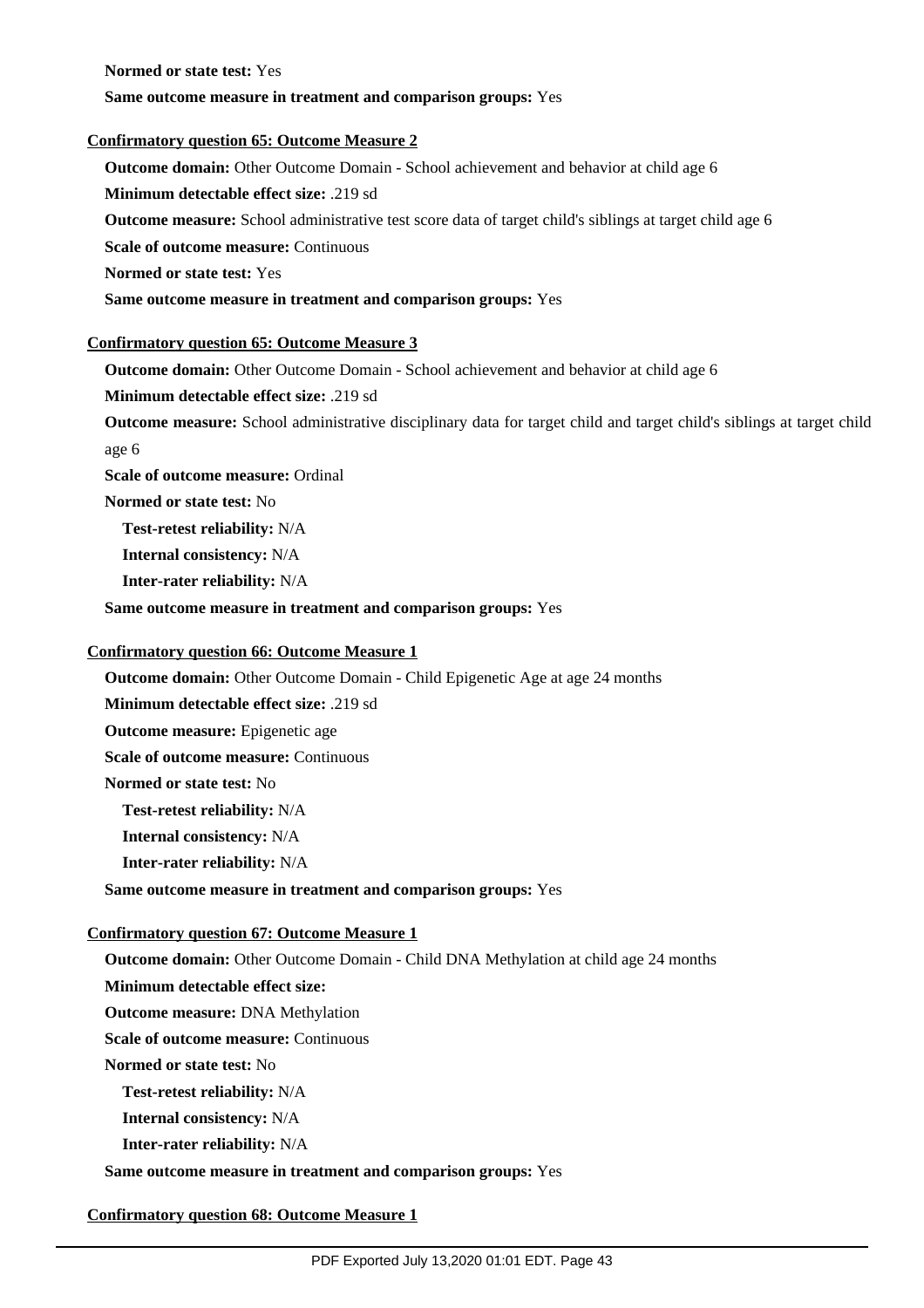**Outcome domain:** Other Outcome Domain - Child Nutrition at child age 24 months

#### **Minimum detectable effect size:** .219 sd

**Outcome measure:** Consumption of healthy foods using an additive index of survey items (see Appendix Table 3 in the "Analysis Plan and Measures" document for survey items)

### **Scale of outcome measure: Continuous**

## **Normed or state test:** No

**Test-retest reliability:** N/A

**Internal consistency:** N/A

**Inter-rater reliability:** N/A

**Same outcome measure in treatment and comparison groups:** Yes

## **Confirmatory question 68: Outcome Measure 2**

**Outcome domain:** Other Outcome Domain - Child Nutrition at child age 24 months

**Minimum detectable effect size:** .219 sd

**Outcome measure:** Consumption of unhealthy foods measured using an additive index of survey items (see Appendix Table 3 in the "Analysis Plan and Measures" document for survey items)

**Scale of outcome measure: Continuous** 

**Normed or state test:** No

**Test-retest reliability:** N/A

**Internal consistency:** N/A

**Inter-rater reliability:** N/A

#### **Same outcome measure in treatment and comparison groups:** Yes

#### **Comments:**

While all of the hypotheses are confirmatory, we consider certain ones to be primary and others to be secondary. Primary hypotheses are the following: 3, 4, 7, 8, 10, 11, 15, 18, 26, 34, 65.

For detailed information about pre-registered hypotheses at age 12 month data collection see Appendix Tables 1 and 2 in the "Analysis Plan and Measures" document.

For detailed information about pre-registered hypotheses at age 24 and 36 month data collection see Appendix Tables 3 and 4 in the "Analysis Plan and Measures" document.

## **Section VII: Outcomes (Input)**

## **Baseline data collected prior to start of intervention:**

Yes

## **Description of baseline data:**

Child information (child's sex, birth weight, gestational age at birth and birth order);

Mother and biological father demographic data (age, race, ethnicity, education);

Household size: roster of every person residing in the household, relationship to the infant, age, sex, employment status,

contribution to household income, plus children not living in household;

Household income: total earnings, total from social assistance and related programs,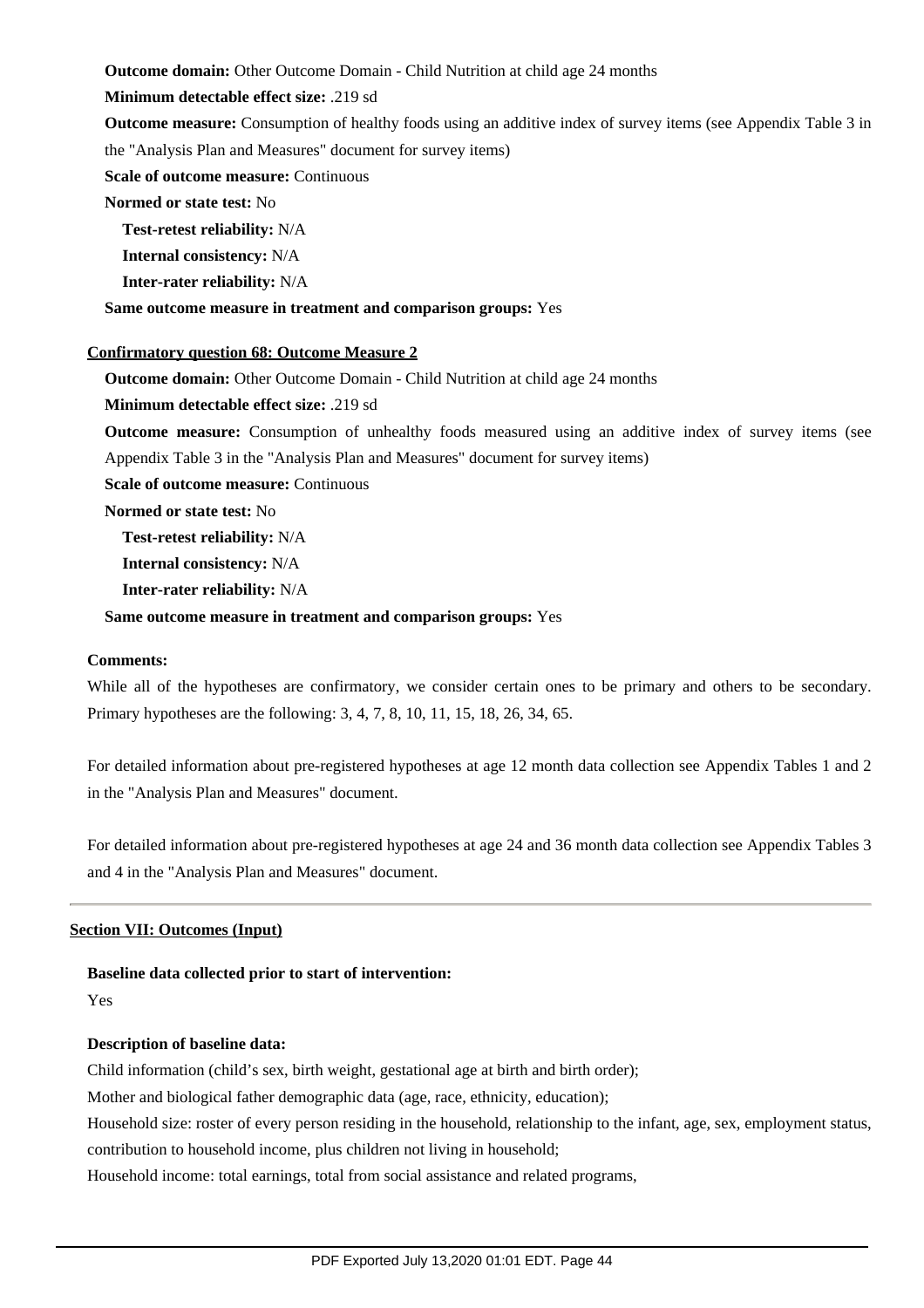net worth - formal and informal debt, any assets/savings; Type of public assistance; Indicators of economic stress: utility cutoffs, eviction, missed payments; Maternal work hours during pregnancy, planned maternity leave, planned childcare; Mother's marital status, relationship with biological father, biological father's support; Neighborhood: Perceptions of neighborhood safety; Maternal Health: Physical, Mental, Smoking, Alcohol

## **Covariates you plan to include in the model:**

-, Please see uploaded document for a description of baseline measures

## **Analytic model:**

See uploaded document

#### **Plan to handle cases with missing outcome data:**

We will use several of these approaches in a search for robust results; Please see uploaded analysis plan document for more detailed information.

**Planned multiple comparisons adjustment, confirmatory question 2 (Other Outcome Domain):** Yes

**Number of planned comparisons to adjust, confirmatory question 2 (Other Outcome Domain):** Two

**Correction for multiple comparisons, confirmatory question 2 (Other Outcome Domain):** other

**Planned multiple comparisons adjustment, confirmatory question 3 (Other Outcome Domain):** Yes

**Number of planned comparisons to adjust, confirmatory question 3 (Other Outcome Domain):** Three

**Correction for multiple comparisons, confirmatory question 3 (Other Outcome Domain):** other

**Planned multiple comparisons adjustment, confirmatory question 4 (Other Outcome Domain):** Yes

**Number of planned comparisons to adjust, confirmatory question 4 (Other Outcome Domain):** Two

**Correction for multiple comparisons, confirmatory question 4 (Other Outcome Domain):** other

**Planned multiple comparisons adjustment, confirmatory question 5 (Other Outcome Domain):** Yes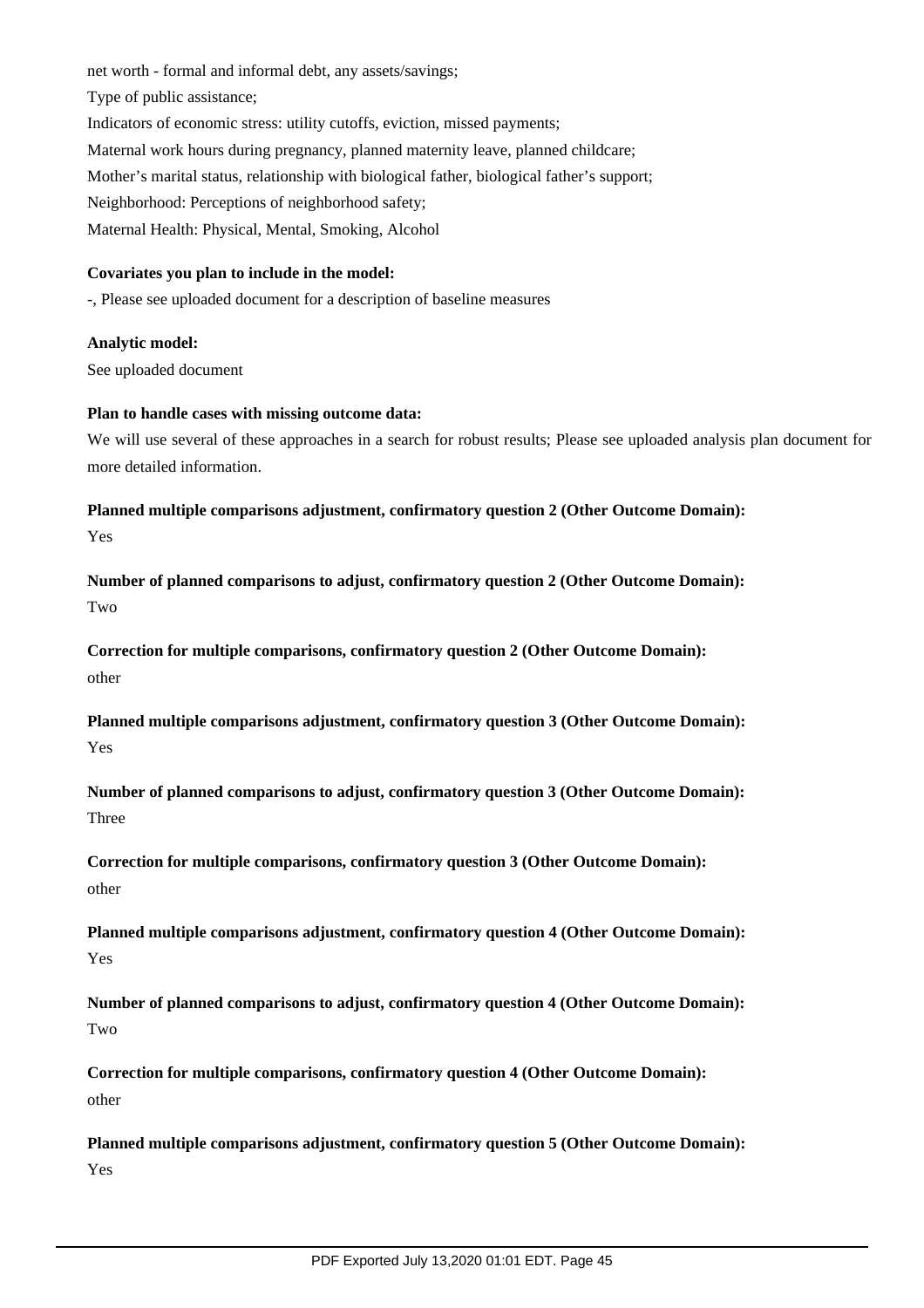**Number of planned comparisons to adjust, confirmatory question 5 (Other Outcome Domain):** Two

**Correction for multiple comparisons, confirmatory question 5 (Other Outcome Domain):** other

**Planned multiple comparisons adjustment, confirmatory question 6 (Other Outcome Domain):** Yes

**Number of planned comparisons to adjust, confirmatory question 6 (Other Outcome Domain):** Two

**Correction for multiple comparisons, confirmatory question 6 (Other Outcome Domain):** other

**Planned multiple comparisons adjustment, confirmatory question 7 (Other Outcome Domain):** Yes

**Number of planned comparisons to adjust, confirmatory question 7 (Other Outcome Domain):** Two

**Correction for multiple comparisons, confirmatory question 7 (Other Outcome Domain):** other

**Planned multiple comparisons adjustment, confirmatory question 10 (Other Outcome Domain):** Yes

**Number of planned comparisons to adjust, confirmatory question 10 (Other Outcome Domain): Two** 

**Correction for multiple comparisons, confirmatory question 10 (Other Outcome Domain):** other

**Planned multiple comparisons adjustment, confirmatory question 19 (Other Outcome Domain):** Yes

**Number of planned comparisons to adjust, confirmatory question 19 (Other Outcome Domain):** Three

**Correction for multiple comparisons, confirmatory question 19 (Other Outcome Domain):** other

**Planned multiple comparisons adjustment, confirmatory question 20 (Other Outcome Domain):** Yes

**Number of planned comparisons to adjust, confirmatory question 20 (Other Outcome Domain):** Three

**Correction for multiple comparisons, confirmatory question 20 (Other Outcome Domain):**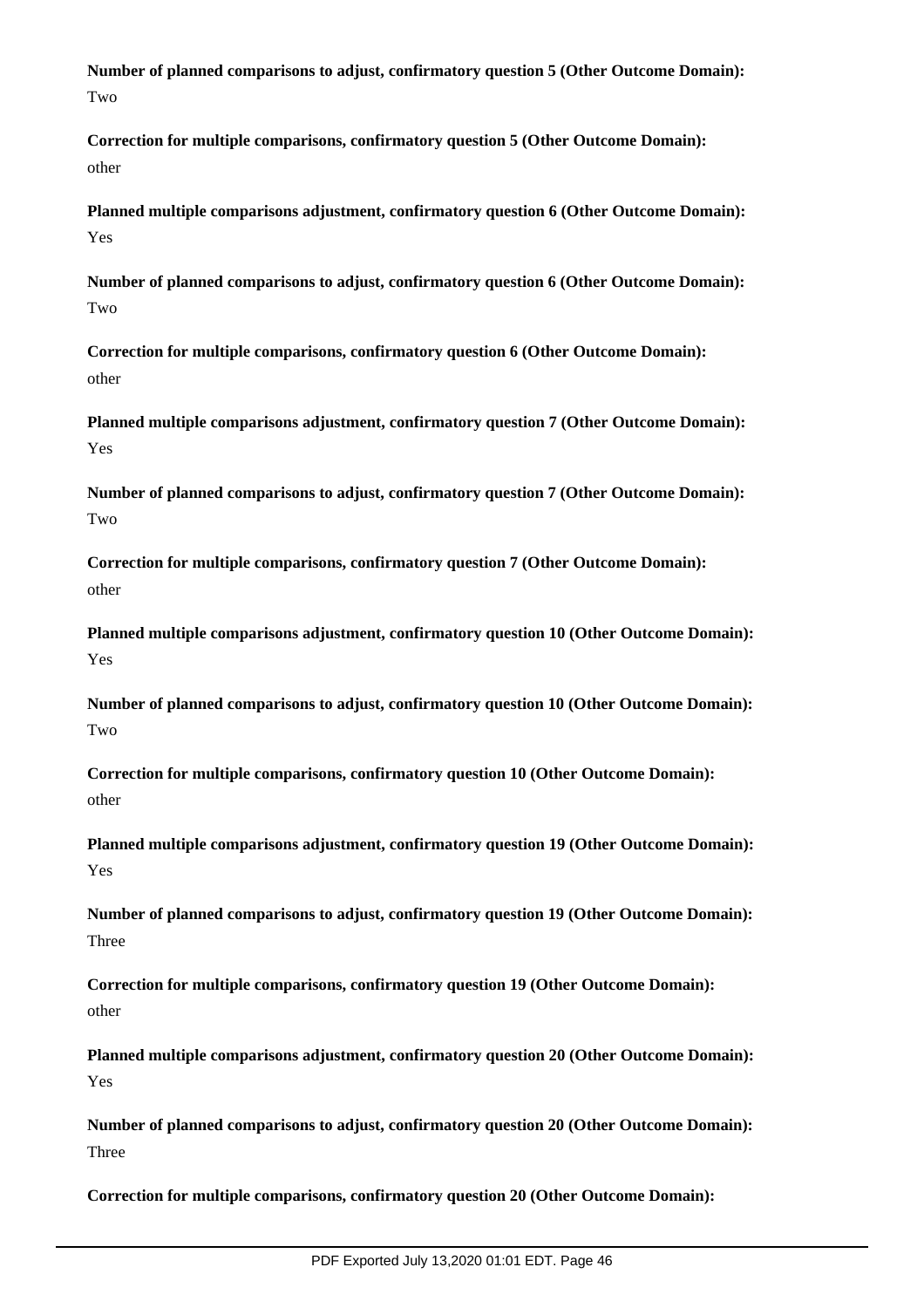other

**Planned multiple comparisons adjustment, confirmatory question 21 (Other Outcome Domain):** Yes

**Number of planned comparisons to adjust, confirmatory question 21 (Other Outcome Domain):** Three

**Correction for multiple comparisons, confirmatory question 21 (Other Outcome Domain):** other

**Planned multiple comparisons adjustment, confirmatory question 22 (Other Outcome Domain):** Yes

**Number of planned comparisons to adjust, confirmatory question 22 (Other Outcome Domain):** Two

**Correction for multiple comparisons, confirmatory question 22 (Other Outcome Domain):** other

**Planned multiple comparisons adjustment, confirmatory question 23 (Other Outcome Domain):** Yes

**Number of planned comparisons to adjust, confirmatory question 23 (Other Outcome Domain):** Two

**Correction for multiple comparisons, confirmatory question 23 (Other Outcome Domain):** other

**Planned multiple comparisons adjustment, confirmatory question 24 (Other Outcome Domain):** Yes

**Number of planned comparisons to adjust, confirmatory question 24 (Other Outcome Domain):** Two

**Correction for multiple comparisons, confirmatory question 24 (Other Outcome Domain):** other

**Planned multiple comparisons adjustment, confirmatory question 27 (Other Outcome Domain):** Yes

**Number of planned comparisons to adjust, confirmatory question 27 (Other Outcome Domain):** Two

**Correction for multiple comparisons, confirmatory question 27 (Other Outcome Domain):** other

**Planned multiple comparisons adjustment, confirmatory question 29 (Other Outcome Domain):** Yes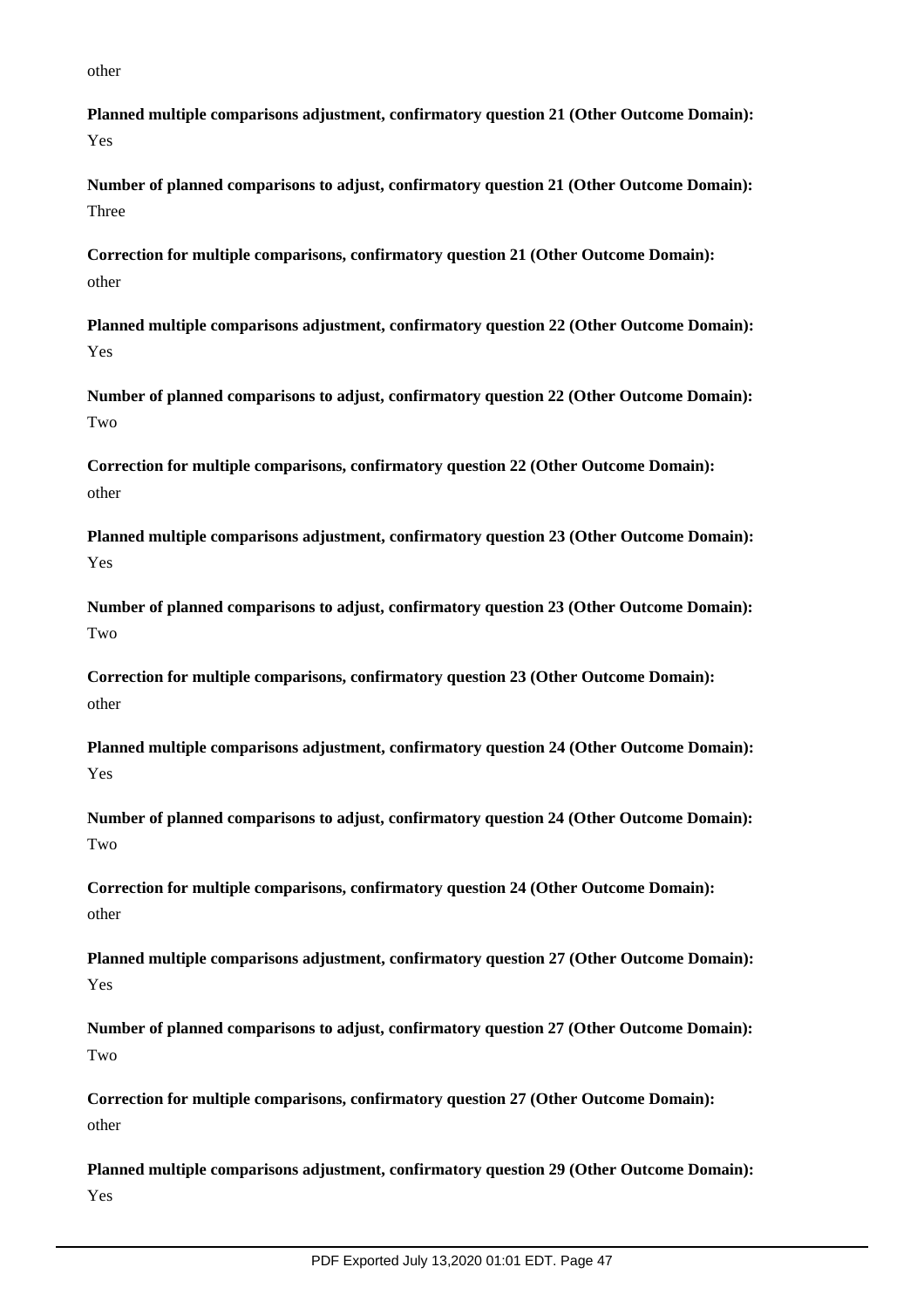**Number of planned comparisons to adjust, confirmatory question 29 (Other Outcome Domain):** Three

**Correction for multiple comparisons, confirmatory question 29 (Other Outcome Domain):** other

**Planned multiple comparisons adjustment, confirmatory question 30 (Other Outcome Domain):** Yes

**Number of planned comparisons to adjust, confirmatory question 30 (Other Outcome Domain):** Two

**Correction for multiple comparisons, confirmatory question 30 (Other Outcome Domain):** other

**Planned multiple comparisons adjustment, confirmatory question 31 (Other Outcome Domain):** Yes

**Number of planned comparisons to adjust, confirmatory question 31 (Other Outcome Domain):** Two

**Correction for multiple comparisons, confirmatory question 31 (Other Outcome Domain):** other

**Planned multiple comparisons adjustment, confirmatory question 32 (Other Outcome Domain):** Yes

**Number of planned comparisons to adjust, confirmatory question 32 (Other Outcome Domain): Two** 

**Correction for multiple comparisons, confirmatory question 32 (Other Outcome Domain):** other

**Planned multiple comparisons adjustment, confirmatory question 33 (Other Outcome Domain):** Yes

**Number of planned comparisons to adjust, confirmatory question 33 (Other Outcome Domain):** Three

**Correction for multiple comparisons, confirmatory question 33 (Other Outcome Domain):** other

**Planned multiple comparisons adjustment, confirmatory question 34 (Other Outcome Domain):** Yes

**Number of planned comparisons to adjust, confirmatory question 34 (Other Outcome Domain):** Three

**Correction for multiple comparisons, confirmatory question 34 (Other Outcome Domain):**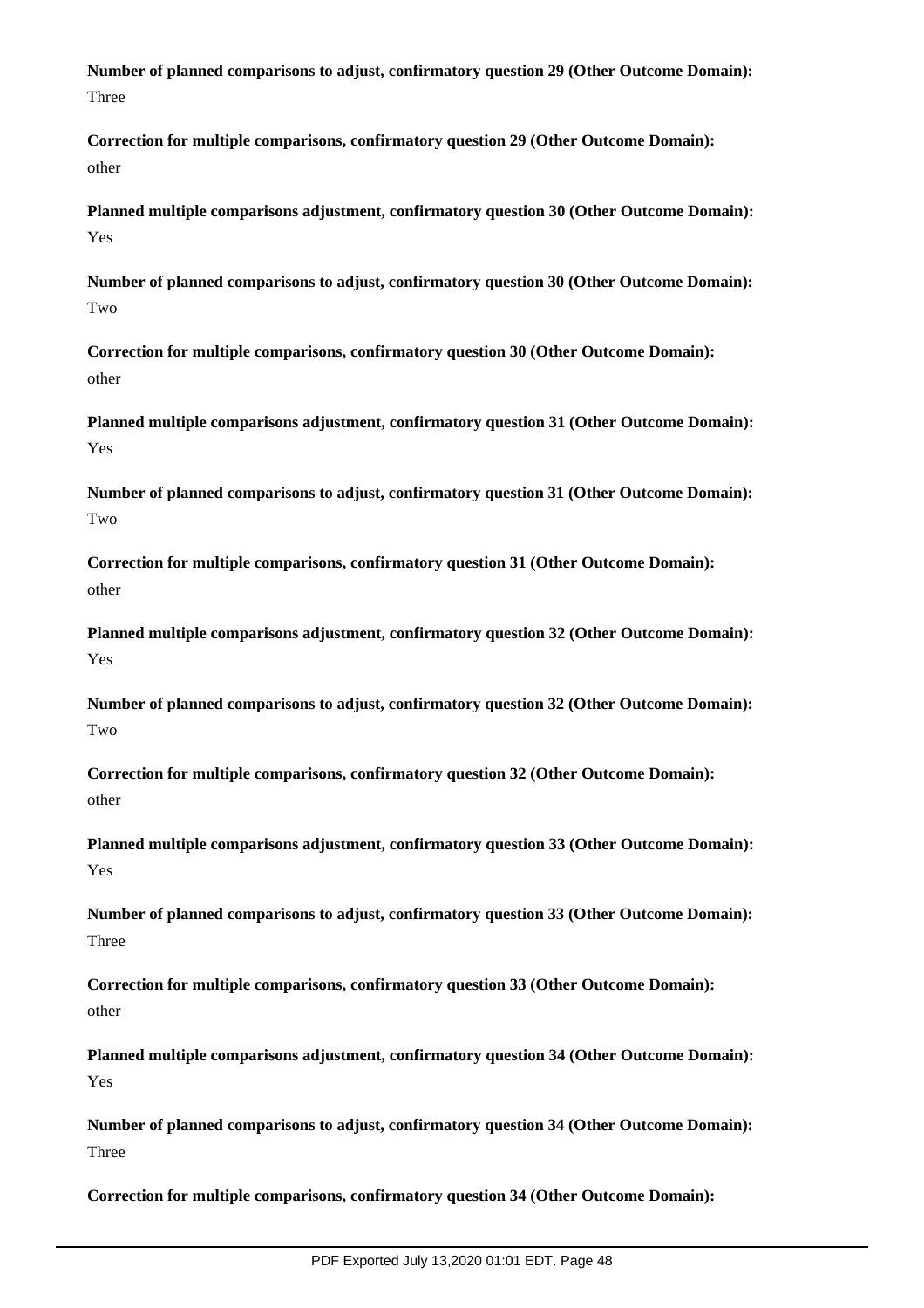other

**Planned multiple comparisons adjustment, confirmatory question 35 (Other Outcome Domain):** Yes

**Number of planned comparisons to adjust, confirmatory question 35 (Other Outcome Domain):** Four

**Correction for multiple comparisons, confirmatory question 35 (Other Outcome Domain):**

**Planned multiple comparisons adjustment, confirmatory question 36 (Other Outcome Domain):** Yes

**Number of planned comparisons to adjust, confirmatory question 36 (Other Outcome Domain):** Three

**Correction for multiple comparisons, confirmatory question 36 (Other Outcome Domain):** other

**Planned multiple comparisons adjustment, confirmatory question 37 (Other Outcome Domain):** Yes

**Number of planned comparisons to adjust, confirmatory question 37 (Other Outcome Domain):** Three

**Correction for multiple comparisons, confirmatory question 37 (Other Outcome Domain):** other

**Planned multiple comparisons adjustment, confirmatory question 38 (Other Outcome Domain):** Yes

**Number of planned comparisons to adjust, confirmatory question 38 (Other Outcome Domain):** Five

**Correction for multiple comparisons, confirmatory question 38 (Other Outcome Domain):** other

**Planned multiple comparisons adjustment, confirmatory question 39 (Other Outcome Domain):** Yes

**Number of planned comparisons to adjust, confirmatory question 39 (Other Outcome Domain):** Five

**Correction for multiple comparisons, confirmatory question 39 (Other Outcome Domain):** other

**Planned multiple comparisons adjustment, confirmatory question 40 (Other Outcome Domain):** Yes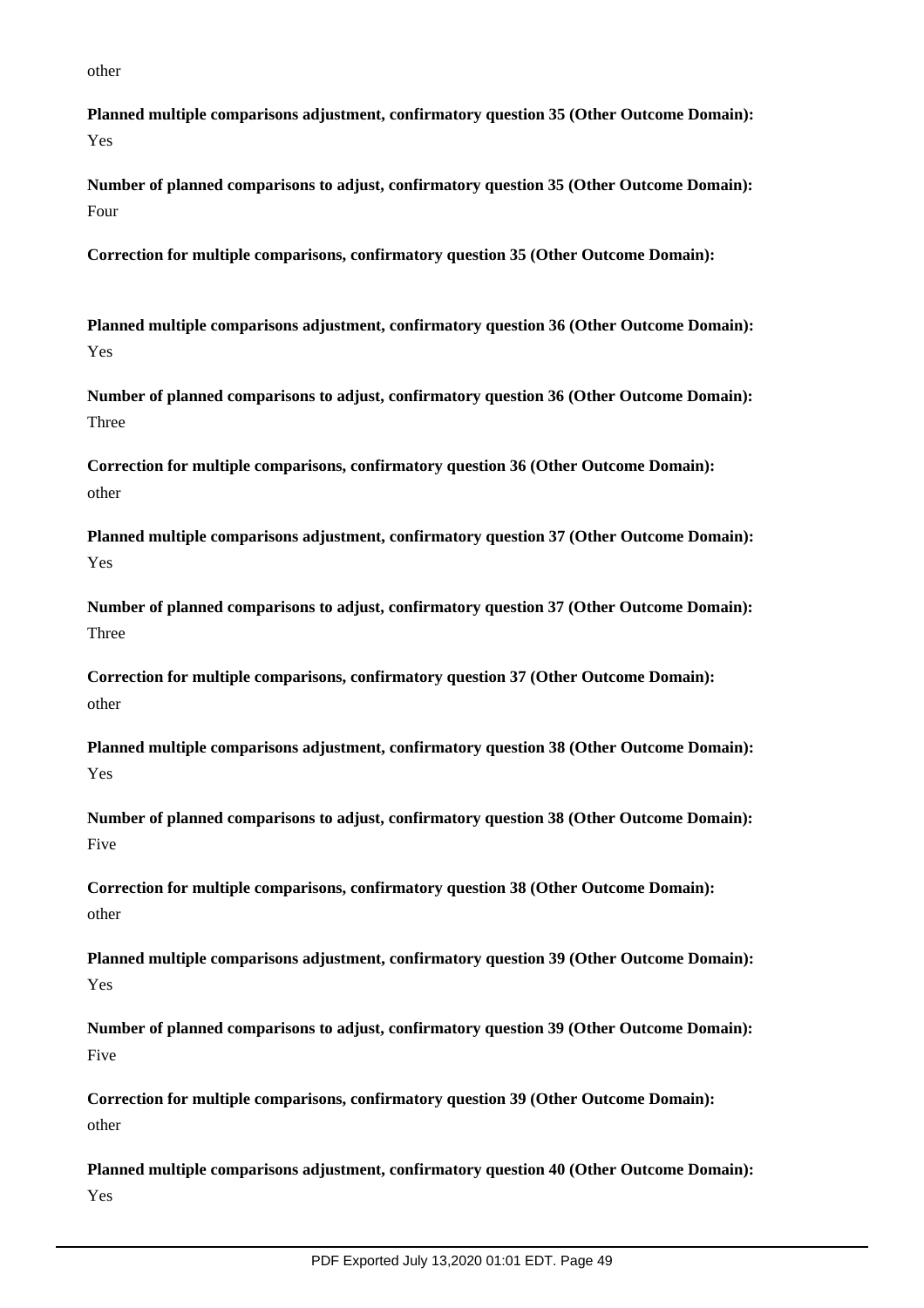**Number of planned comparisons to adjust, confirmatory question 40 (Other Outcome Domain):** Five

**Correction for multiple comparisons, confirmatory question 40 (Other Outcome Domain):** other

**Planned multiple comparisons adjustment, confirmatory question 44 (Other Outcome Domain):** Yes

**Number of planned comparisons to adjust, confirmatory question 44 (Other Outcome Domain):** Three

**Correction for multiple comparisons, confirmatory question 44 (Other Outcome Domain):** other

**Planned multiple comparisons adjustment, confirmatory question 47 (Other Outcome Domain):** Yes

**Number of planned comparisons to adjust, confirmatory question 47 (Other Outcome Domain):** Two

**Correction for multiple comparisons, confirmatory question 47 (Other Outcome Domain):** other

**Planned multiple comparisons adjustment, confirmatory question 49 (Other Outcome Domain):** Yes

**Number of planned comparisons to adjust, confirmatory question 49 (Other Outcome Domain): Two** 

**Correction for multiple comparisons, confirmatory question 49 (Other Outcome Domain):** other

**Planned multiple comparisons adjustment, confirmatory question 50 (Other Outcome Domain):** Yes

**Number of planned comparisons to adjust, confirmatory question 50 (Other Outcome Domain):** Two

**Correction for multiple comparisons, confirmatory question 50 (Other Outcome Domain):** other

**Planned multiple comparisons adjustment, confirmatory question 54 (Other Outcome Domain):** Yes

**Number of planned comparisons to adjust, confirmatory question 54 (Other Outcome Domain):** Three

**Correction for multiple comparisons, confirmatory question 54 (Other Outcome Domain):**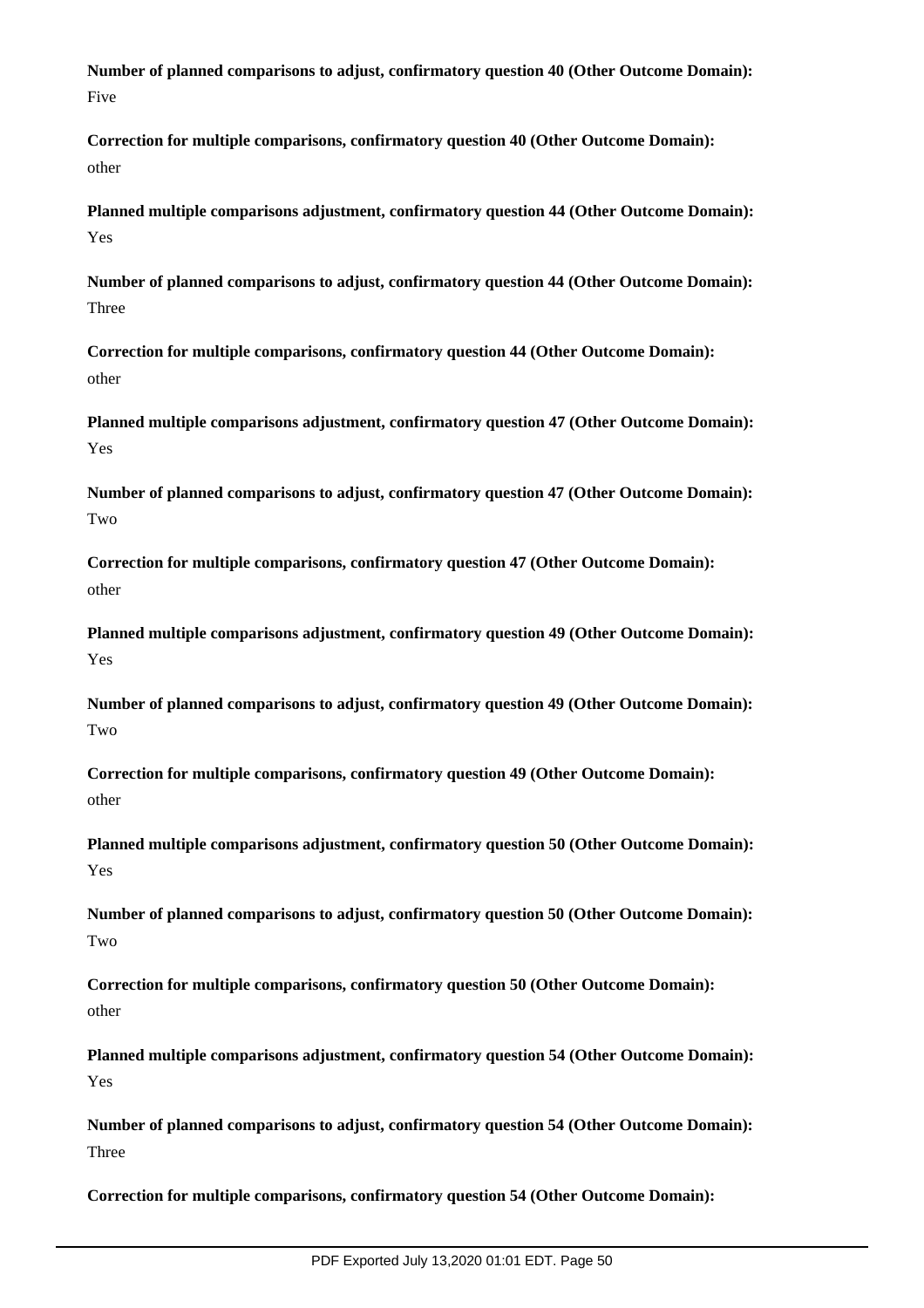other

**Planned multiple comparisons adjustment, confirmatory question 55 (Other Outcome Domain):** Yes

**Number of planned comparisons to adjust, confirmatory question 55 (Other Outcome Domain):** Three

**Correction for multiple comparisons, confirmatory question 55 (Other Outcome Domain):** other

**Planned multiple comparisons adjustment, confirmatory question 56 (Other Outcome Domain):** Yes

**Number of planned comparisons to adjust, confirmatory question 56 (Other Outcome Domain):** Three

**Correction for multiple comparisons, confirmatory question 56 (Other Outcome Domain):** other

**Planned multiple comparisons adjustment, confirmatory question 63 (Other Outcome Domain):** Yes

**Number of planned comparisons to adjust, confirmatory question 63 (Other Outcome Domain):** Two

**Correction for multiple comparisons, confirmatory question 63 (Other Outcome Domain):** other

**Planned multiple comparisons adjustment, confirmatory question 64 (Other Outcome Domain):** Yes

**Number of planned comparisons to adjust, confirmatory question 64 (Other Outcome Domain):** Two

**Correction for multiple comparisons, confirmatory question 64 (Other Outcome Domain):** other

**Planned multiple comparisons adjustment, confirmatory question 65 (Other Outcome Domain):** Yes

**Number of planned comparisons to adjust, confirmatory question 65 (Other Outcome Domain):** Two

**Correction for multiple comparisons, confirmatory question 65 (Other Outcome Domain):** other

**Planned multiple comparisons adjustment, confirmatory question 68 :**